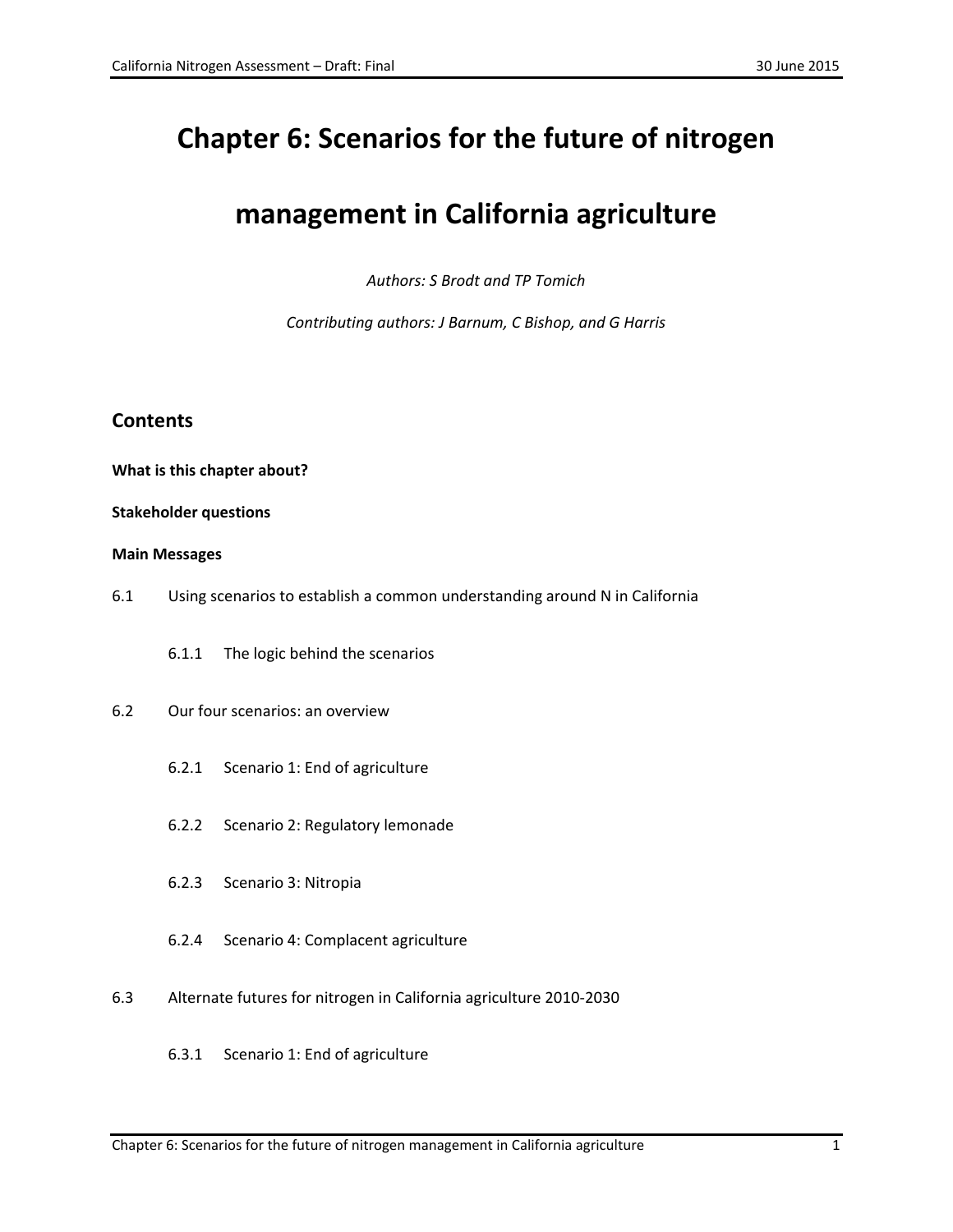6.3.1.1 Early years: 2010 to 2017

6.3.1.2 Middle years: 2017 to 2024

6.3.1.3 End years: 2024 to 2030

6.3.2 Scenario 2: Regulatory lemonade

6.3.2.1 Early years: 2010 to 2017

6.3.2.2 Middle years: 2017 to 2024

6.3.2.3 End years: 2024 to 2030

6.3.3 Scenario 3: Nitropia

6.3.3.1 Early years: 2010 to 2017

6.3.3.2 Middle years: 2017 to 2024

6.3.3.3 End years: 2024 to 2030

6.3.4 Scenario 4: Complacent agriculture

6.3.4.1 Early years: 2010 to 2017

6.3.4.2 Middle years: 2017 to 2024

6.3.4.3 End years: 2024 to 2030

6.4 Background and process

6.5 Discussion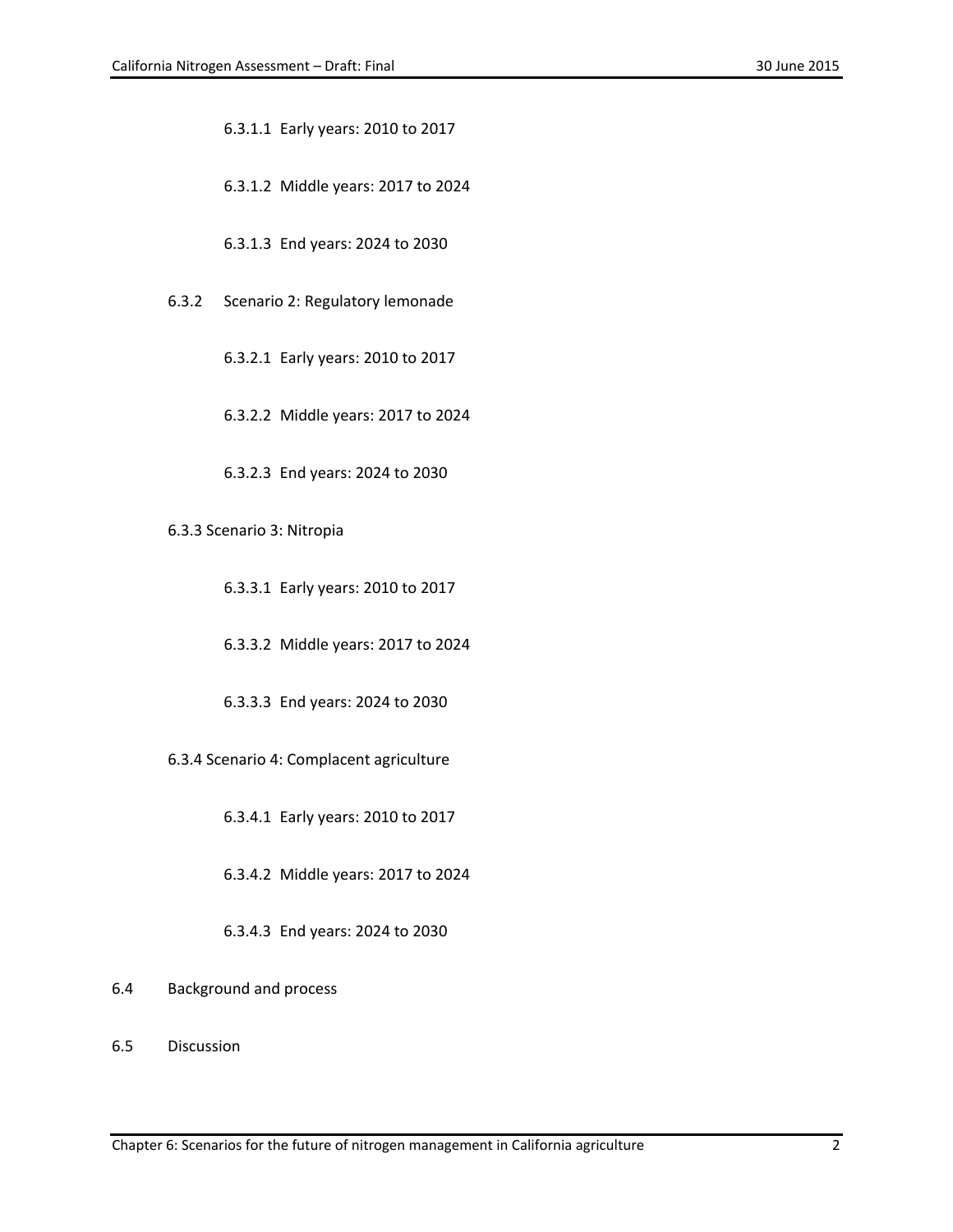- 6.5.1 Climate change and water availability
- 6.5.2 Trigger point analysis: What could move our future from one scenario to another?
	- 6.5.2.1 Scenario 2 to scenario 1: End of agriculture
	- 6.5.2.2 Scenario 2 to scenario 3: Nitropia
	- 6.5.2.3 Scenario 2 to scenario 4: Complacent agriculture
- 6.6 Responses

#### **Figures:**

- 6.1 Four scenarios for nitrogen in California 2010-2030
- 6.2 Outcomes of the four scenarios affecting changes in nitrogen flows in California by 2030

#### **Tables:**

- 6.1 Defining characteristics of nitrogen scenarios
- 6.2 Responses of different constituent groups to scenarios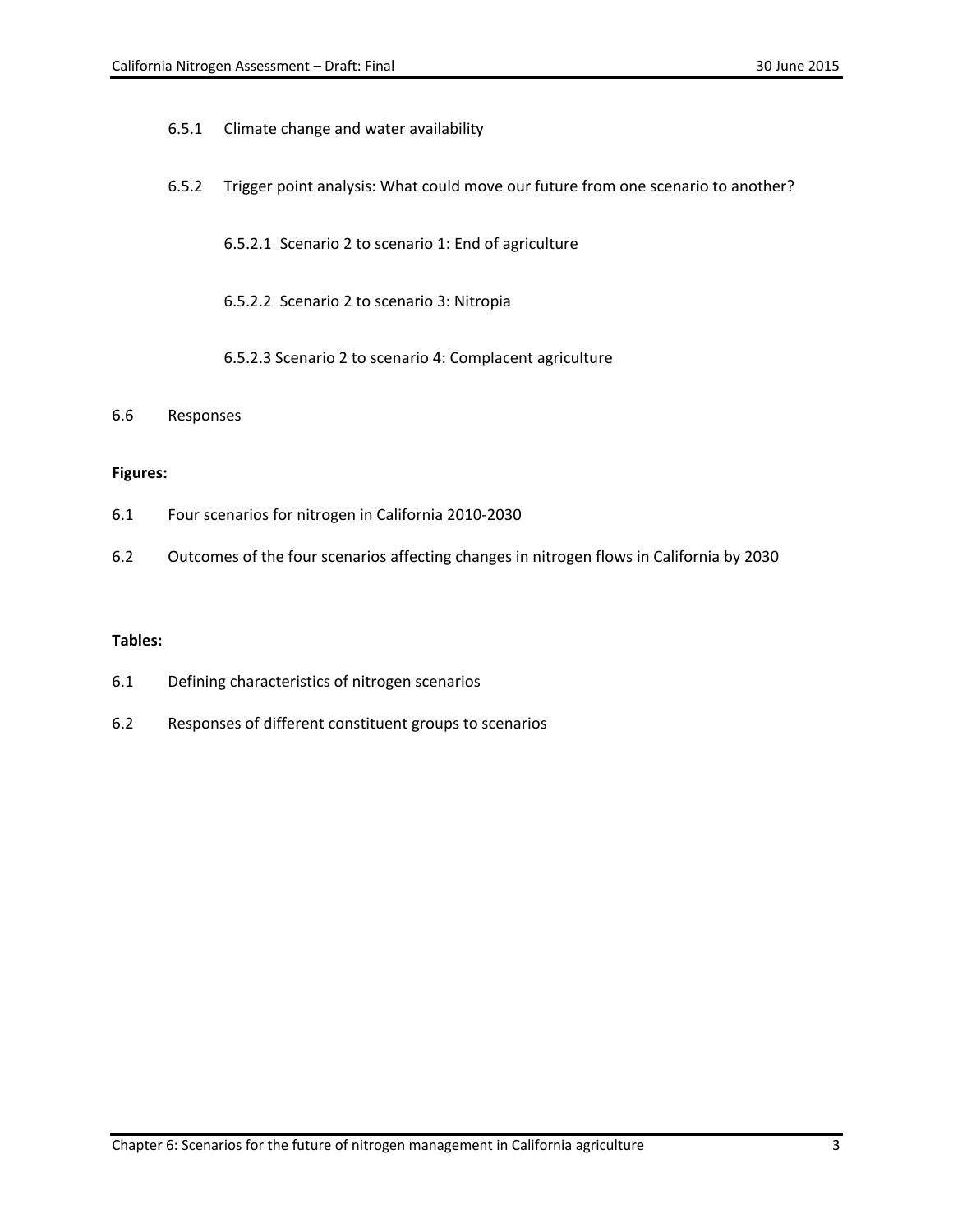# **What is this chapter about?**

 Scenarios can help stakeholders deal with controversy and complexity, and they are particularly useful in cases where there is a large amount of uncertainty, as is the case in this assessment. This chapter describes the process (overview in section 6.1 and details in section 6.4) and results (sections 6.2 and 6.3) of a scenarios development workshop involving a diverse group of stakeholders who were asked to creatively think about the following question: *How will we manage nitrogen (N) in California agriculture over the next 20 years?* Although the starting perspectives were quite diverse, the stakeholders collectively identified two areas of high uncertainty and great influence: future profitability of California agriculture and the future course of agricultural policy and mechanisms for implementation. This exercise led to the stakeholders developing four plausible futures of how N-relevant technologies and policies might unfold and how these would affect N management and impacts, based on different possible profitability and policy trajectories.

### **Stakeholder questions**

 The California Nitrogen Assessment engaged with industry groups, policy makers, non-profit research and advocacy organizations, farmers, farm advisors, scientists, and government agencies. This outreach generated more than 100 N-related questions which were then synthesized into five overarching research areas to guide the assessment (Figure 1.4). While this chapter presents possible 'scenarios' of the future of N in California, it provides some insights related to the following stakeholder questions<sup>[1](#page-3-0)</sup>: 20 • To what extent would policies designed to reflect the public health and environmental costs of nitrogen pollution affect food prices and farm revenues?

Chapter 6: Scenarios for the future of nitrogen management in California agriculture 4

<span id="page-3-0"></span> These questions will be addressed in more detail in other chapters based on historical evidence, trends, and analysis of current conditions in California.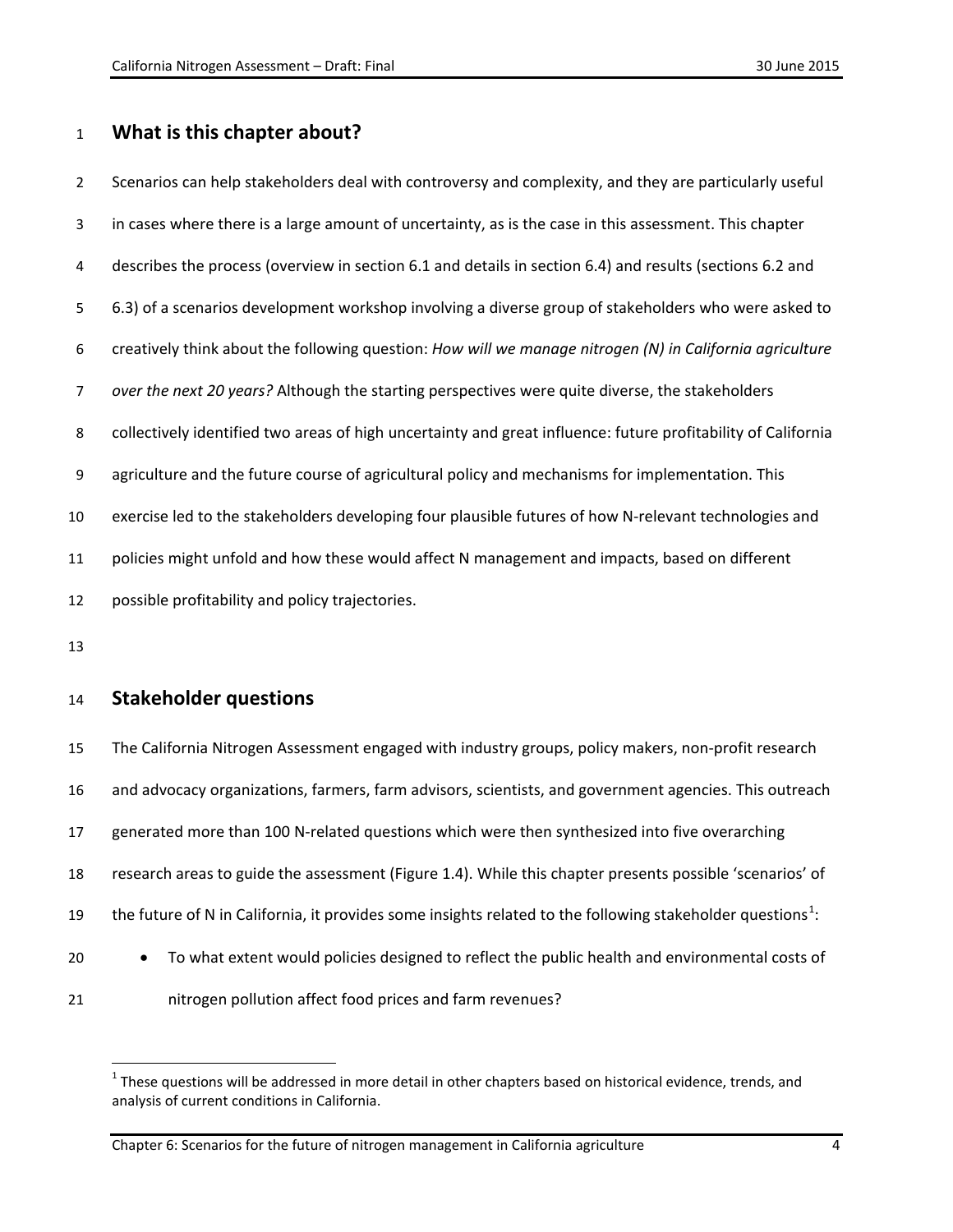| 22 |    | How can policies account for the trade-offs between costs and benefits of N use?                       |
|----|----|--------------------------------------------------------------------------------------------------------|
| 23 |    | How might policy be used more effectively to both monitor and address non-point source<br>$\bullet$    |
| 24 |    | agricultural pollution?                                                                                |
| 25 |    |                                                                                                        |
| 26 |    | <b>Main messages</b>                                                                                   |
| 27 |    | Participants in the scenarios workshops identified the profitability of farming and environmental      |
| 28 |    | regulations as two of the most uncertain forces and important drivers affecting N management in        |
| 29 |    | California over the next two decades.                                                                  |
| 30 |    |                                                                                                        |
| 31 |    | Based primarily on variations in these two attributes of profitability and regulation, stakeholders    |
| 32 |    | determined four potential futures for N in California. The four scenarios are the following:           |
| 33 |    | 1. End of agriculture: Rising cost and declining competitiveness for California farmers, with mandates |
| 34 |    | and regulation running ahead of technological capabilities to address N issues.                        |
| 35 |    | 2. Regulatory Lemonade: Good prices and strong competitiveness for California farmers, with strict     |
| 36 |    | mandates and regulations to control N tempered by flexible implementation to allow technological       |
| 37 |    | capabilities to catch up.                                                                              |
| 38 | 3. | Nitropia: Farming economics are favorable, and technological innovation spurs controls of N before     |
| 39 |    | there is need for regulation.                                                                          |
| 40 |    | 4. Complacent agriculture: Rising costs and declining competitiveness for California farmers, with     |
| 41 |    | incentives and regulation lagging behind technological capabilities to address N issues.               |
| 42 |    |                                                                                                        |
| 43 |    | The four scenarios show that the environmental and human health impacts of agricultural N use could    |
| 44 |    | vary substantially depending on regulatory responses and the competitiveness of California's           |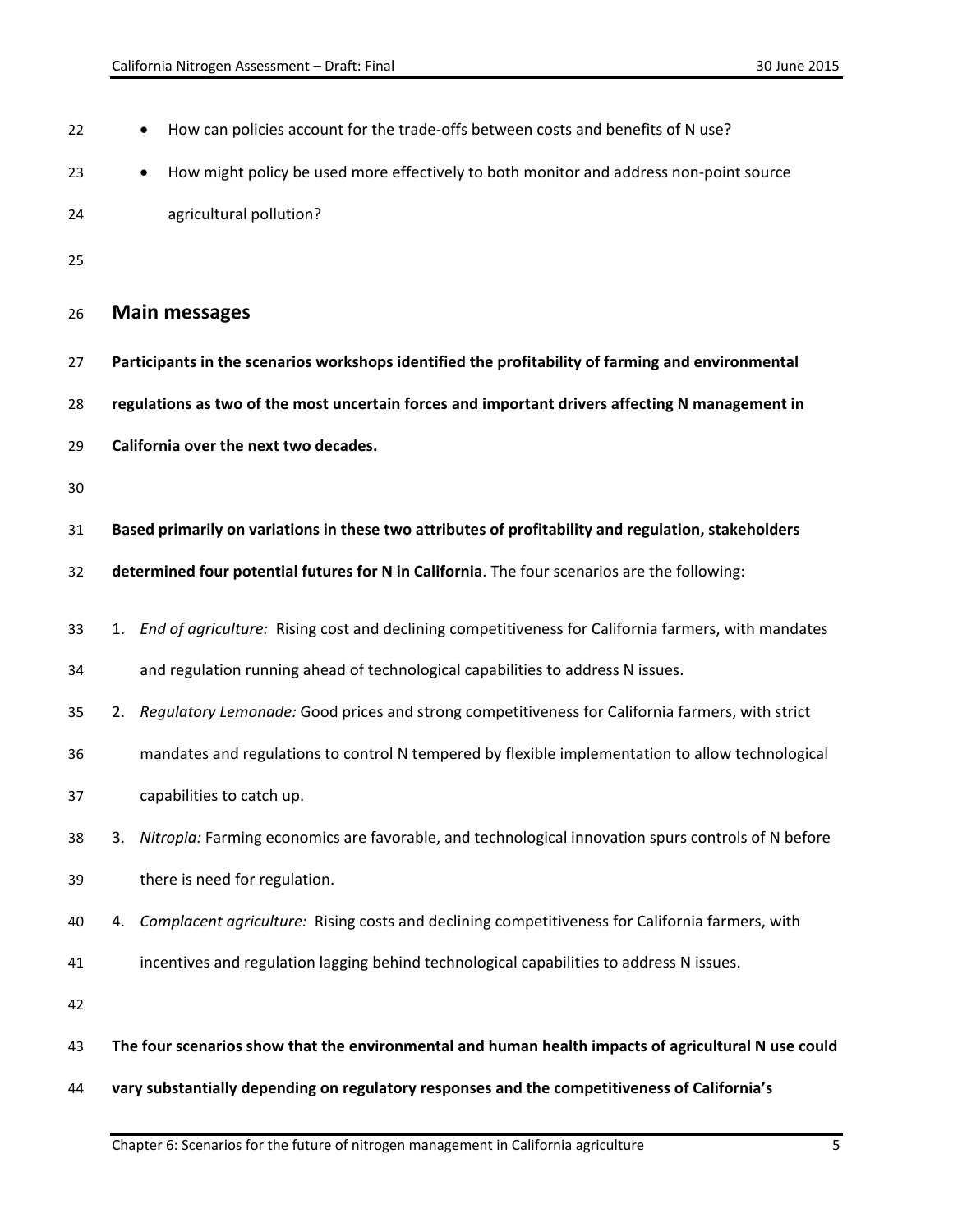| 45 | agriculture industry in the global context. The worst-case scenario, from the perspective of outcomes    |
|----|----------------------------------------------------------------------------------------------------------|
| 46 | for agriculture, the environment, and human health, evolves from a combination of low agricultural       |
| 47 | competitiveness and low regulatory pressure to adopt better management practices and technologies,       |
| 48 | which leads to poor outcomes for the agricultural sector and mixed outcomes for the environment and      |
| 49 | human health. The two best-case scenarios in terms of outcomes, involve high agricultural profitability, |
| 50 | which stimulates investment in better management options, and either strict regulations that are rolled  |
| 51 | out in a flexible and timely manner, or government policies and consumer-driven certification schemes    |
| 52 | that provide incentives for adoption, resulting in better environmental and human health outcomes.       |
| 53 |                                                                                                          |
| 54 | The four scenarios collectively suggest that multiple pathways could lead to positive environmental      |
| 55 | and human health outcomes around N. On the one hand, strict regulations can force more monitoring,       |
| 56 | information management, and technology adoption, as happens in Scenarios 1 and 2, while on the other     |
| 57 | hand, agricultural profitability, often driven by consumer demand and possibly price premiums for best   |
| 58 | management practices, can also drive industry investment in development and adoption of better           |
| 59 | practices, as in Scenario 3.                                                                             |
| 60 |                                                                                                          |
| 61 | The scenarios suggest that the manner in which regulations are implemented can be as important as        |
| 62 | the actual extent of regulations, and that farm profitability can be both an enabler of better N         |
| 63 | management as well as an outcome of N management policies. In Scenario 2, regulations are                |
| 64 | implemented with flexibility and with more advance notice and involvement from agricultural              |
| 65 | producers, allowing producers to maintain profitability while changing practices. In Scenario 1, rapid   |
| 66 | imposition of regulations decrease profitability and farmer buy-in, resulting in good environmental      |
| 67 | outcomes but poor economic outcomes for the farm sector. Differences in scenarios suggest that pro-      |
| 68 | active industry participation may help agriculture to adapt successfully to a highly regulatory          |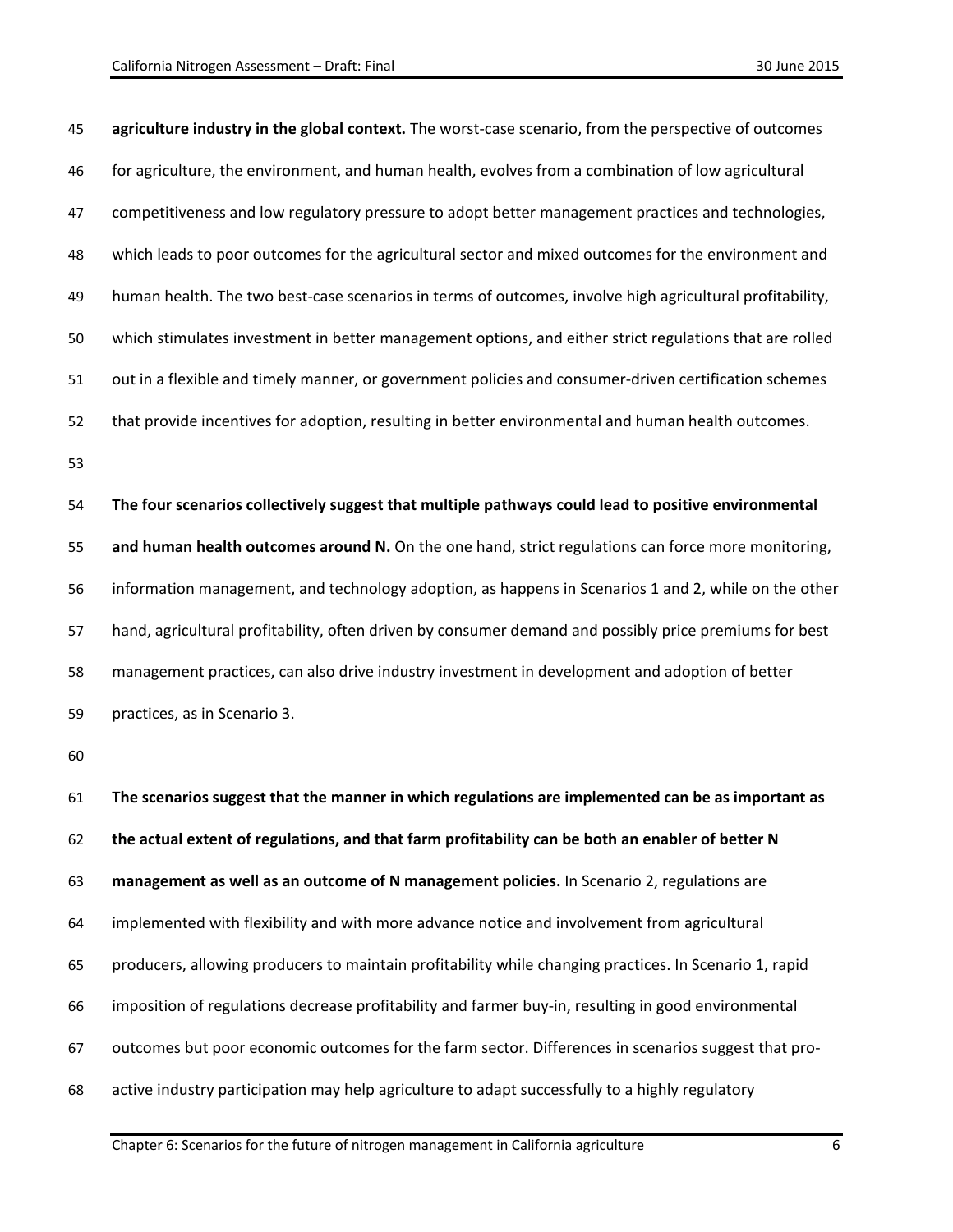| 69 | environment. Moreover, the scenarios suggest that farm profitability can also be an important driver or   |
|----|-----------------------------------------------------------------------------------------------------------|
| 70 | at least a critical precursor to innovation in N management, suggesting multiple feedback loops between   |
| 71 | regulatory policies, farm profitability and N management.                                                 |
| 72 |                                                                                                           |
| 73 | None of these scenarios by themselves lead to sufficient improvement in groundwater quality to fully      |
| 74 | address human health concerns by 2030. This shortcoming is primarily due to the fact that N leaches       |
| 75 | through the soil profile at very slow rates, often taking decades to reach the groundwater. Therefore,    |
| 76 | even if all agricultural N inputs were 100% ended in 2010, the N that had already been added in prior     |
| 77 | years would continue to accrue in groundwater in 20 years' time. For this reason, regulation of           |
| 78 | agricultural N management alone is unlikely to fully address human health concerns in only 20 years,      |
| 79 | although it could improve the condition of groundwater over a longer timeframe.                           |
| 80 |                                                                                                           |
| 81 | An historic drought affected water supply across the entire state for several years immediately following |
| 82 | the creation of these scenarios in 2010. That extreme weather event - combining low rainfall with         |
| 83 | historic high average temperatures, has raised awareness of prospects for extreme fluctuations in         |
| 84 | climate going forward, particularly among the agricultural communities of California's Central Valley.    |
| 85 | While these prospects for greater uncertainty about climate and water supply accentuate their             |
| 86 | importance, recent events do not significantly affect how these scenarios would be formulated.            |
| 87 |                                                                                                           |
| 88 | 6.1 Using scenarios to establish a common understanding around N in California                            |
| 89 | This chapter describes a set of four scenarios developed by a diverse group of stakeholders,              |
| 90 | representing a wide range of perspectives in California agriculture, public health, and environmental     |
| 91 | advocacy (see Appendix 6.1 for a complete list of participants). These scenarios represent plausible      |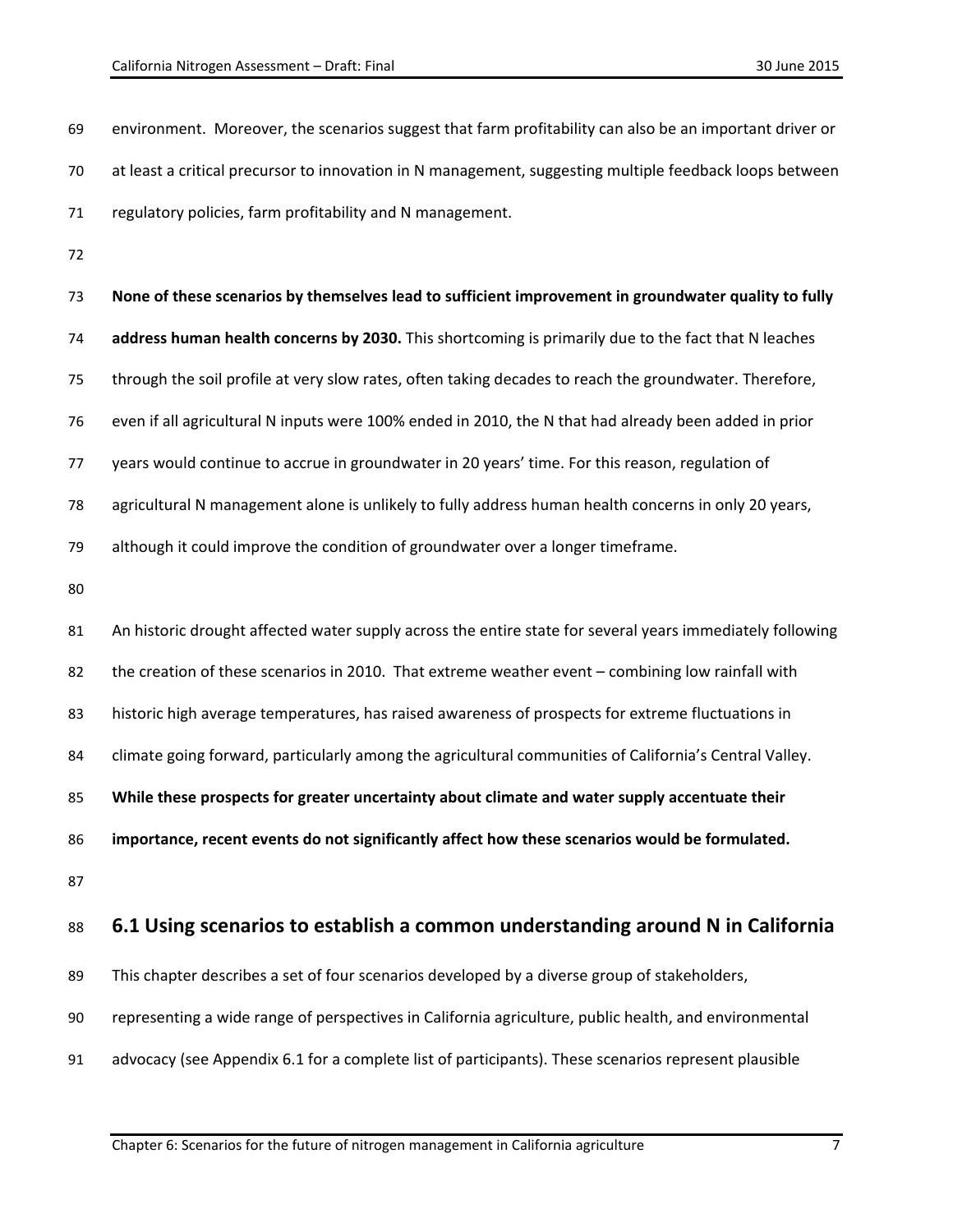- alternative futures for the "story" of N in California, stemming from stakeholder workshops in June and September 2010, in which participants were asked to think creatively about the following question: *How*
- *will we manage nitrogen in California agriculture over the next 20 years?*
- 

#### **6.1.1 The logic behind the scenarios**

 Environmental scenarios are "plausible, provocative, and relevant stories of how the future may unfold" (Bennett et al. 2005) based on an internally consistent set of assumptions about how key driving forces will interact. The use of formalized scenarios development and analysis to deal with uncertainties in future trends and events began more than 50 years ago and has increasingly been used for addressing environmental uncertainties since the 1980s and 1990s. A formalized scenarios development process offers multiple benefits to stakeholders facing complex, uncertain, and potentially nonlinear changes in the environment. With uncertainty, it becomes imperative to develop adaptive decision-making that is flexible to unexpected changes, and scenarios can be an effective tool to facilitate that process (Aggarwal 2010). They play a useful role in raising awareness and educating people about the dynamics of environmental problems, they provide scientists opportunities to explore the inter-connectedness of information from different disciplines (social and biophysical sciences), and they support strategic planning by stakeholders and decision-makers by providing insight into possible future developments (Alcamo and Henrichs 2008).

 The primary objectives for constructing scenarios as part of the California Nitrogen Assessment were to foster creative interaction and to build a common understanding around the dynamics and consequences of nitrogen management among diverse stakeholders who often hold very different views on the subject. The scenario construction process itself can enable negotiation on different views and can also build competencies in recognizing potential consequences of different driving forces and stakeholders' own actions and responses (Wiek et al. 2006). Secondarily, the objectives of this exercise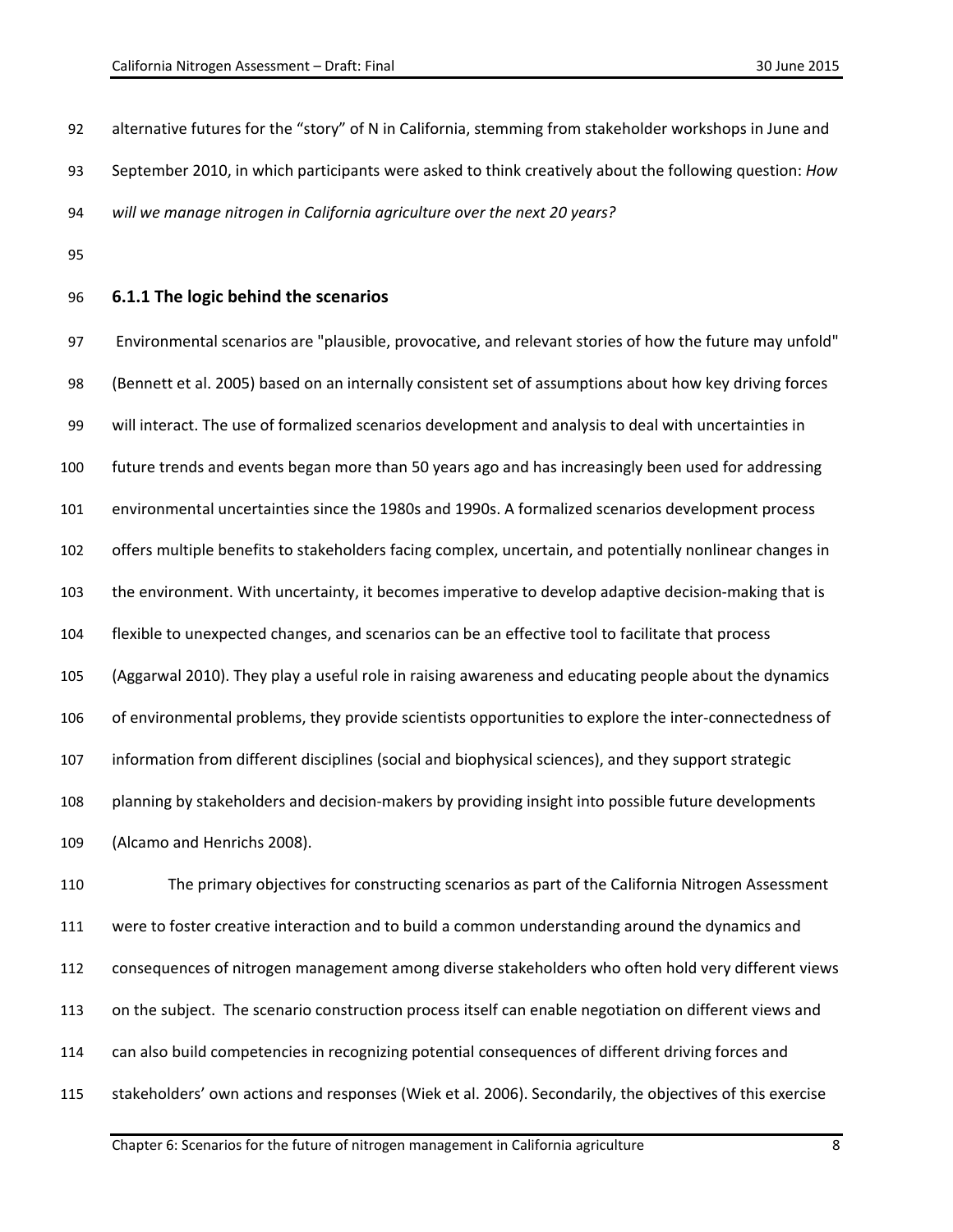were to create scenario storylines that could inform policy thinking on strategies to effectively address nitrogen-related problems.

 The California Nitrogen Assessment scenarios are grounded in consideration of the many driving forces that are likely to shape the future use of N in California agriculture. During the June 2010 scenarios workshop, participants developed a list of driving forces that were grouped into seven main categories (additional details are provided in section 6.4). Participants then selected two driving forces as simultaneously highly uncertain and highly important—1) changes in farming profitability and economic competitiveness and 2) shifts in the public policy of N management. These two attributes were used to populate four quadrants in which the horizontal axis represents external forces that drive changes in farming profitability, and the vertical axis represents the response of California's agricultural industry to shifts in public policy (Figure 6.1). The four scenarios reside within these four quadrants, differing in their driving forces and their subsequently divergent outcomes. Building the scenarios on two critical uncertainties that influence most or all of the others follows a model employed by other scenario exercises, notably the Intergovernmental Panel on Climate Change (IPCC 2000)and the Millennium Ecosystem Assessment (MA)(Bennett et al. 2005; see also Henrichs et al. in Ash et al. 2010, Schwartz 1991).

<span id="page-8-0"></span>[\[Figure 6.1\]](#page-44-0)

#### **6.2 Our four scenarios: an overview**

 Below is a brief summary of the core ideas in each of the four scenarios developed by the stakeholder groups – (1) End of agriculture; (2) Regulatory Lemonade; (3) Nitropia; and (4) Complacent agriculture. The full scenarios, describing plausible futures extending over the next twenty years, can be found in section 6.3 of this chapter. Each of these scenarios were assessed along common characteristics that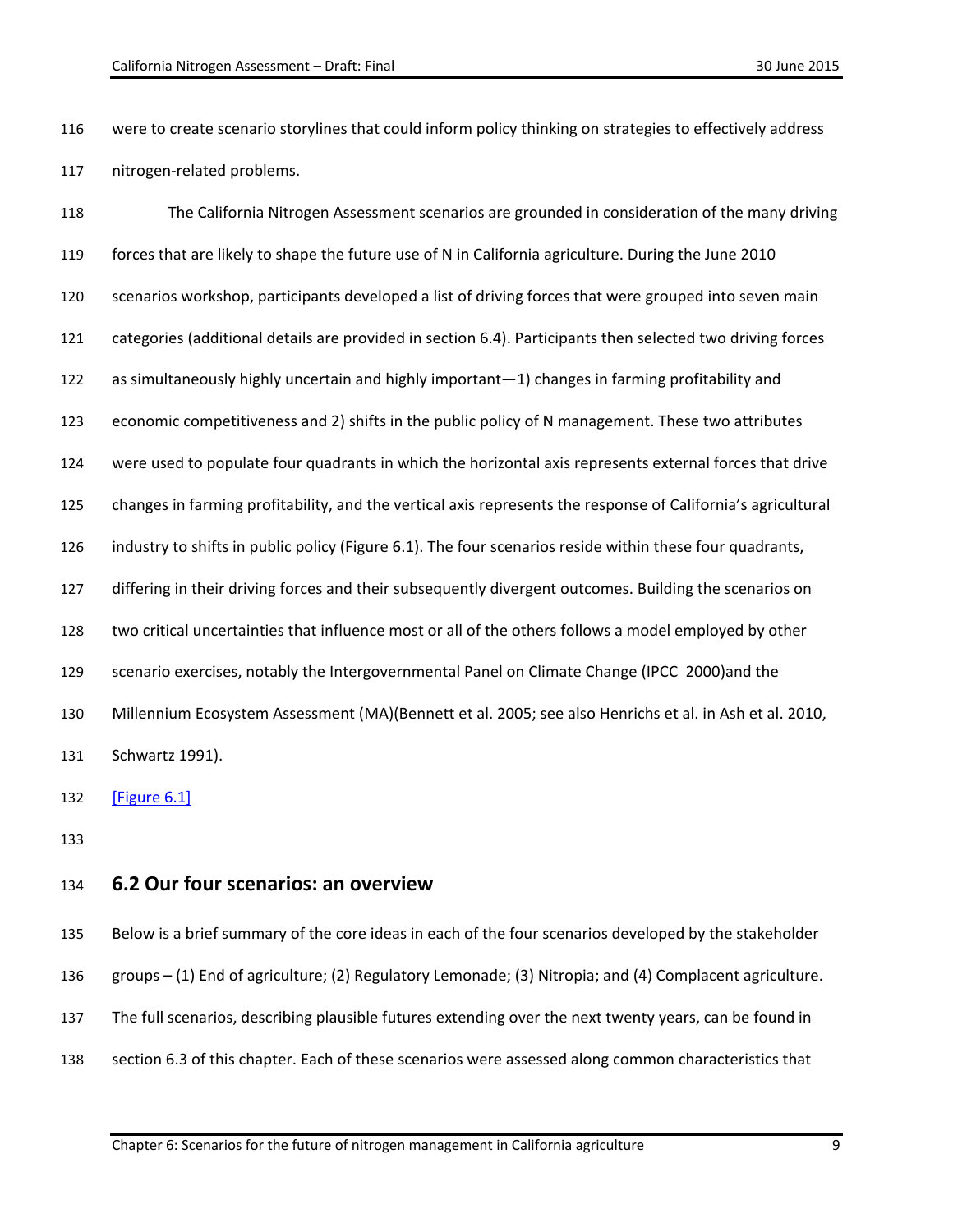affect the nature of future conditions – these include key drivers such as the economic and regulatory landscapes and public opinion and consumer behavior, and outcomes to the agricultural sector, human health, and the environment (Table 6.1). It should be noted that, in terms of regulatory policies, the scenario-building groups focused more heavily on the outcomes of different regulatory directions and did not delve very deeply into describing the specific types of regulations that might be enacted within each scenario. More details about different possible policy approaches to managing N and an assessment of their potential effectiveness can be found in Chapter 8.

<span id="page-9-0"></span>[\[Table 6.1\]](#page-47-0)

#### **6.2.1 Scenario 1: End of agriculture**

 Scenario 1 is a world in which California agriculture becomes significantly less competitive over the next twenty years, as farmers incur higher production costs driven by tighter regulations being implemented faster than farmers are able to adapt to them. Due to growing environmental and public health concerns, policy makers and regulators mandate changes in agricultural practices to reduce N applications in California. The technology to do so proves costly as technological solutions develop slowly, with few if any clear incentives for technological innovation being offered. As scientific knowledge of health impacts becomes clearer, regulations address water quality and the buildup of greenhouse gases in the atmosphere. As the state's total farm gate revenue declines, farmers are unable to invest in new technology and innovative farming methods. Small farmers struggle to afford the cost of compliance. These developments trigger rounds of consolidations, a decline in crop diversity, rising unemployment for farm workers, and a rise in the number of larger farms. Many dairies leave California, and move to states with weaker regulatory environments. Total N use declines in California agriculture as farming acres and crops decrease in number, and the state's air and water quality have improved.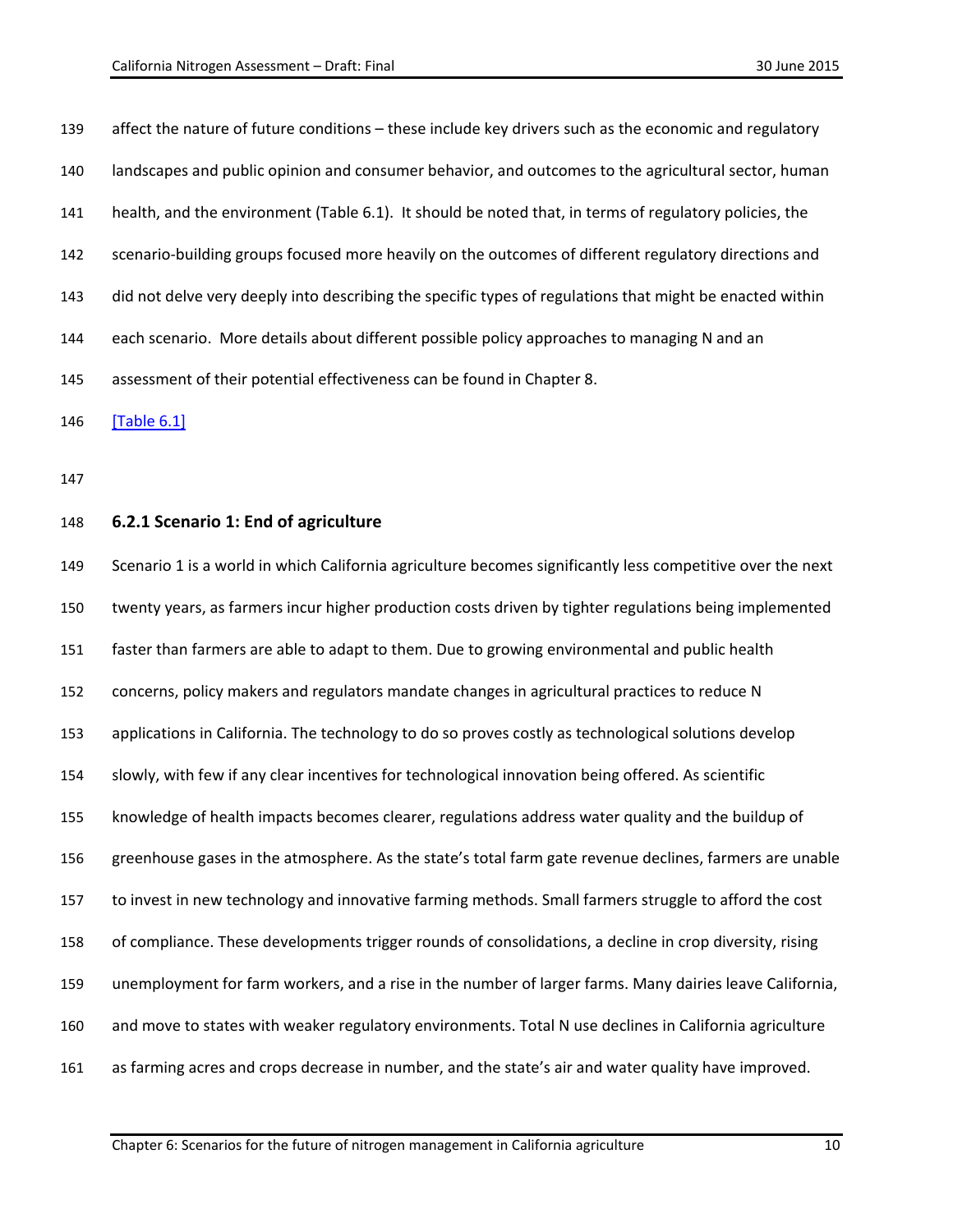**6.2.2. Scenario 2: Regulatory lemonade**

 Scenario 2 is a world in which California agriculture benefits from higher global food prices and growing demand for the diverse and environmentally "clean" foods grown in the state over the next twenty years. Advances in N science and public awareness drive agricultural policy, but California farmers remain competitive – with ample public investment and incentives for research and development and a favorable regulatory implementation schedule to reduce N applications that takes a long-term approach to address environmental and health impacts. New regulations also make it possible for costs to be shared by consumers, and farmers are able to meet requirements with new investments that stimulate innovation in farming practices. In this sense, they are successful in turning the "lemons" of a strong regulatory environment into the "lemonade" of new innovations that keep them competitive and their products in demand. Issues of water scarcity, population growth, and continued monitoring of N in the environment are balanced so that California agriculture is protected as a resource vital to the state's long term economy. Nitrogen is used more efficiently and with improved scientific understanding of smart use, leading to a long term decline in the total amount of N leaked into the environment. A form of precision agriculture expands in California farming. In the short term, excess N remains in the environment, but specific interventions increasingly protect public health and reduce greenhouse gas emissions.

#### **6.2.3. Scenario 3: Nitropia**

 Scenario 3 is a world in which California agriculture benefits from two complementary trends over the next two decades: higher global demand and prices for its production, and the private and public

- development of new technologies and farming methods that result in sustainable N management.
- Regulators as well as strong consumer interest and willingness to pay provide farmers with incentives to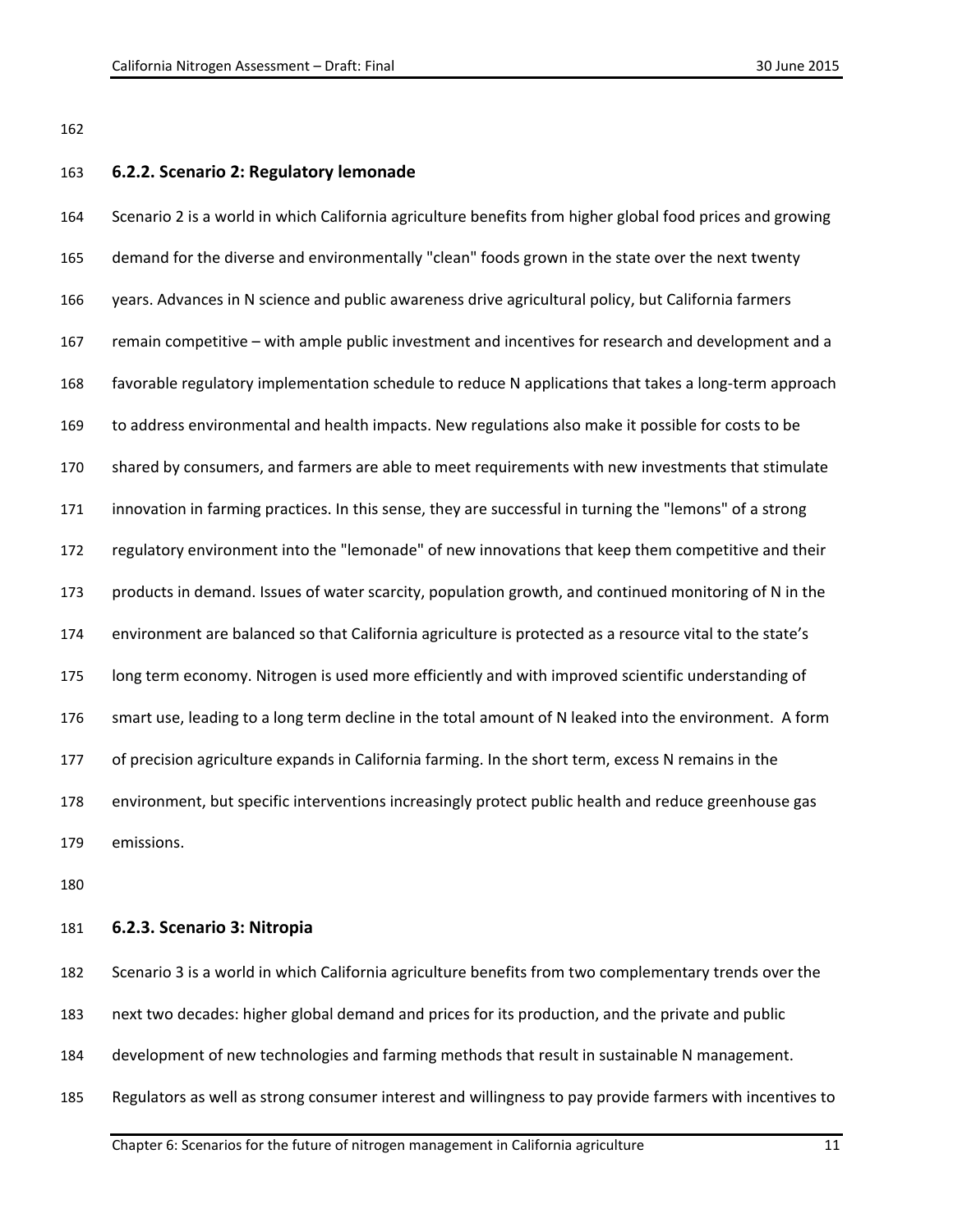make adjustments and invest in effective monitoring and management tools, which lead to efficient use of N and cost reductions. California farmers maintain their diverse base of crops and keep up with shifting market demand for sustainably grown and high-end foods. Rational approaches are used to address the costs and benefits of environmental concerns, and public health projects are evaluated based on feasibility and their potential for positive impact. Air and water quality have improved due to the precision management of N fertilizer and advanced N management on dairies. While some N issues persist over the long-term, policy and investment establish a clearly positive path to improve the efficiency of N management.

**6.2.4. Scenario 4: Complacent agriculture**

 Scenario 4 is a world in which California agriculture is unable to offset growing international price competition and high production costs with innovative farming practices. New farming technology, although available, proves expensive to farmers, which reduces the global competitiveness of California agriculture. Lacking incentives to adopt new technology and practices, many farmers leave the state or sell to larger players, resulting in higher levels of consolidation. Dairies also increasingly leave California in search of more industry-friendly regulatory environments. Marketing agreements and private branding agreements emerge as a way for farmers to promote their sustainable practices, and these agreements later become the template for public policy. But policy later in this scenario is guided by three dominant themes: a worldwide focus on low prices and high quantities, protective government policy, and the consolidation of agriculture which leads to consolidation of political power among a handful of large operations. While these developments prevent the implementation of punitive regulations around N, they also fail to spur creation of adequate positive financial or other incentives for on-farm adoption of practices to address excess N application. With cheap food being the primary societal concern, farm gate revenue is low, suppressing interest and capacity to develop new practices.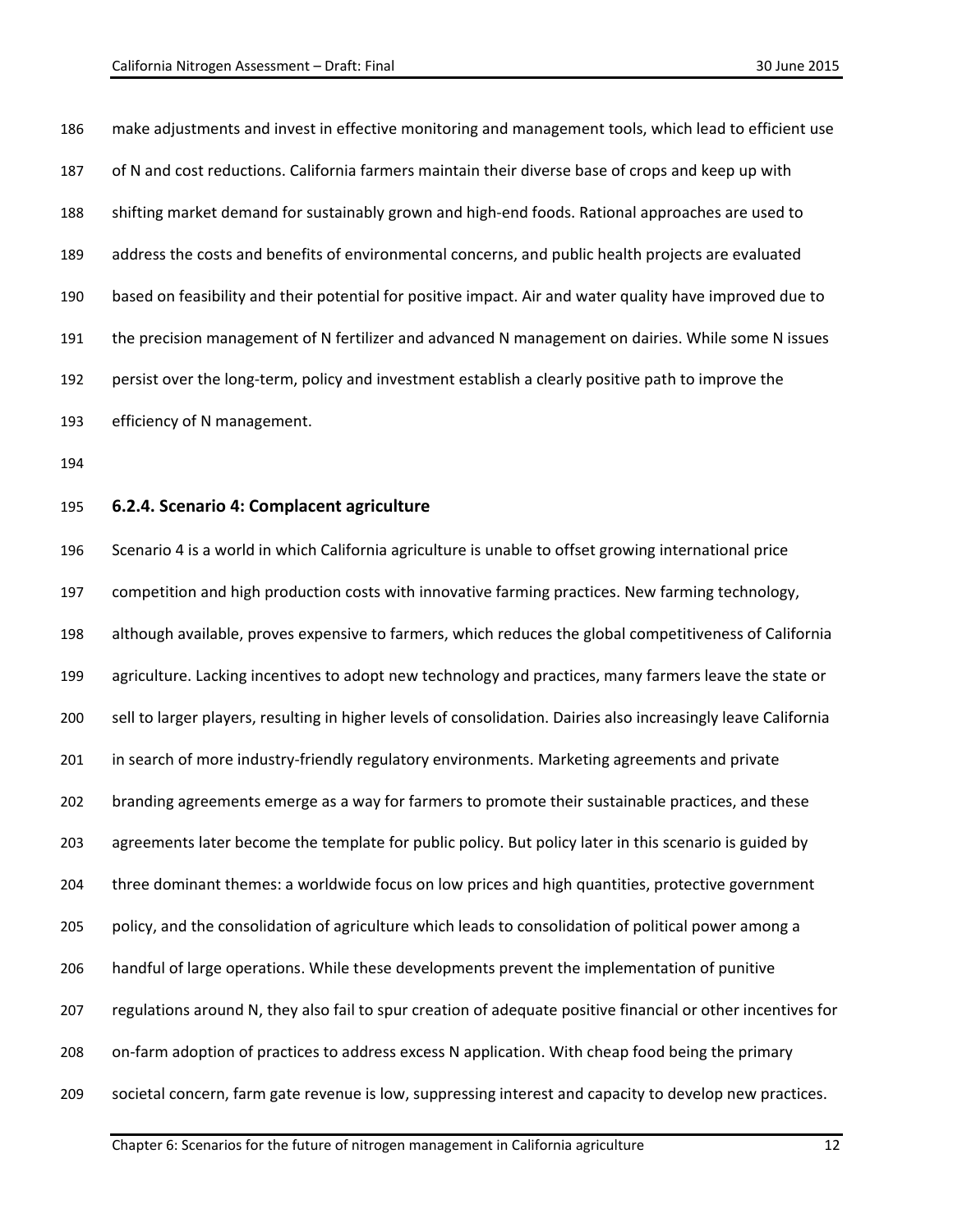210 Water availability and land use issues continue to cause shifts in the state, affecting where and how

food is grown, the most visible impacts being a reduction in the diversity of crops grown in the state.

With California (and US) farming less competitive, imported food has a significant place on the American

- dinner plate.
- 

# **6.3 Alternate futures for nitrogen in California agriculture 2010-2030**

<span id="page-12-0"></span>Here, each of the four scenarios is described in greater detail, covering three distinct time periods from

2010 to 2030. Each of the four scenarios has distinct outcomes regarding the economic health of the

- agricultural sector and environmental and human health impacts of N (Figure 6.2). Outcomes for the
- agricultural sector include factors such as crop value, crop diversity, and technology development. These
- economic and technological outcomes affect the flows of N in California, which in turn affect
- environmental and human health outcomes, including groundwater quality, air quality, and GHG
- emissions, among others.
- [\[Figure 6.2\]](#page-46-0)

**6.3.1 Scenario 1: End of agriculture**

Abstract: Costs are rising and competitiveness is declining for California farmers, with mandates and

regulation preceding technological capabilities to address N issues.

#### *6.3.1.1. Early years: 2010 to 2017*

- *The shape of things to come: environmental regulations and farm consolidation*
- Scenario 1 is a world where trends that emerge in 2010 gather momentum and eventually lead to a
- significant restructuring of California agriculture. Those emerging trends include growing competition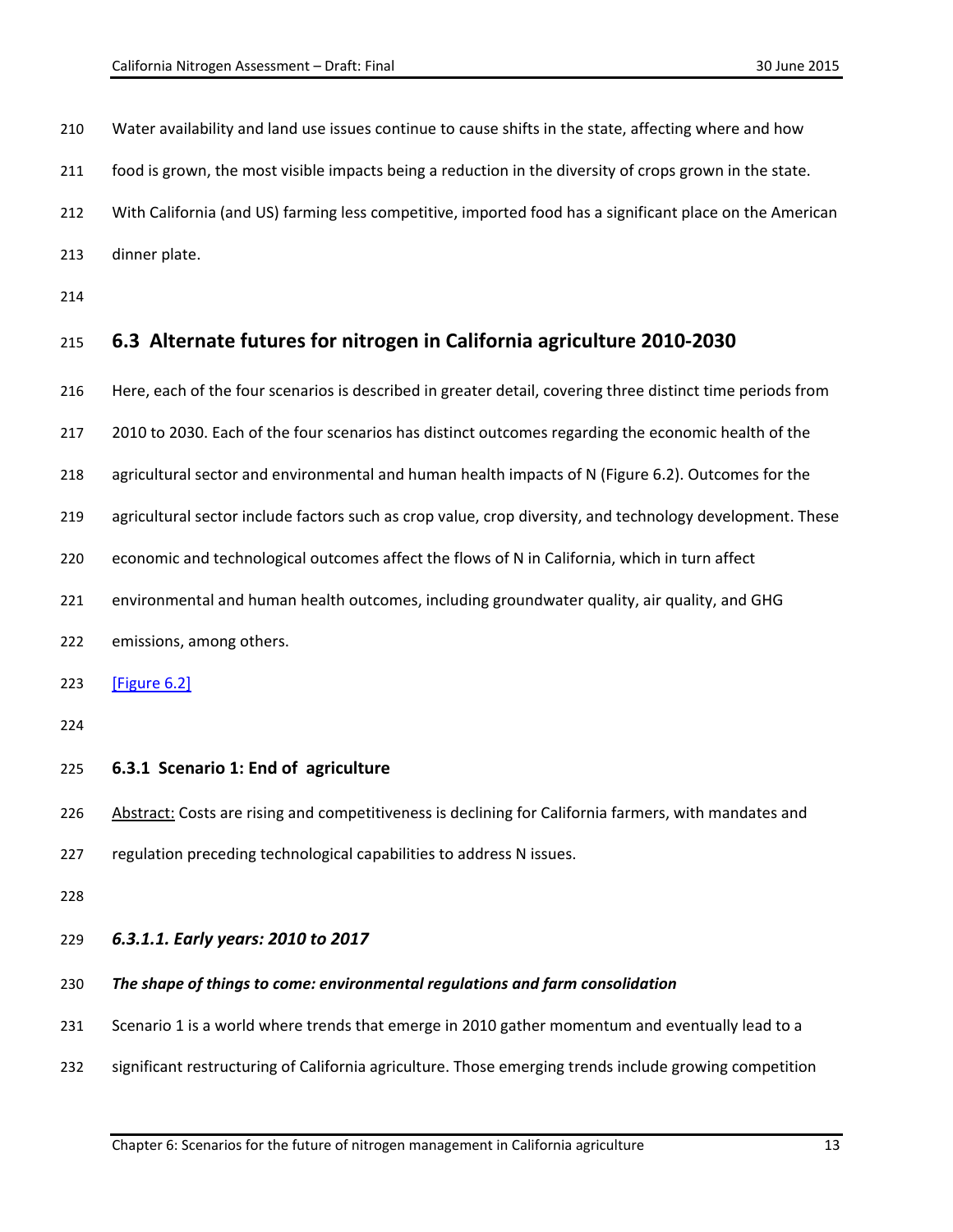from abroad, intense pricing pressure from the distribution and marketing end of food-related products, and tighter environmental restrictions to address concerns for excess N in the environment and lack of voluntary adoption of better N management practices. As these trends develop, farmers are forced out 236 of the most N-intensive production systems, such as dairy, and those crops that face the most foreign competition, such as fresh-market tomatoes and other vegetables, and are pushed into consolidating. During the early years of this scenario, California agriculture is caught up in the larger adjustments occurring in the global economy. These include economic policies to address the recession following the credit crisis of 2008 and 2009. Some of those policies are highly deflationary, and along with higher unemployment, dampen overall demand and put downward price pressure on most services and products, including food. The US, as the world's largest economy, stands by a more open trading policy and keeps import barriers low, thereby allowing agricultural products to flow freely into the country.

#### *The data is in: nitrogen's dangers are quantified and the public pushes for change*

 California plays a leading role in the US in addressing environmental issues, and, based on consumer 248 activism, pays increased attention to the impacts of excess N in the environment. The effects of N on groundwater and air quality are more heavily monitored, and research based on these data increasingly points to negative health and environmental impacts. Over time, increased activism to protect the environment leads to increasing mandates for agriculture in the state to aggressively reduce N leakage and clean up its effects. One of the new initiatives is a tax on N inputs, levied across the board on farms and ranches. Increased expenditures for monitoring equipment are also mandated, and various other environmental taxes are imposed to fund clean-up projects. Policies tend to favor punitive regulations over innovation incentives, thus driving up operating costs for producers. These increased costs make it harder for California farmers to compete and prosper with the intense competitive pressures they face,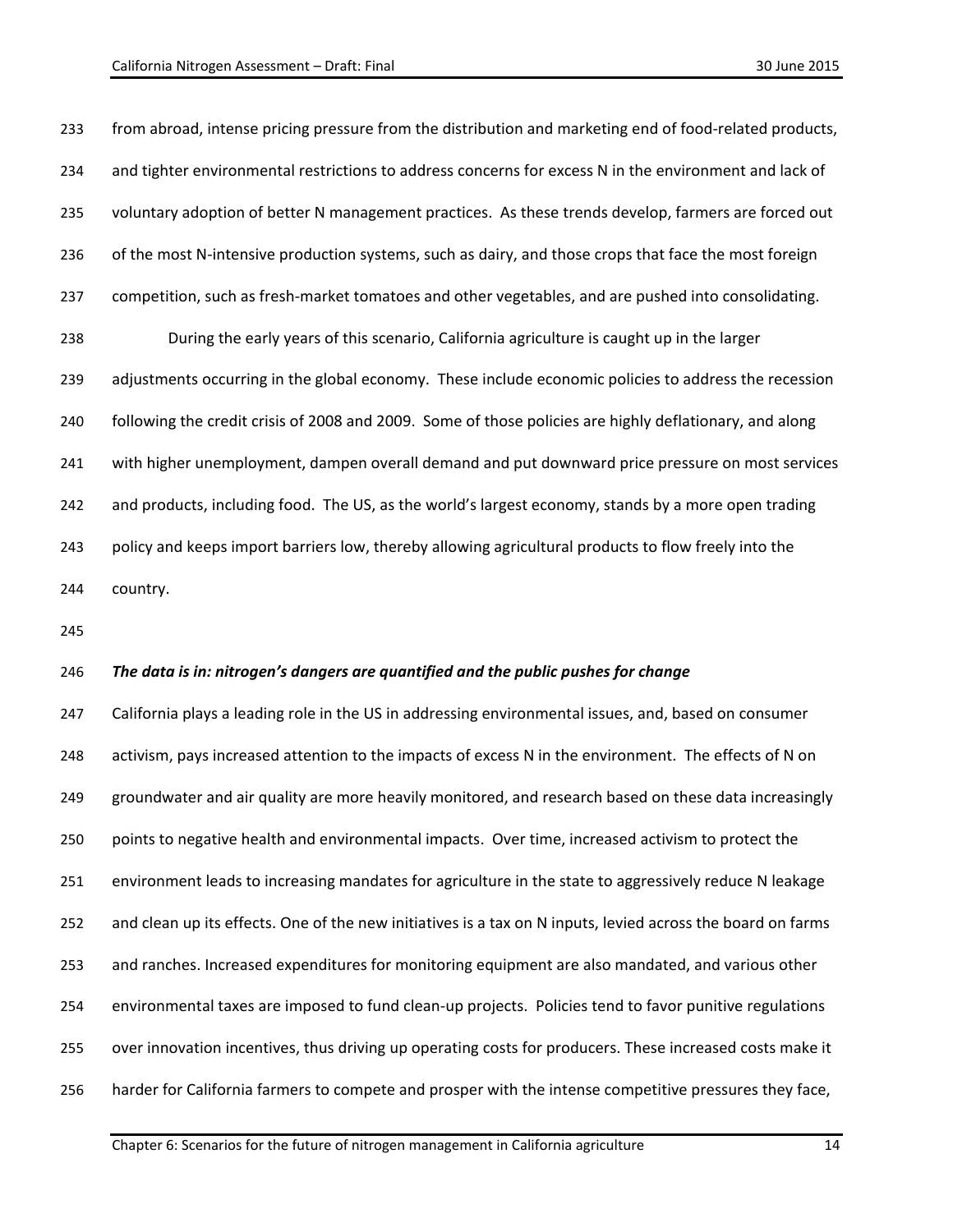| 257 | and smaller operations increasingly consolidate or are bought out by larger farmers who can bear the      |
|-----|-----------------------------------------------------------------------------------------------------------|
| 258 | costs over the long term. California's agricultural industry begins to shrink as operations move out of   |
| 259 | state, many to Mexico and Central America, where land is cheaper, labor costs are lower, regulations are  |
| 260 | fewer, and transportation into the US market is easy.                                                     |
| 261 |                                                                                                           |
| 262 | 6.3.1.2. Middle years: 2017 to 2024                                                                       |
| 263 | Reaping what they've sown: policies lead to farm shut-downs                                               |
| 264 | During these years, there is considerable frustration in the California agriculture industry across all   |
| 265 | stakeholders. Farmers and dairy operators are upset over rising costs, many of them related to            |
| 266 | attempts to address environmental issues, and find it difficult to pay for adoption of the monitoring and |
| 267 | N management practices required by new regulations. Regulators are unhappy that despite the changes       |
| 268 | made on farms and dairies, N issues are not showing dramatic improvement, essentially because it is       |
| 269 | impossible to erase over a century of synthetic N use in such a short time. Activists are unhappy because |
| 270 | they are still seeing the public health and environmental impacts continue. Farm workers are              |
| 271 | experiencing rising rates of unemployment as farms are closed and sold to developers. Many dairies        |
| 272 | leave California and move to states with more favorable regulatory environments. Pockets of poverty       |
| 273 | increase in Central Valley communities formerly dependent on the farm economy. Consumers are also         |
| 274 | unhappy as imported food is sometimes of lower quality and lacking in freshness. When food safety         |
| 275 | issues arise, it is often impossible to trace distribution chains and clearly identify problems.          |
| 276 |                                                                                                           |
| 277 | Past the point of no return: land is re-purposed and crop diversity suffers                               |
| 278 | The factors driving the changes leading to the frustration, however, are now firmly in place and in fact  |
| 279 | are gathering momentum during these years. Foreign investments into US farms outside of California        |

are now producing returns. Federal policy supporting open trade is now locked into international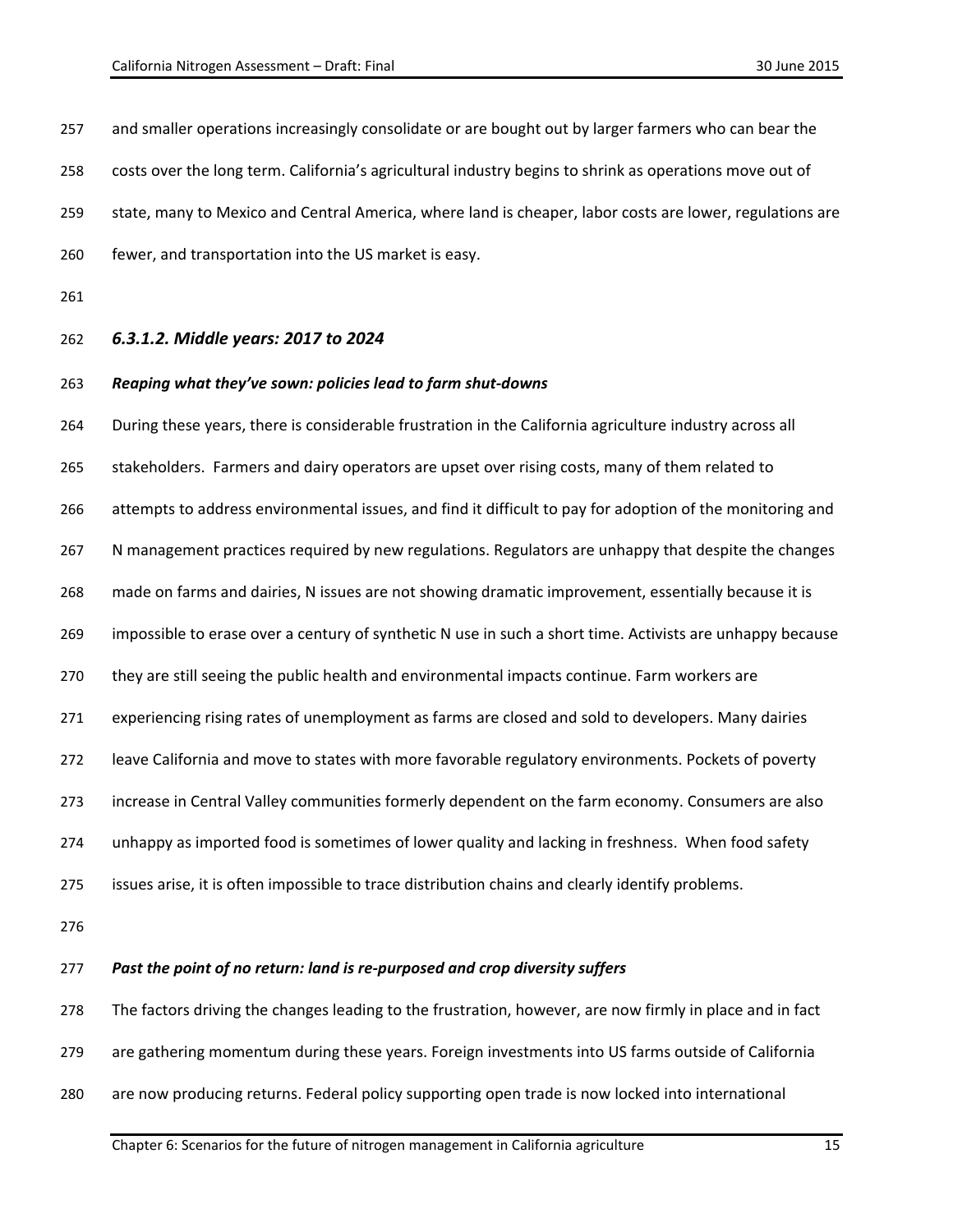agreements. Prime farmland in California is being developed into solar power stations, suburban subdivisions, and in some cases, protected habitats. Farm workers have also migrated out of the state. Larger farms have emerged and rely on policy instruments such as incentives for conservation practices to lower some of their taxes and make ends meet. California's crop diversity has dropped significantly as production of some fruits and vegetables disappear from the state. *The writing on the wall: regulations aimed at big farms also hurt small-scale farms, and technological solutions develop too slowly to help* California's attempt to address the N issue also runs into some challenges during these years as original cost estimates prove overly optimistic. Technological challenges also emerge as some of the hoped-for innovation proves less effective than forecast, and other precision agriculture solutions arrive too late, due at least in part to a lack of clear incentives for faster and more far-reaching innovation, and lack of sufficient public or private sector investment in research and development. Policy makers push ahead and find ways to put additional pressure on what are now larger farms, who they believe can handle the 295 increased costs and seek federal assistance. Activists continue to point to "big Ag" as the problem and continue to lobby for more regulation, such as design standards for dairy lagoons and manure handling systems, and performance standards that restrict the amount and seasonal timing of fertilizer applications and require time-consuming documentation (for a description and assessment of design and performance standards, refer to Chapter 8). These new regulatory pressures have the unintended consequence of squeezing small farms that can't afford the cost of compliance. Because of this, many of the small-scale farmers still in business see the writing on the wall, and most of them rush to sell their land.

#### *6.3.1.3. End years: 2024 to 2030*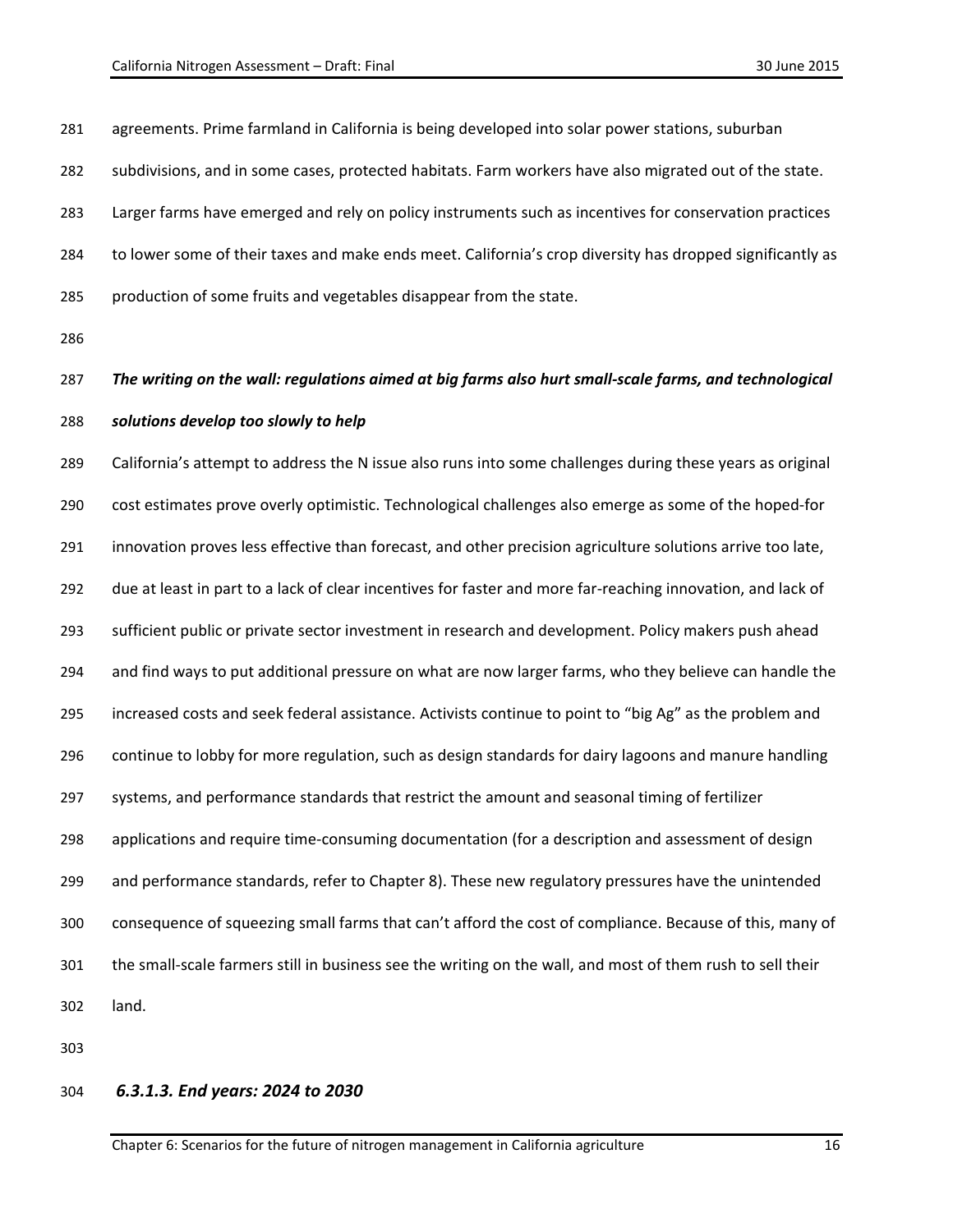| 305 | The new order: only large-scale farms with select crops have survived                                       |
|-----|-------------------------------------------------------------------------------------------------------------|
| 306 | In urban areas, some people will be growing fruits and vegetables in home or community gardens.             |
| 307 | These will make up an insignificant amount of the food most people consume. But even those gardens          |
| 308 | will be restricted in their use of chemical fertilizers; consumers will be heavily urged to use compost. On |
| 309 | the other hand, both the conventional and organic farms that remain in California will be mostly large-     |
| 310 | scale.                                                                                                      |
| 311 |                                                                                                             |
| 312 | Better living, at a cost: high-tech agriculture, reduced greenhouse gas emissions, and improved human       |
| 313 | health                                                                                                      |
| 314 | California will also be a national leader in the implementation of environmental technologies, some         |
| 315 | which have met their promise and some which have not. The environmental technologies that failed will       |
| 316 | be seen as wasteful experiments and painful lessons learned. However, total use of N in California          |
| 317 | agriculture will have declined significantly. In most cases, California's production costs for agriculture  |
| 318 | will be among the highest in the nation, due in large part to the high costs of mandatory monitoring and    |
| 319 | precision agriculture technologies to reduce N use, and the additional fees and taxes levied on             |
| 320 | agriculture to help fund N pollution clean-up projects.                                                     |
| 321 | In its long term fight to reduce the impacts of excess N in the environment, California will be             |
| 322 | able to claim some important victories. A large portion of California agriculture's greenhouse gas          |
| 323 | emissions will have been mitigated, and transportation and energy sources in the state will also            |
| 324 | contribute less to atmospheric and ground-level N pollution.                                                |
| 325 |                                                                                                             |
| 326 | Was it worth it?                                                                                            |
| 327 | Looking back over the past two decades, California farmers and state officials will wonder whether the      |
| 328 | big changes they have gone through were all worth the results. Food may be affordable for consumers,        |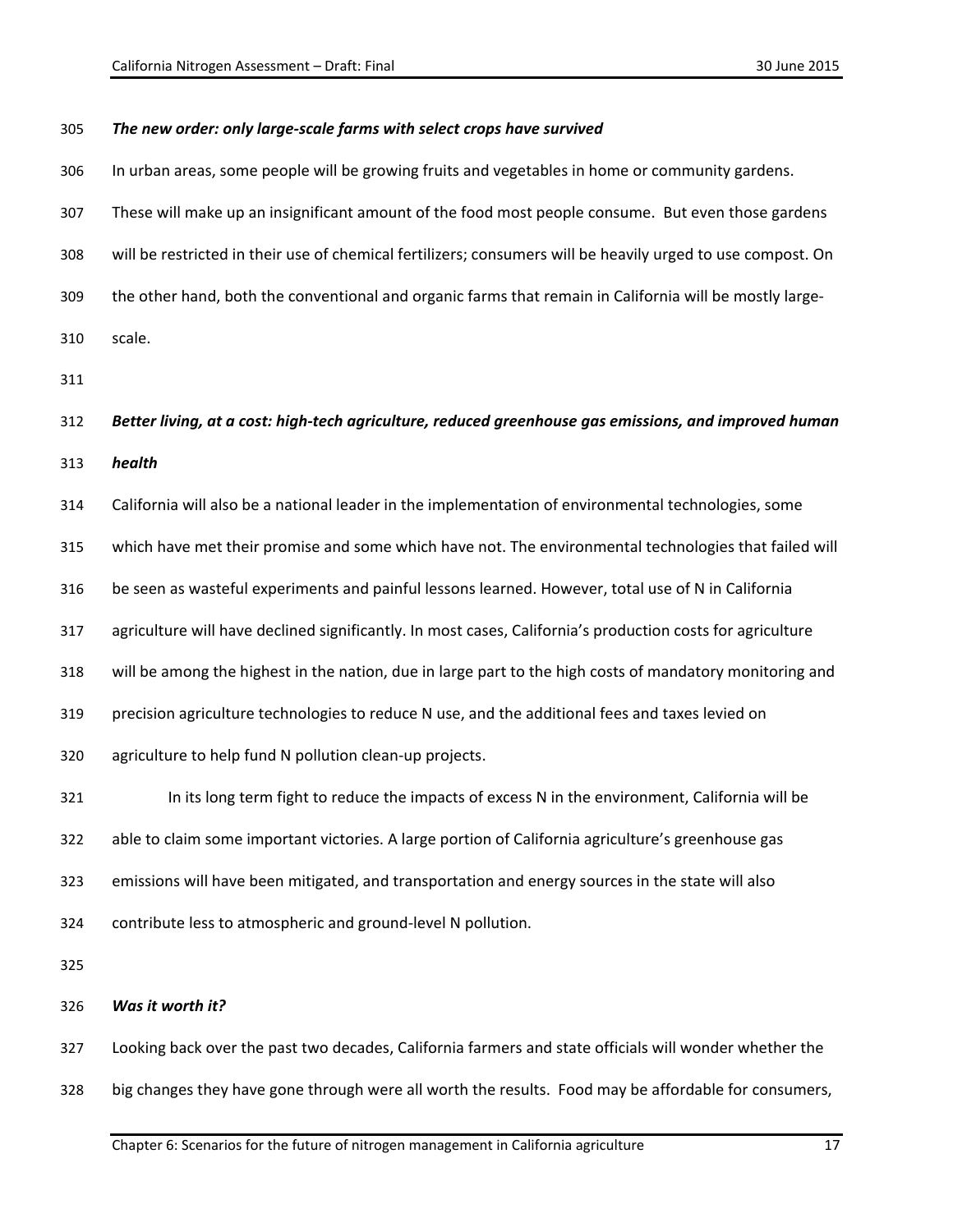| 329 | but food quality and safety will not have improved much, and in many cases will have declined. On the     |
|-----|-----------------------------------------------------------------------------------------------------------|
| 330 | other hand, with a smaller agricultural base and some of the former cropland going into solar power       |
| 331 | generation and protected habitat, statewide water use has declined, easing some of the urban versus       |
| 332 | rural, and north versus south conflicts over water allocations. However, the diversity of crops grown in  |
| 333 | California will be much lower, and many small and medium-sized farms will be lost to consolidation.       |
| 334 | Fertilizer usage on a global basis will be much larger - but outside of California. Years of intensive    |
| 335 | scientific study has resulted in a clear understanding of nitrogen's effects on human health and the      |
| 336 | environment, but it's unclear if the responses have been proportional to the problem.                     |
| 337 |                                                                                                           |
| 338 | 6.3.2 Scenario 2: Regulatory lemonade                                                                     |
| 339 | Abstract: California farmers benefit from strong prices and competitiveness, while mandates and           |
| 340 | regulation lead technological capabilities to address N issues.                                           |
| 341 |                                                                                                           |
| 342 | 6.3.2.1. Early years: 2010 to 2017                                                                        |
| 343 | Setting the standard: healthy people and healthy farms                                                    |
| 344 | Scenario 2 is a world in which California agriculture continues to set the standards for the nation in    |
| 345 | terms of environmental safety, food quality and the integration of technology into farming. Just as the   |
| 346 | state was the leader in setting standards for automobiles to address environmental concerns, it will also |
| 347 | be a leader in moving the nation to precision agricultural practices. The state will combine tougher      |
| 348 | regulatory oversight, advanced technology and consumer supported standards to lead to a competitive,      |
| 349 | more specialized and high-value agricultural sector. This sector feeds a population that is increasingly  |
| 350 | concerned about healthy food and is willing to pay for higher costs.                                      |
| 351 |                                                                                                           |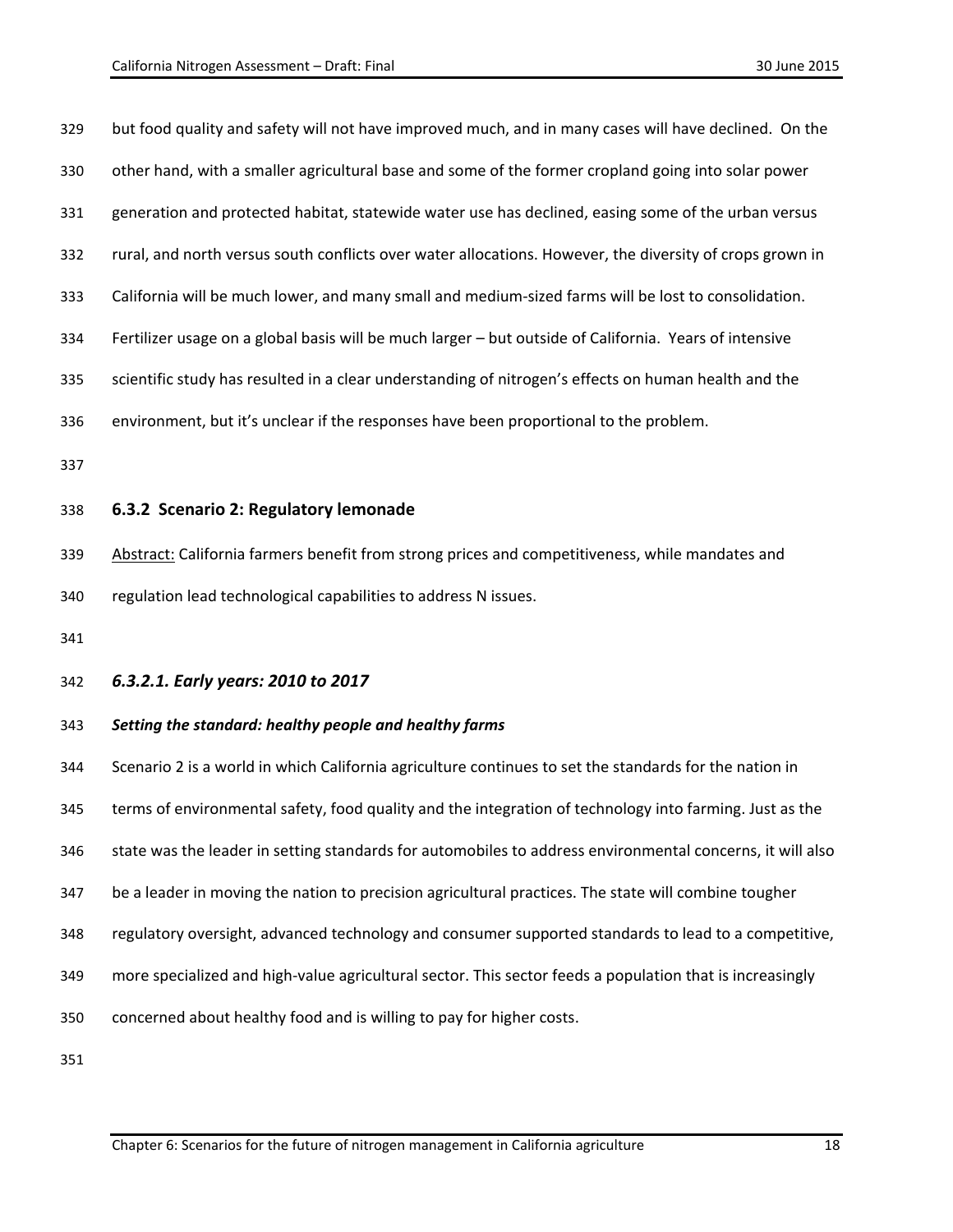# *Farmers ride the wave of regulation: public interest drives policy changes that the agricultural industry helps to shape*

 Indications of the emerging future for California agriculture during these years include the drive for more monitoring and measuring of N. Public awareness of the health and environmental effects of excess N leakage is a key driver for policy change. Regulators take a long-term view to address problems connected to N, and believe that more work needs to be done to thoroughly understand the science of nitrogen's effects on human and environmental health. They are careful to build some flexibility and feedback loops into new regulations and set up monitoring and analysis procedures within a long-term strategy.

 Farmers get a sense of what might be emerging and increase their level of understanding and sophistication in N management. In many cases, the steps needed can be readily implemented, based on already proven best management practices that until now have been poorly adopted. Farmers who are already specializing in high-value crops are taking the initiative. They take the risks that higher prices and growing markets will bear out in the long term. Larger farm operators see long-term advantages in proprietary processes that allow them to out-compete others, so some private investment is also supporting the evolving new standards. The agricultural industry stays involved in shaping new regulations, and it pays off with an implementation schedule that allows farmers plenty of lead time to make changes. Collaboration and advance notice of new regulations means there are opportunities to prepare for the changes and compete more effectively.

#### *6.3.2.2. Middle years: 2017 to 2024*

#### *Forging a national and global model: California defines sustainable agriculture*

- During these years it becomes increasingly clear how strong California's influence in agricultural
- innovation is. The fact that the state serves such a large consumer base, has such a diversity of crops,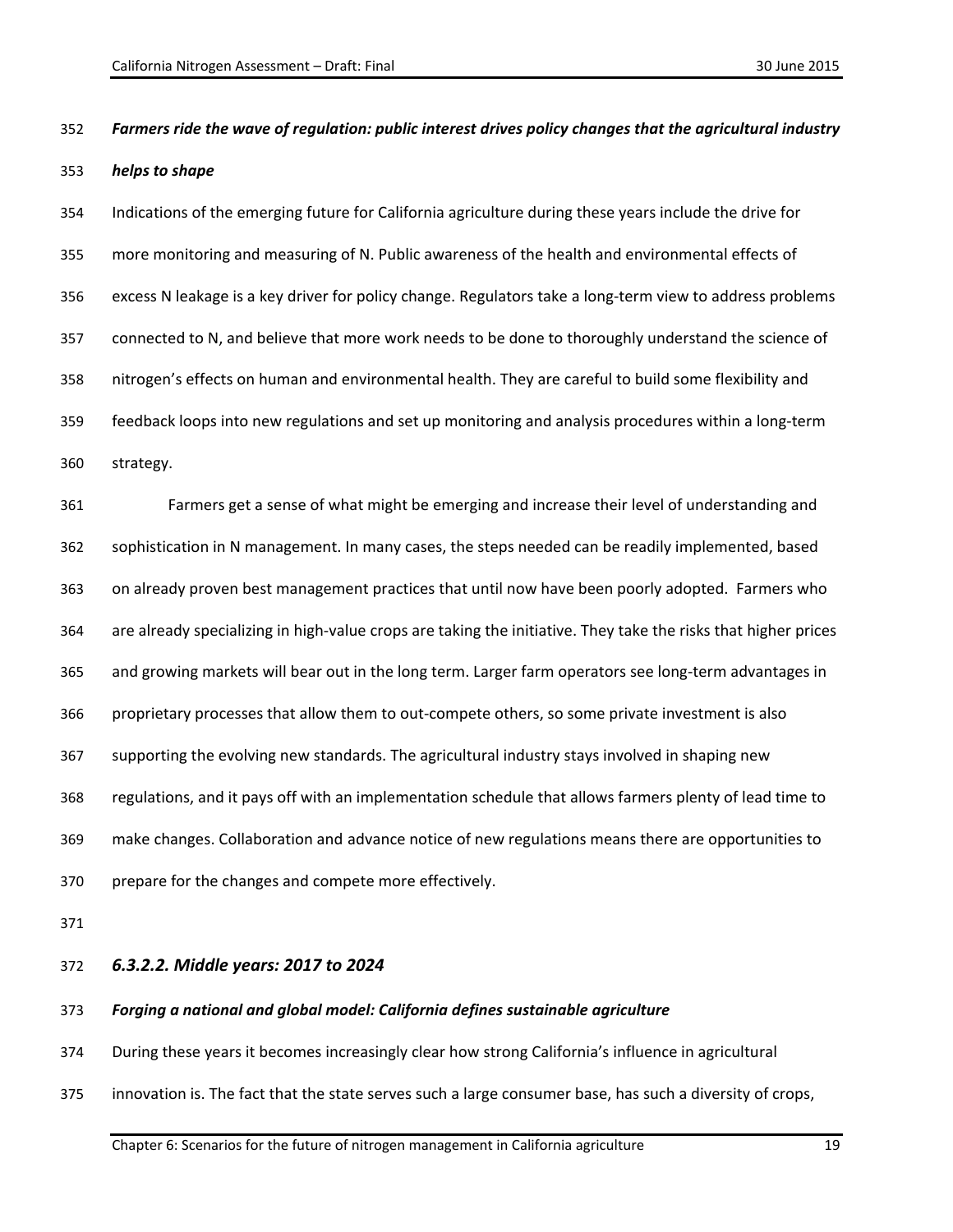and has the scientific and educational resources to apply to agricultural innovation and improvement becomes a dominant factor for the nation. California standards are copied by other states that do not have its advantages but want the benefits of its know-how. Global companies also take note of California's innovation and its ability to make the state's products more competitive internationally. The state's practices begin to define what sustainable agriculture is. It is information intensive, science based, and comprehensive. *The keys to success: an easy-to-use reporting system, engagement and collaboration with farmers, and integrated policies based on smart science* California takes a big step in implementing an easy-to-use online nutrient-use reporting system that contains high levels of integrated information. This is used to enforce new rules as well as reward those who comply. Over time, the system weeds out poor performing or non-complying farming operations and leads to some consolidation. Outreach to farmers and ranchers increases as funding flows into University of California Cooperative Extension. Cooperative Extension Specialists also interact more with the public to increase public awareness of critical agricultural needs and trends in use of better nutrient management practices. Although efforts are made to ease in new requirements with sensitivity and flexibility to address the needs within different crops and regions of the state, changes are still mandatory. Consumers also play an important role. New food labeling rules allow California-produced products that meet or exceed stringent new nutrient reporting and management requirements to bear "eco-California" labels that enhance consumer interest and willingness to pay higher prices. Alternative energy technologies are favored in tax policies so as to reduce energy costs. A comprehensive view of agricultural activity in California emerges in a way that allows detailed analysis and "smart" public decision-making. An integrated approach to public policy has also taken shape, with regulatory silos consolidating and allowing for elimination of contradictory regulations and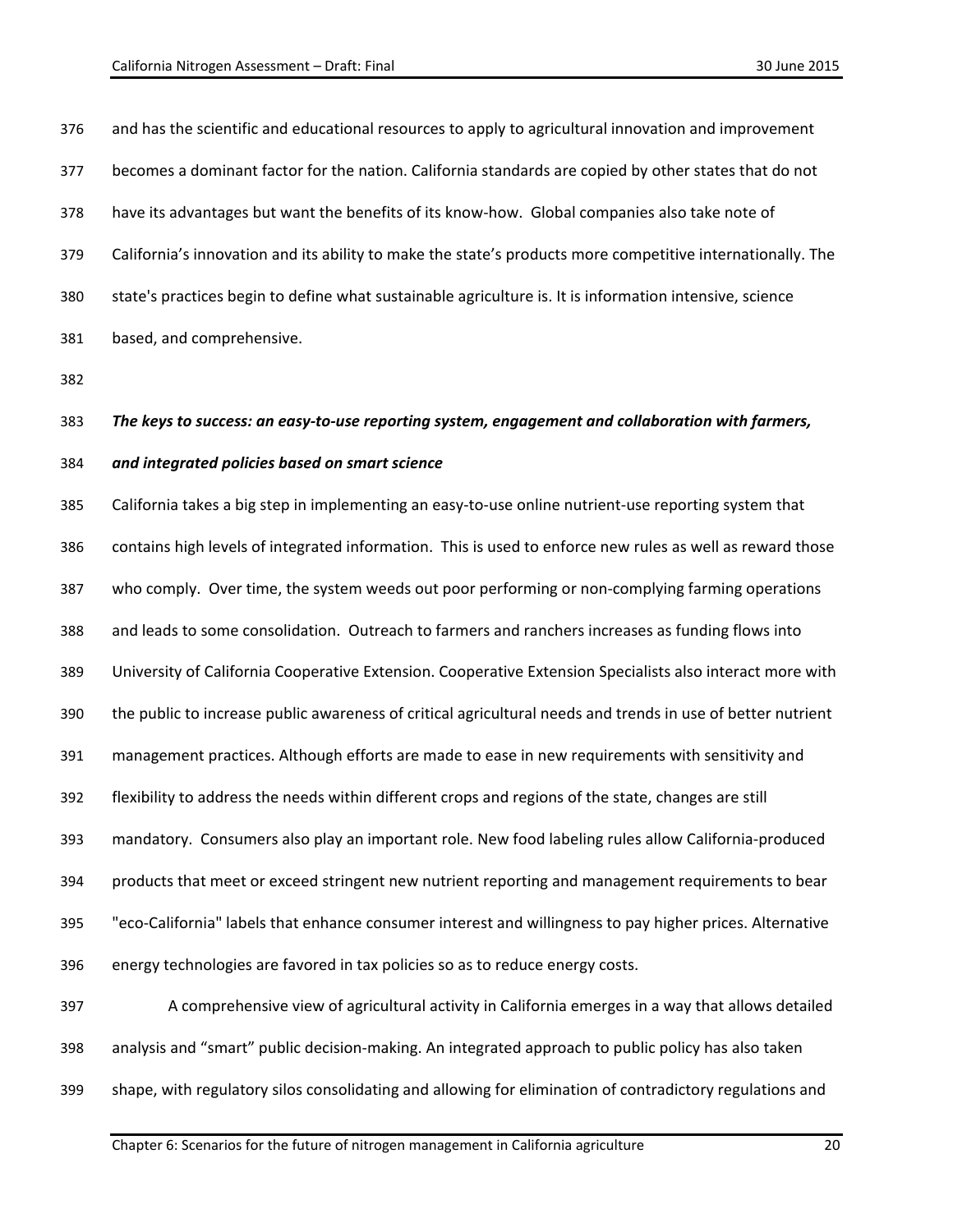| 400 | more streamlined enforcement and compliance. Measuring and monitoring instruments blanket the             |
|-----|-----------------------------------------------------------------------------------------------------------|
| 401 | state leading to real-time, in-the-field management information across a wide range of variables. This    |
| 402 | allows new guidelines and applications to be developed and used wisely. Some private firms invest         |
| 403 | profitably in the new technology and systems. Air and water quality are also monitored and integrated     |
| 404 | into local land use and transportation policies. For farmers, a new world of nutrient management is       |
| 405 | technologically enabled, implemented, and enforced. It is worth noting that this will also require an     |
| 406 | educated and trained workforce that can develop and operate the technologies and systems described.       |
| 407 |                                                                                                           |
| 408 | Public backing for environmental stewardship: strong consumer support for California-grown products       |
| 409 | The net environmental impact of much of this change has yet to show big results at this stage. Still, the |
| 410 | true costs of cleaning up the environment are better understood and communicated to the public            |
| 411 | through increased Cooperative Extension and industry outreach to the public. Clean water infrastructure   |
| 412 | is under construction in many places and new practices are taking hold. The historical use of N remains   |
| 413 | an issue and a public health concern. Voters give a groundswell of support to the notion of California as |
| 414 | a national leader in environmentally-friendly agriculture. New policies level the playing field in        |
| 415 | California as all producers are required to meet the new nitrogen monitoring and management               |
| 416 | standards. Consumers respond with a willingness to pay more for California-grown products. Legislators    |
| 417 | pass bonds to finance the provision of water treatment infrastructure in underserved communities to       |
| 418 | address nitrate accumulated in drinking water from prior decades of agricultural N applications, and      |
| 419 | approve funding increases to UC Cooperative Extension.                                                    |
| 420 |                                                                                                           |
| 421 | 6.3.2.3. End years: 2024 to 2030                                                                          |

*Staying ahead of the curve: California begins developing the next-generation in precision agriculture*

*and other technology innovation*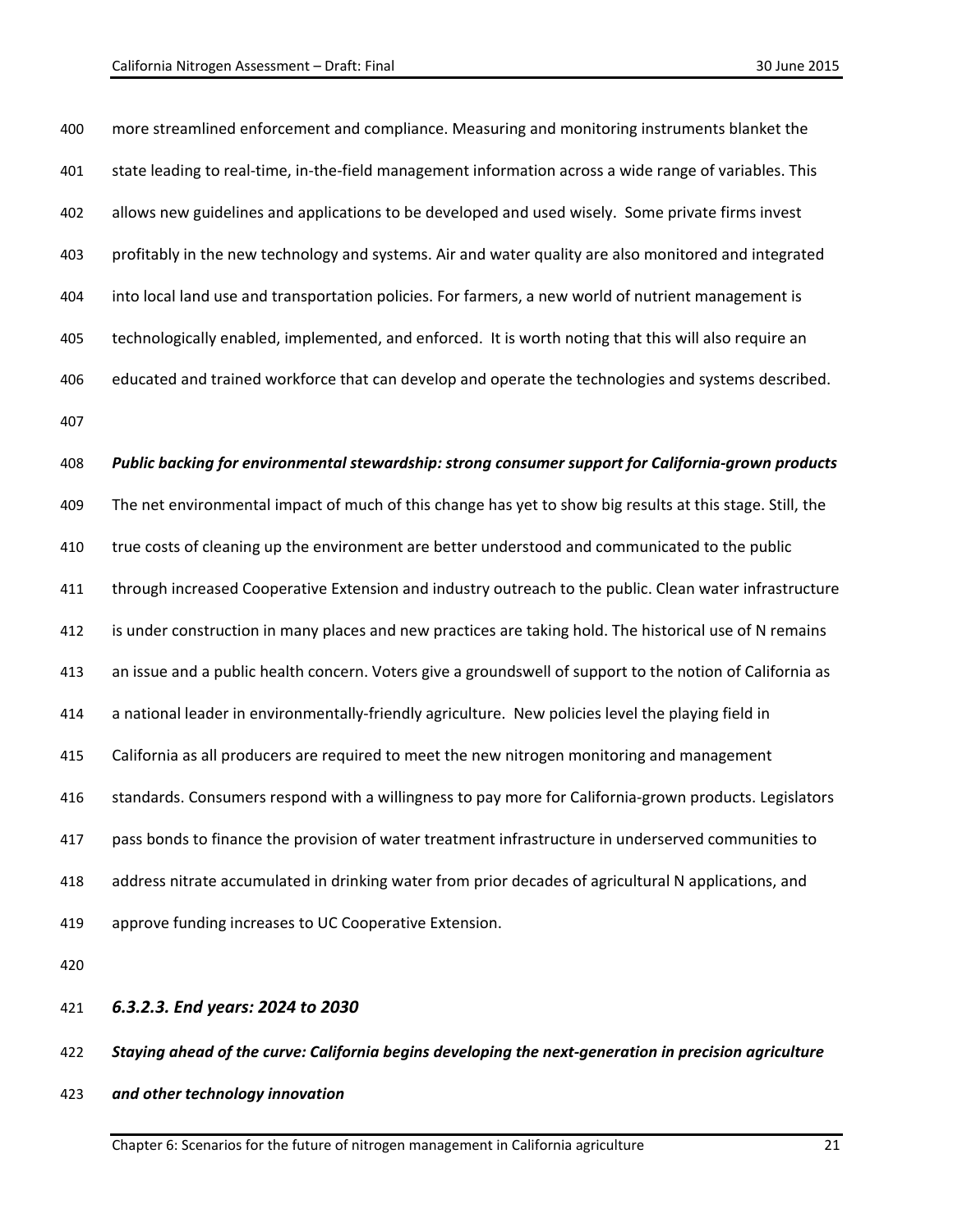| 424 | California agriculture is widely recognized as the leader in precision farming practices and in high-quality |
|-----|--------------------------------------------------------------------------------------------------------------|
| 425 | food products. Industry and public sector investments pay off in strengthening a world-class food            |
| 426 | industry. Other states and countries are working to catch up with California. The state begins               |
| 427 | movement into the next-generation of technology and systems which it believes will lead to a long-term       |
| 428 | reduction of excess N in the environment and reduce public health risks. Next-generation technologies        |
| 429 | have the potential to reduce the cost of, expand the use of, and improve the effectiveness of nutrient       |
| 430 | management systems.                                                                                          |
| 431 |                                                                                                              |
| 432 | Reaping the rewards: good food at reasonable prices                                                          |
| 433 | The changes in California farming have delivered substantial benefits to the state's consumers. Even         |
| 434 | though there has been some reduction in numbers of crops and producers who could not keep up with            |
| 435 | the changes, on balance the food choices remain high and quality and availability are unsurpassed. Jobs      |
| 436 | in the state's agricultural sector have been sources of steady employment and the state's positive trade     |
| 437 | balance in agricultural products has supported economic growth. Highly-trained agricultural                  |
| 438 | "knowledge workers" are well paid and are in high demand.                                                    |
| 439 |                                                                                                              |
| 440 | Storm clouds on the horizon: population growth, land use tensions, and competition for water can't be        |
| 441 | ignored                                                                                                      |
| 442 | Environmental challenges remain for California, despite its progress. The overall growth in population       |
| 443 | puts growing pressure on the state's infrastructure. Water is in higher demand, its allocation is            |
| 444 | contentious, and land prices and land use tensions increase as the state's population nears 50 million.      |
| 445 | Meeting the state's energy demand has also put pressure on land use if alternative energy technologies       |
| 446 | require large amounts of land. Removing excess N from ground water remains a challenge, even though          |
| 447 | new technology and practices are moving in the right direction. Furthermore, while some of the               |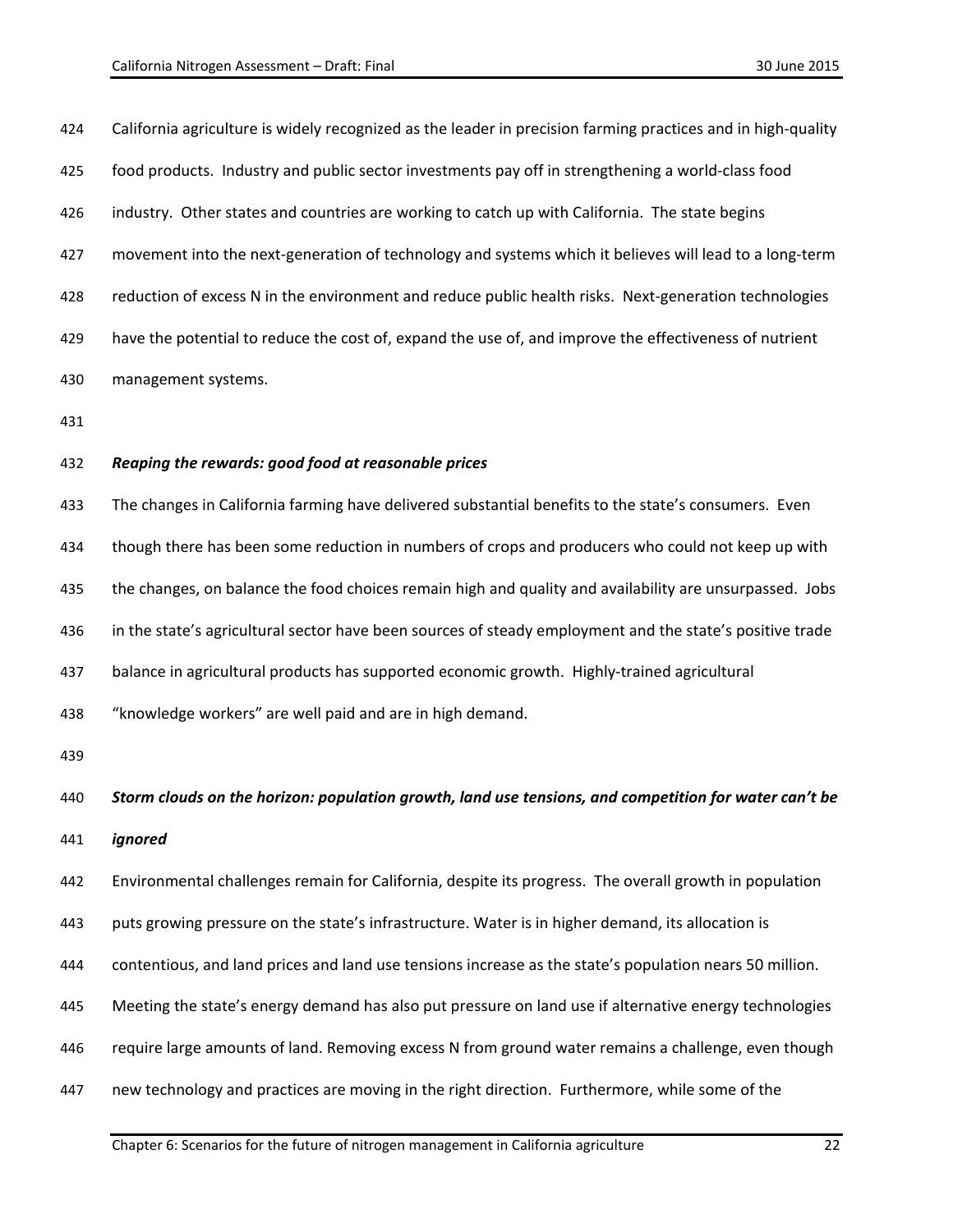| 448 | technologies that have improved N management in agriculture have involved increased irrigation              |
|-----|-------------------------------------------------------------------------------------------------------------|
| 449 | efficiency, increasing impacts from climate change place even more pressure on water supplies and on        |
| 450 | agricultural producers to adapt. Political activism on the N issue remains strong, and policymakers have    |
| 451 | a larger body of science to draw upon for decision making.                                                  |
| 452 |                                                                                                             |
| 453 | 6.3.3 Scenario 3: Nitropia                                                                                  |
| 454 | Abstract: Farming economics are favorable, and technological innovation spurs control of N before there     |
| 455 | is need for regulation.                                                                                     |
| 456 |                                                                                                             |
| 457 | 6.3.3.1. Early years: 2010 to 2017                                                                          |
| 458 | Building Nitropia: innovative technology, a thriving farm economy, and smart policy                         |
| 459 | Scenario 3 is a world in which innovative technology, smart agricultural policy, and strong consumer        |
| 460 | demand for high quality food and environmentally sound production practices combine to usher in a           |
| 461 | new age of food production in California. Key positive trends lead to a more modern, efficient, and         |
| 462 | higher quality food system for the nation, where N is efficiently used and well monitored.                  |
| 463 | If agriculture is to be re-invented in the US, there is no better place for it to begin than                |
| 464 | California. The state has a combination of all of the key factors: a research and technological base in its |
| 465 | great universities; a diverse crop base from which to learn and experiment; consumers interested in         |
| 466 | food quality and willing to pay enough to encourage growers to respond; private venture capital             |
| 467 | constantly searching for new innovation; and highly qualified regulators with the desire and capability to  |
| 468 | use science-based interventions and incentives to achieve objectives. All of these factors combine into a   |
| 469 | vibrant and innovative environment where agriculture is moved onto a more sustainable path.                 |
| 470 |                                                                                                             |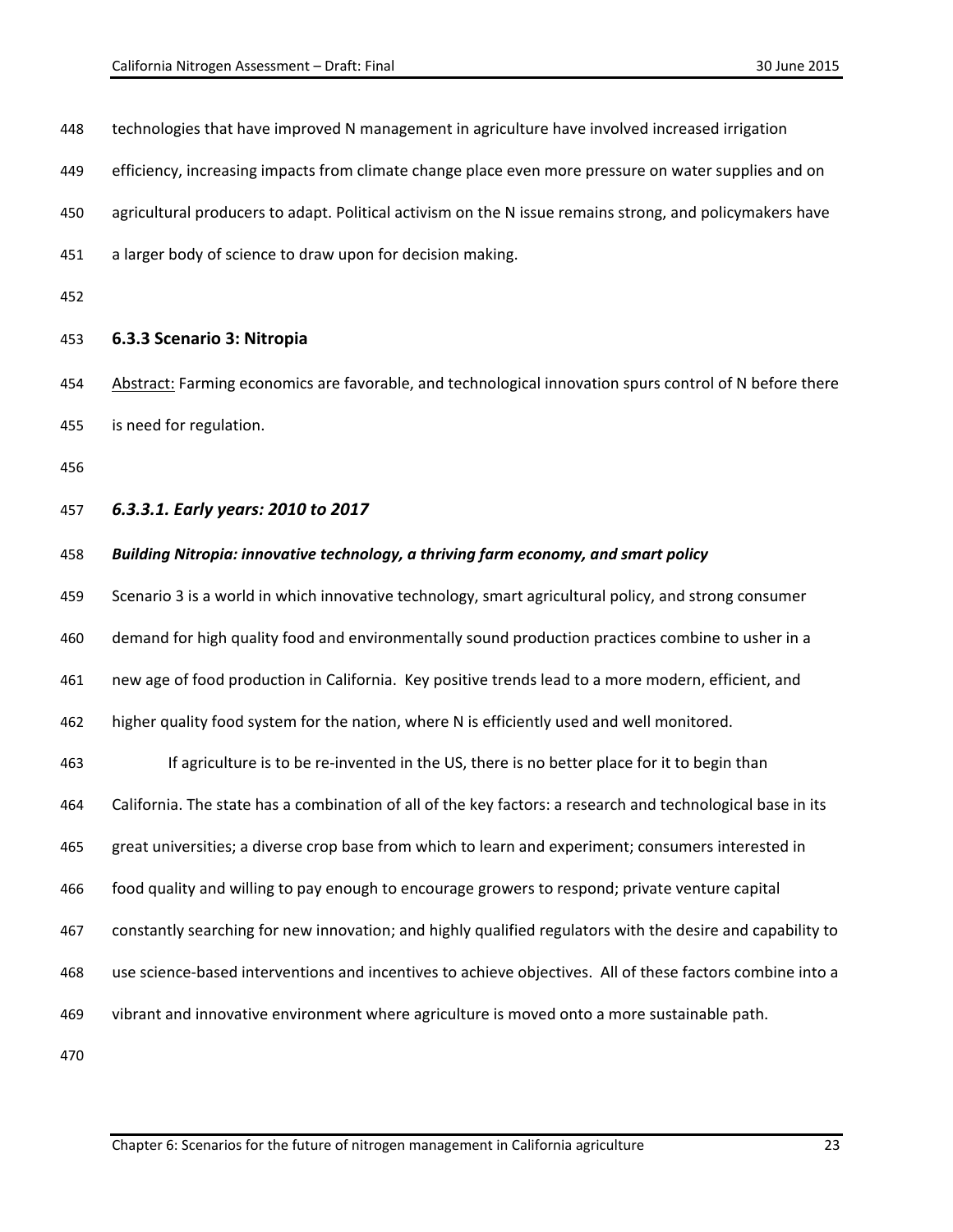# *A shared goal with a shared cost: consumers pay higher prices while incentives and regulations take shape*

 An indicator of things to come occurs in the early years, as both the state government - in response to public concern - and the agricultural sector - in response to consumer demand as well as to internal concerns about long-term business viability - invest in research focused on improving N management 476 and N use efficiency. This investment meets with some early successes as management, monitoring, measurement, and information sharing technologies lead to better farming methods and reduced economic and environmental costs. Consumer demand for high-quality food keeps California's farmers economically competitive. New policy focuses on incentives by offering cost-share arrangements for farmers to adopt new technologies for monitoring crop N needs and applying fertilizer and irrigation water. Rather than mandating the use of any one technology that may not work in all cropping systems, these incentives give farmers a range of choices and enable continued diversity among the crops grown in California. Incentives are also focused most strongly in areas where public health impacts are most acute and where technical interventions are likely to be the most successful. Policy makers also invest in new water system projects where needed, but cost effectiveness and public health and safety issues are kept in balance. High-cost projects promising high-end results are studied closely and their risks are identified. Many high-end projects are rejected for lower-cost approaches. In addition, early research results show that urban uses of N need to be managed as much as farm-based uses, which in turn opens the eyes of consumers to N management issues and increases support for remediation projects.

#### *6.3.3.2. Middle years: 2017 to 2024*

#### *Even better than expected: technology greatly improves N management*

Innovative energy efficient technologies, new genetic research, and improved information technologies

lead to a revolution in food production and consumption. The new technologies and methods exceed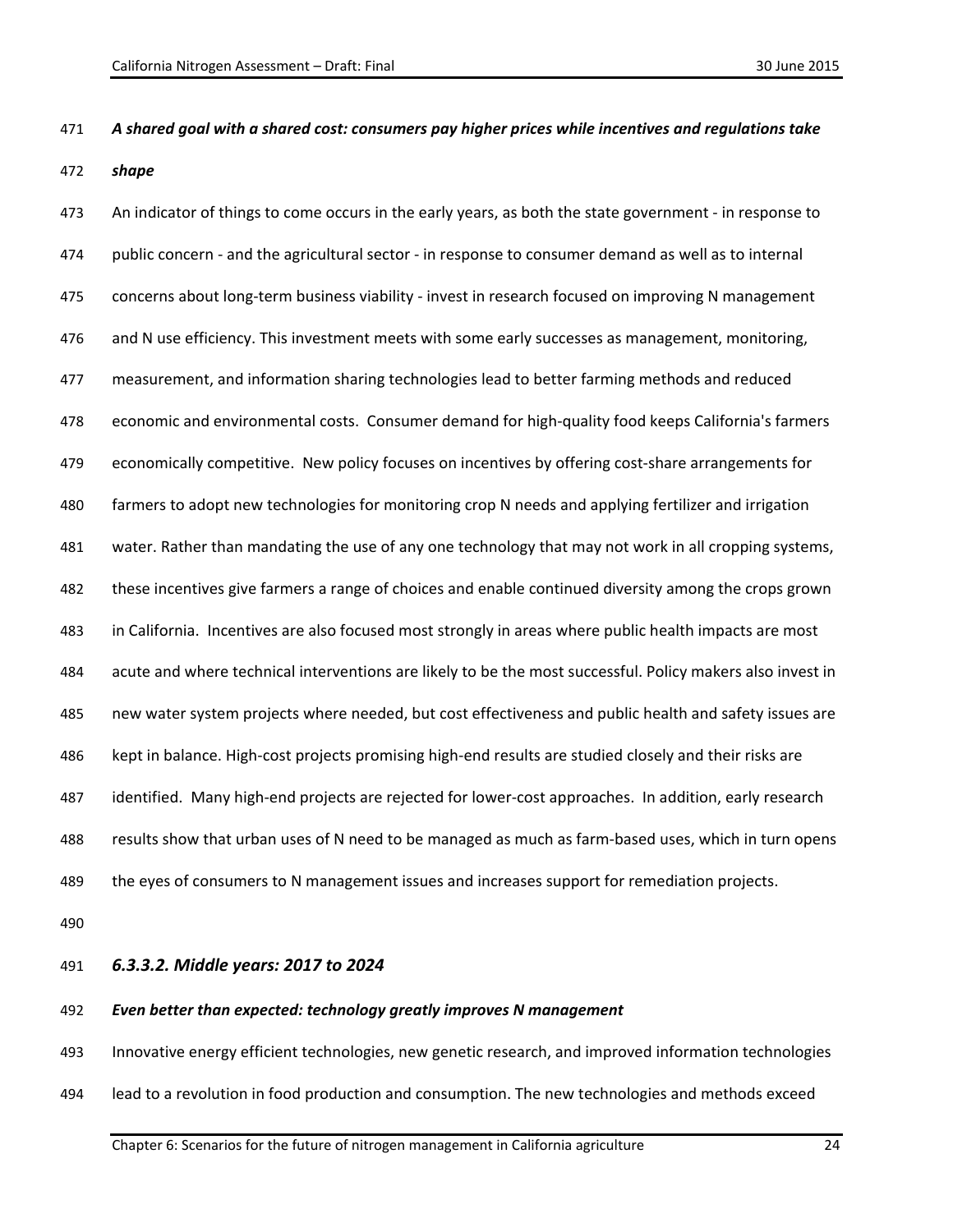expectations because they are able to combine with existing processes that lead to new efficiencies and capabilities. Farmers are increasingly able to target markets, improve quality and safety, and manage their whole enterprise on a real-time basis. Biotechnology results in crops with better nutritional content and drought and pest resistance, which will allow crops to grow better under adverse conditions and recover applied N more reliably. Information and monitoring systems also allow farmers to use fertilizers more precisely by adjusting the rate and timing so that the exact quantity is applied only when needed according to the development stage of the crop. Changes in equipment also improve placement of fertilizer and expansion of minimum tillage techniques, for a combined effect of lower N applications, less N leakage into water and air, and cost savings to producers. Livestock systems, especially dairies, also benefit from cost-share policies that assist producers in adoption of more efficient manure management technologies. Advances in information technologyenable consumers to know which crops and producers achieve the highest levels of N efficiency, thereby enabling those producers to be rewarded with customer loyalty and higher profits. These practices begin to define sustainable 508 agriculture for the  $21<sup>st</sup>$  Century.

#### *Better living through science: establishing the idea of a sustainable N balance*

 A concept of sustainable N balance emerges in California agriculture. This idea becomes practical as information and monitoring systems are designed with a deeper understanding of the N cycle in the environment and nature's ability to recycle N. Policies and plans emerge that over the long-term will slow and eventually reverse the contamination of groundwater. Better understanding of N use emerges from the science, and with the right economic incentives, the proper changes can be made in agricultural practices. Farmers have so much information on the state of their crops that they are able to manage N much more efficiently with lower costs and improved food quality. Soil management also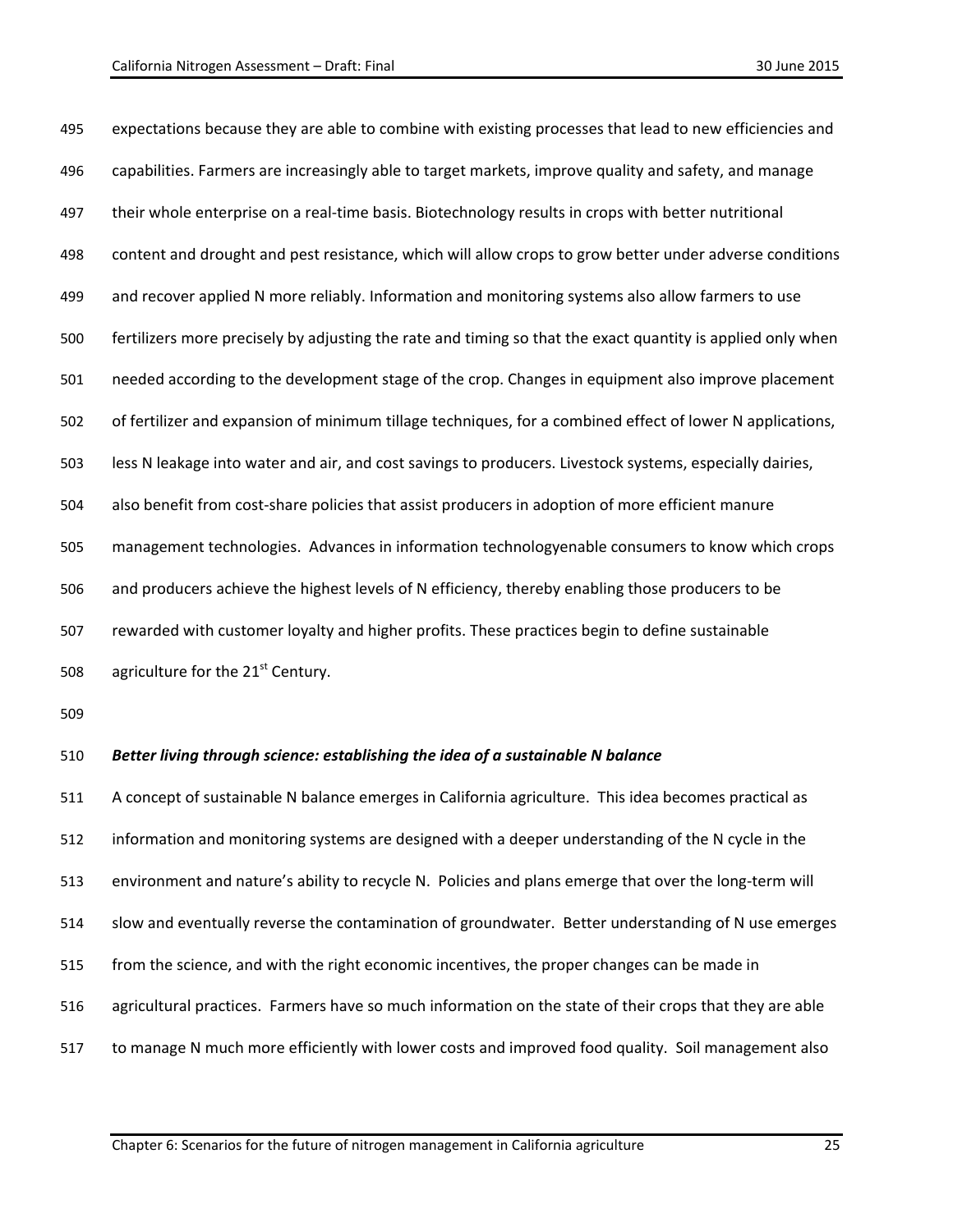- improves significantly based on research conducted in earlier years. Farmers are increasingly able to manage both soil quality and plant health.
- 

#### *The will of the people: public health concerns over N continue to drive consumer choice, and farmers*

*respond to the changing tastes of consumers*

 Progress in managing N, not only in agriculture but also in energy and transportation, proceeds as public health concerns continue to drive policy and consumption patterns. Just as people are driving more hybrid and electric vehicles during this time, they are also opting for more organic, high-quality, and resource-conserving food. Farmers are responsive to those demands because food prices allow them to succeed in meeting the changes.

 During these years, momentum gathers from the positive results in new technology and farming methods. These new approaches expand rapidly in the state and throughout the nation. California becomes a world leader in innovative agricultural technology and sustainable practices. The state benefits by having continued high crop diversity, more choice for consumers, and higher food quality. California's economy benefits as agriculture, jobs, and food exports expand. The cycle of research and innovation, venture capital investment, and new business development continues to thrive in the state, with agricultural innovation playing an important role.

#### *6.3.3.3. End years: 2024 to 2030*

 *Toward sustainable N use: combining monitoring, management, and technology helps improve air and water quality*

 California moves to more efficient N management during these years. The combination of increased N use monitoring, more efficient use of fertilizers and organic N sources across the board, improved N management on dairies, reformulated fertilizers, and reduced urban use of fertilizers have begun to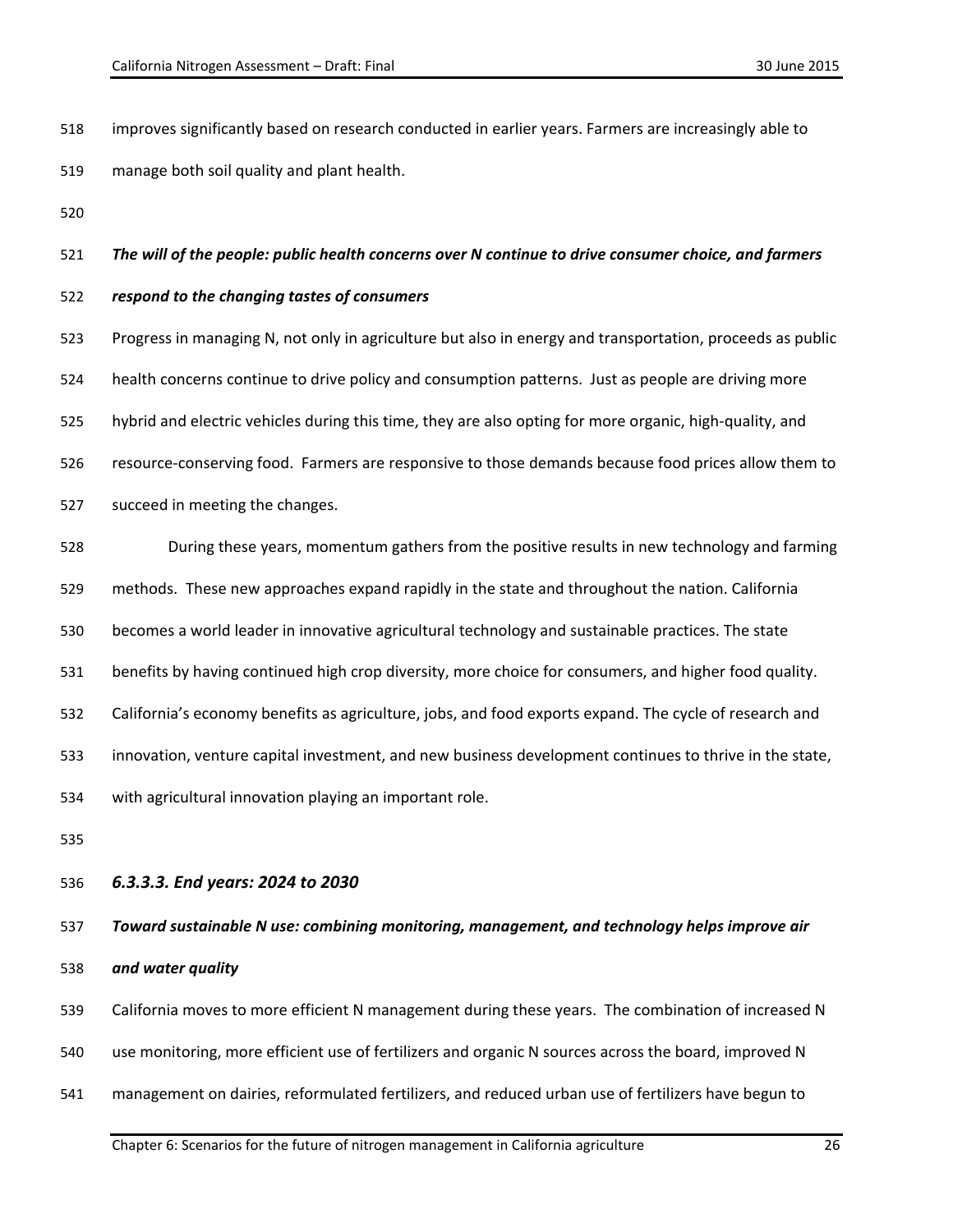have an impact. Just as air quality was greatly improved with technology and changed behaviors, water quality is following suit and quality is no longer degrading. However, a few important targets remain – such as addressing rural septic systems and water treatment systems in small communities that cannot afford to finance advanced treatment on their own.

 Over the previous twenty years, California agriculture has been restructured into a more high- technology, high-quality, and market-interconnected sector. Farming proves to be both profitable and innovative. The consumer market is diverse and demand is strong with both national and international sales. Demand for organic food grows so sharply that organics now account for one-third of the market share, but conventional crops also perform well by meeting increasing global demand.

#### *Farming even further out on the cutting edge*

 New technology allows a balance to be achieved in keeping food costs low, while making farming more profitable in many ways. Quick-response information systems at every stage, operated by an educated and trained workforce, help direct behavior and activity. Fertilizer is applied more precisely, with application of excess N reduced by at least 50 percent, saving farmers money and resulting in positive environmental impacts. As a result, the total amount of synthetic N fertilizer sold in California decreases. With better information technology food waste is reduced at the production, processing and wholesale stages, resulting in less unharvested N staying in crop fields and less food N being sent to landfills. A sustainable food system has emerged as a balance of smart farming methods, environmental monitoring and distribution efficiency.

#### **6.3.4 Scenario 4: Complacent agriculture**

Abstract: Costs are rising and competitiveness is declining for California farmers, with incentives and

regulation lagging behind technological capabilities to address N issues.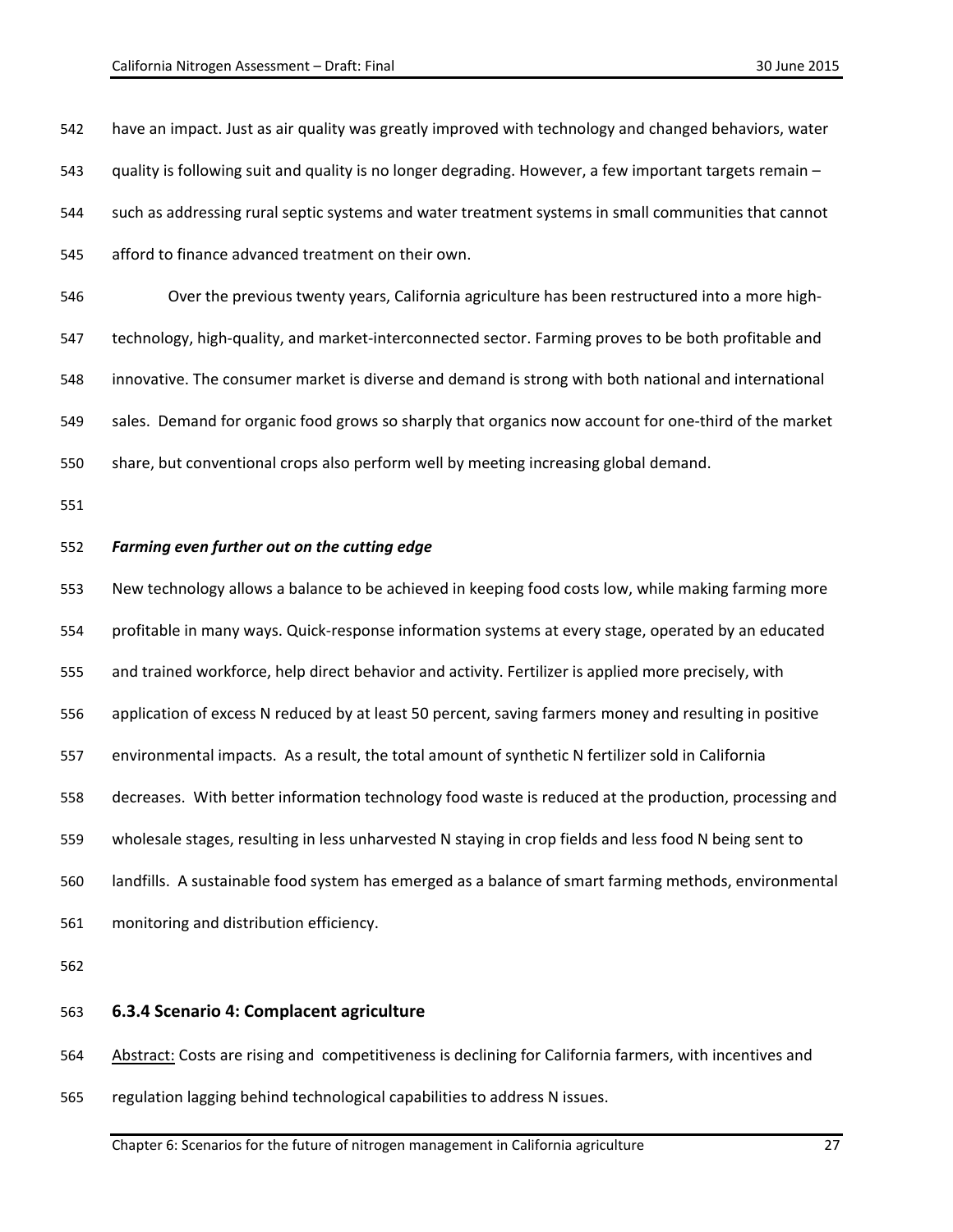| × | I<br>۰. | ×<br>I<br>ł<br>× |
|---|---------|------------------|
|   |         |                  |

#### *6.3.4.1. Early years: 2010 to 2017*

#### *A swiftly tilting marketplace: high in-state production costs and slim margins keep California farmers*

*from changing quickly enough to compete globally*

Scenario 4 is a world in which slim economic margins drive how N is used in California agriculture. Few

new regulations are written, and those that do emerge are paired with increasingly capable technology

to monitor the environment. Despite a relatively lax regulatory landscape, rising production costs keep

many California crops from competing on a national and global basis. Farmers must change their crop

mixes, leave the state, and/or sell-out to larger players. Federal trade and agricultural policies allow

increasing imports and competition to keep food costs low.

#### *Slow response time: policy is focused on helping the industry tread water*

 During these years, policymakers shelve talks on incentives that would take aim at N management. Instead, policy is focused on sustaining a farm industry that maintains crop diversity and produces a wide range of products that consumers want. There is hope among agricultural leaders that a science- based approach will allow the state to maintain a thriving farm economy – one which will develop more sustainable methods of farming. This approach to agriculture relies on sound science, data collection, monitoring, and enforcement of existing standards. The scientific understanding of the full N cycle is progressing, but many significant questions remain. The first stages of technological research are primarily focused on monitoring and measuring, but new tools to improve N management are slow to develop and farmers lack incentives to adopt best management practices already identified. The public has an increasing interest in the monitoring of groundwater and surface water quality as it relates to N, and policymakers again discuss incentives as a possible key to mitigation.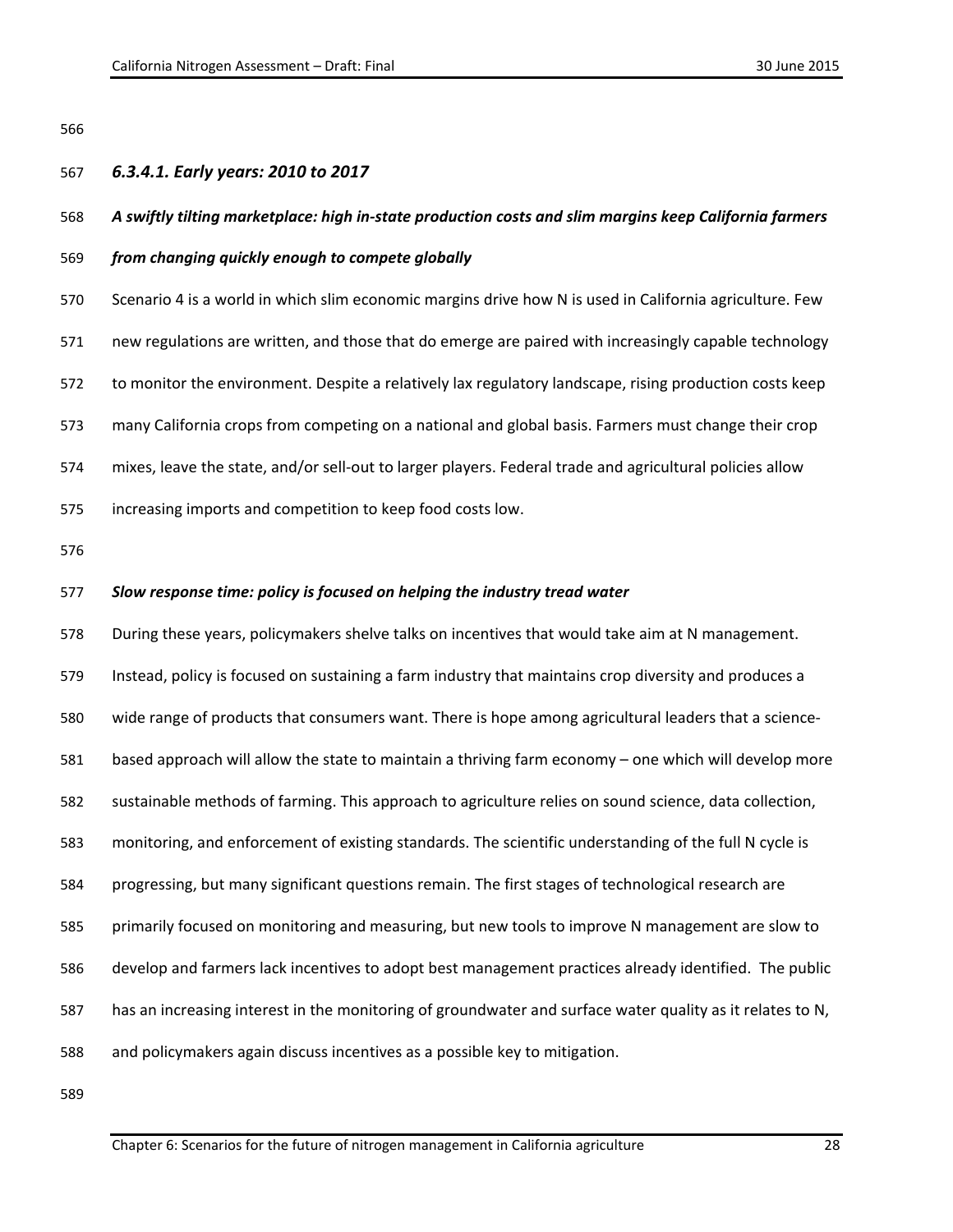#### *6.3.4.2. Middle years: 2017 to 2024*

#### *A reluctance to change: most farmers maintain the status-quo because of competition from imports*

These are the years when new tools and techniques are demonstrated and adopted by some farmers.

Some attempts are made to encourage farmers to implement some of the new approaches. Where

farmers see cost, marketing, or other competitive advantages, they quickly make changes accordingly.

But other farmers are reluctant to change, due to their concern about higher costs which they are

unable to pass on to consumers because of competition from imports. Farmers who are especially

sensitive to environmental and public health concerns adopt the new approaches on long-term

sustainability grounds and trust that the economics will work out. A limited pool of federal funding and

regional pilot projects help support the limited spread of new farming techniques, but most farmers are

unwilling and unable to change their practices without effective incentives.

*Setting a private standard: some farmers develop private marketing agreements to promote their* 

#### *sustainable practices*

 While the pace of progress moves slowly for some, other farmers look for opportunities to innovate and compete. They also seek public acceptance of new technologies such as genetically modified crops that might be more efficient and better for the environment. Farmers who want to stay on the leading edge of farming practices forge ahead without policy makers, and in the absence of regulations or incentives, these farmers develop private marketing agreements to promote their sustainable practices. These private standards later become the template for public policy.

#### *The importance of global forces: a world focus on low prices and high quantity puts continued*

*pressure on California farmers*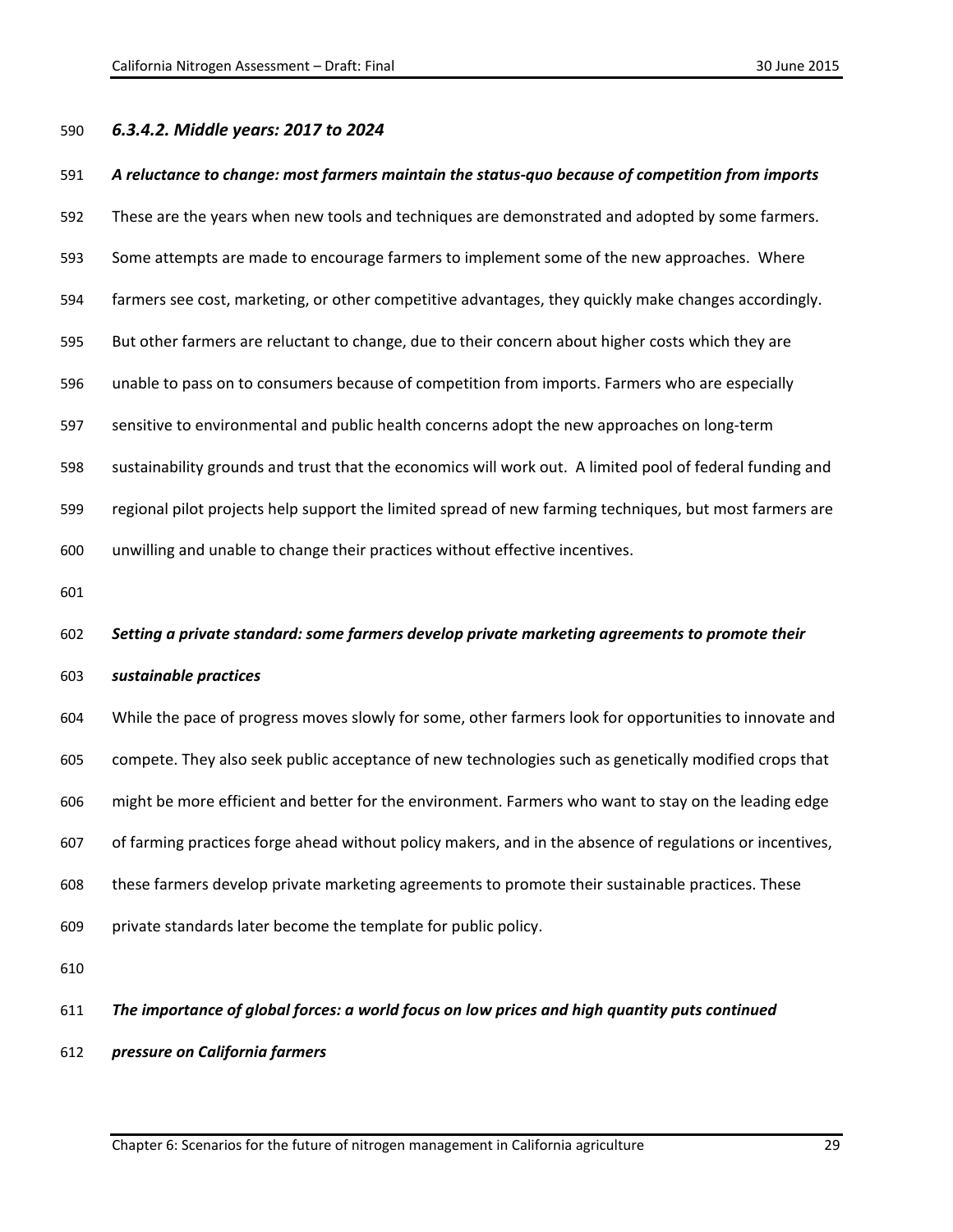| 613 | Meanwhile, price and cost competition continue to drive the global food business. While the state          |
|-----|------------------------------------------------------------------------------------------------------------|
| 614 | features prominently in the world market for select crops, farmers in those crops find it increasingly     |
| 615 | difficult to compete in the global marketplace. Food distributors increasingly view all food products as a |
| 616 | commodity, and strive to keep food prices as low as possible. Even though some consumers are               |
| 617 | dedicated to more costly organic and specialty foods, the majority of people on the planet are not. Most   |
| 618 | consumers are unwilling to pay premium prices for food, especially if they are not sure it has health or   |
| 619 | nutritional benefits worthy of the higher price. Government policy largely supports this consumer          |
| 620 | paradigm, with a policy focus on maintaining high quantities and low prices.                               |
| 621 |                                                                                                            |
| 622 | Testing the market: farmers grasp for opportunities to target limited markets                              |
| 623 | A pattern emerges during these years of targeting new technologies and practices to limited markets        |
| 624 | where they might be most readily accepted. This extends from biotechnology to alternative fuels and N      |
| 625 | management practices. Crops benefitting the most from these approaches and those able to pass on the       |
| 626 | higher costs are selected first for innovations. Time and testing will tell whether innovation might       |
| 627 | expand to other areas or find limited applications only in select crops.                                   |
| 628 |                                                                                                            |
| 629 | Fewer farms, less N: a shrinking agricultural sector means less pollution                                  |
| 630 | Land use patterns shift in the state due to population growth and to loss of farms and crops that were     |
| 631 | unable to compete effectively on the world market. California agriculture contracts during this period,    |
| 632 | leading to lower demand for N. Additionally, dairies begin to leave the state in search of more favorable  |
| 633 | economic environments in which to operate. In the short-term however, ground water quality does not        |
| 634 | improve significantly because of historical accumulation of N that continues to flow downward. Pressure    |
| 635 | on regulators to address excess N remains and drives expansion of monitoring of both surface and           |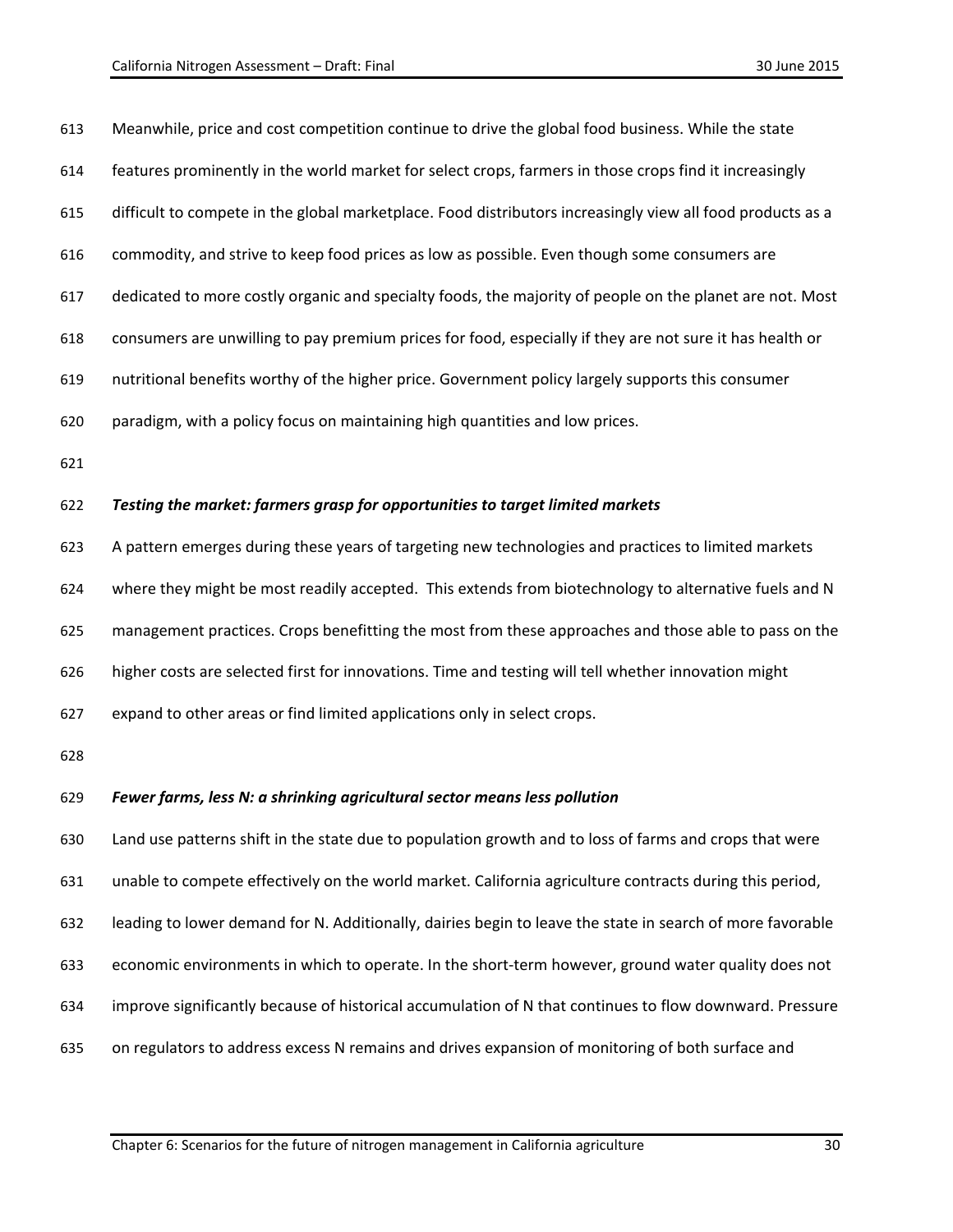- groundwater. Air quality issues are also a hot area of activism and public health impacts are becoming better understood.
- 

#### *6.3.4.3. End years: 2024 to 2030*

#### *Bigger, faster, stronger: the consolidation of agricultural power results in a weak regulatory landscape*

 During these years, the dominance of the food industry by food retailers increases. The industrialization of food is global, and all crops are essentially commodities outside of small protected local areas where

specialized quality and features command a premium price. The diversity of crops grown in the state has

greatly declined and larger industrial farms, with long term contracts and real-time information systems

- tied to big distributors, govern the way food is grown. Only a few small scale farms and ranches remain
- viable in the state, capitalizing on their ability to exploit niche markets.
- Having significant economic power, large farmers wield significant political and market power as
- well, and as a result, regulatory changes are negotiated to fit the needs of dominant players. Regulatory
- mandates are rare. Instead, incentive-based systems that leave lots of room for choice are the
- predominant approach. Only major health-related issues can invigorate public discourse and
- dramatically change the rules that govern agriculture. In this arena, food safety and availability are more
- powerful considerations than concerns over long-term environmental damage.
- 

#### *Eating out: food imports now play a major role in consumer diets*

 With the changes that have occurred, N use in California agriculture has significantly declined, driven primarily by the overall decline in farming activity in the state. In-state crop diversity has declined and imported food has increased in market share. Food products from China, Mexico, and South America have significant places on the American dinner plate.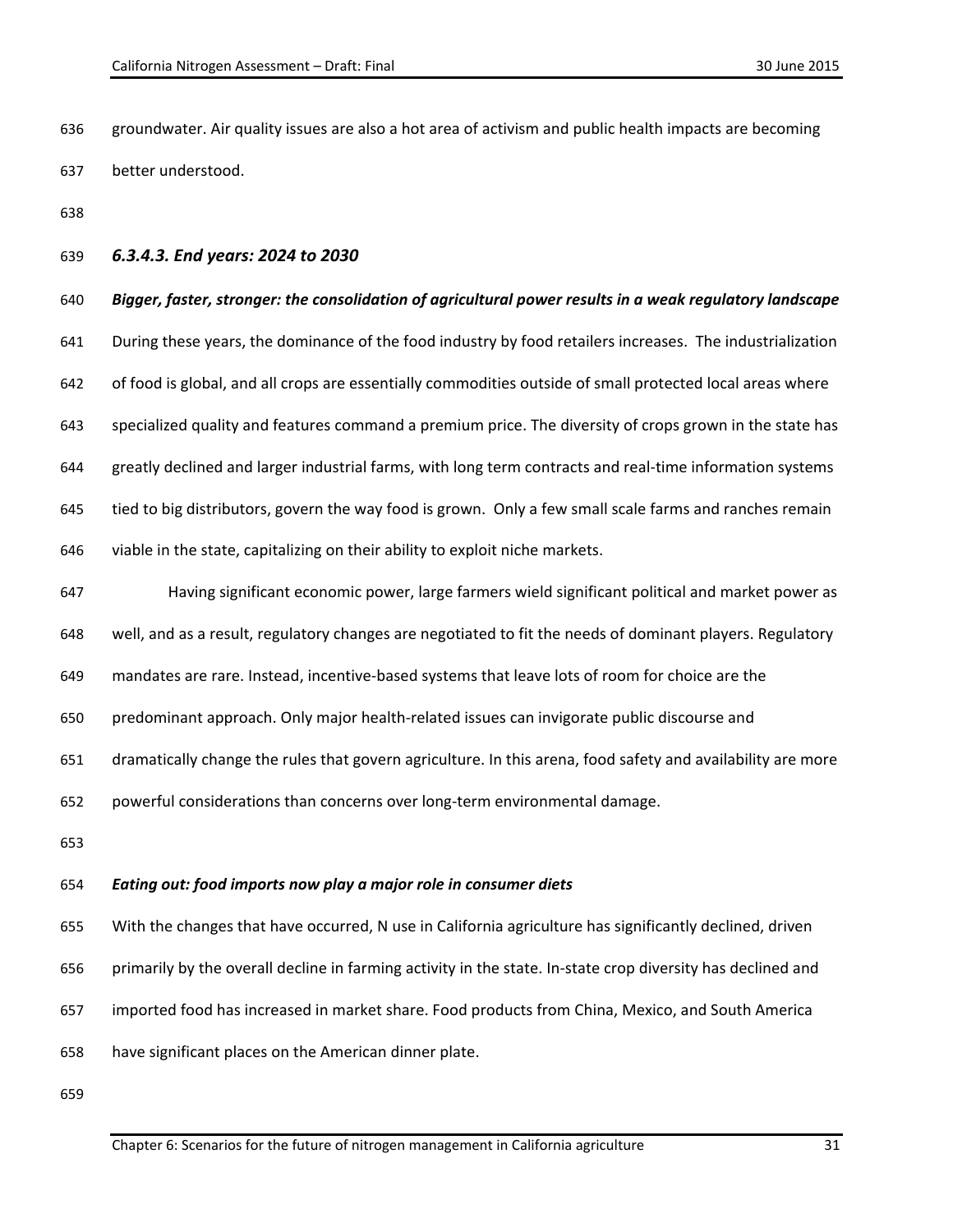#### *A silver lining to a cloudy economic outlook: some gains in agricultural technology and N science,*

#### *although progress has been slow*

 Nevertheless, some technological advances have emerged in California's farming sector. Nitrogen is being better managed in the soil and in crops. The N cycle is better understood and its lessons applied in areas where the impacts are the greatest and where they help manage production costs. An incentive- based regulatory regime exists in the state and it is working well in many locations. There is real-time monitoring and a continuous flow of information about N application and management. However, few scientists would argue that what has been achieved is a model of environmentally sustainable agriculture. Public health risks also remain to be addressed completely. More scientific research is also needed to improve and deepen the understanding of the effect N has on human and environmental health. The political will for this additional work is yet to emerge. Complacency is reinforced by low food costs.

#### **6.4 Background and process**

 Scenario analysis is a widely used process to create plausible stories despite uncertainties about the future. The process allows decision makers to better see and understand the implications of decisions that have or could have long term effects on their organizations or other interests. It also creates opportunities for different stakeholders to learn from an informative negotiation process among their diverse perspectives, and to suggest strategies for addressing problem issues. The scenarios for this project were focused on the issue of N management in California agriculture. While N plays a central and critical role in crop and livestock production, N use has led to unintended consequences, among which are greenhouse gas emissions and ground water pollution. Stakeholder participants devised a set of scenarios as a means to create a big-picture view leading to a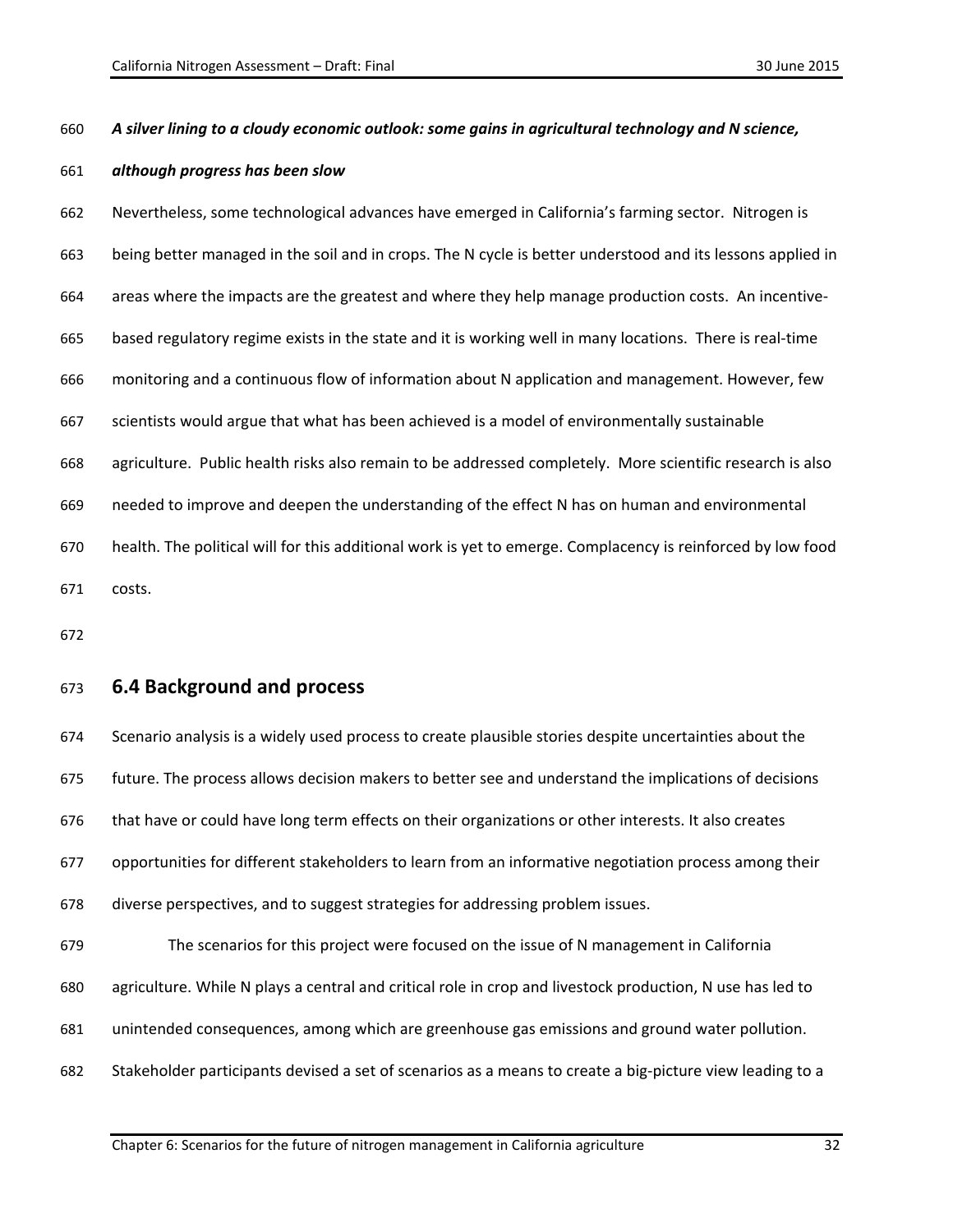- more comprehensive understanding of response options regarding California's N management and how these responses might affect farm profitability as well as environmental and human health outcomes over time.
- Once a set of scenarios is created, it can be used to brainstorm and test potential responses to emerging conditions. Scenarios allow a proactive approach to planning; they allow stakeholders to consider options and prepare for actions in advance of a future event or situation. Further, scenarios can help identify early indicators and significant outliers.
- In addition to the role scenarios can play in looking at the future, the California Nitrogen
- Assessment scenario process was designed to increase awareness and understanding across the
- assessment's diverse stakeholder groups, and to ensure that a wide variety of perspectives were heard.
- This process was facilitated by Gerald Harris and Jeff Barnum of Reos Partners, who began working with
- the assessment team in April 2010. Stakeholders were contacted that same month regarding their
- availability for future workshops, and given the opportunity to participate in pre-workshop interviews.
- Those interviews were conducted face-to-face and via telephone by Harris and Barnum in May 2010,
- and input from those interviews was used to shape the workshops.
- During the first workshop session (June 9 and 10, 2010), stakeholder participants identified a
- number of important drivers that would be likely to influence the future use of N in California
- agriculture. The facilitation team captured a list of these factors and grouped them into seven major
- categories:
- *Technological change*
- *Changes in farming economics (profitability)*
- *Advances in N cycle understanding*
- *Awareness of the impact of N on human health and the environment*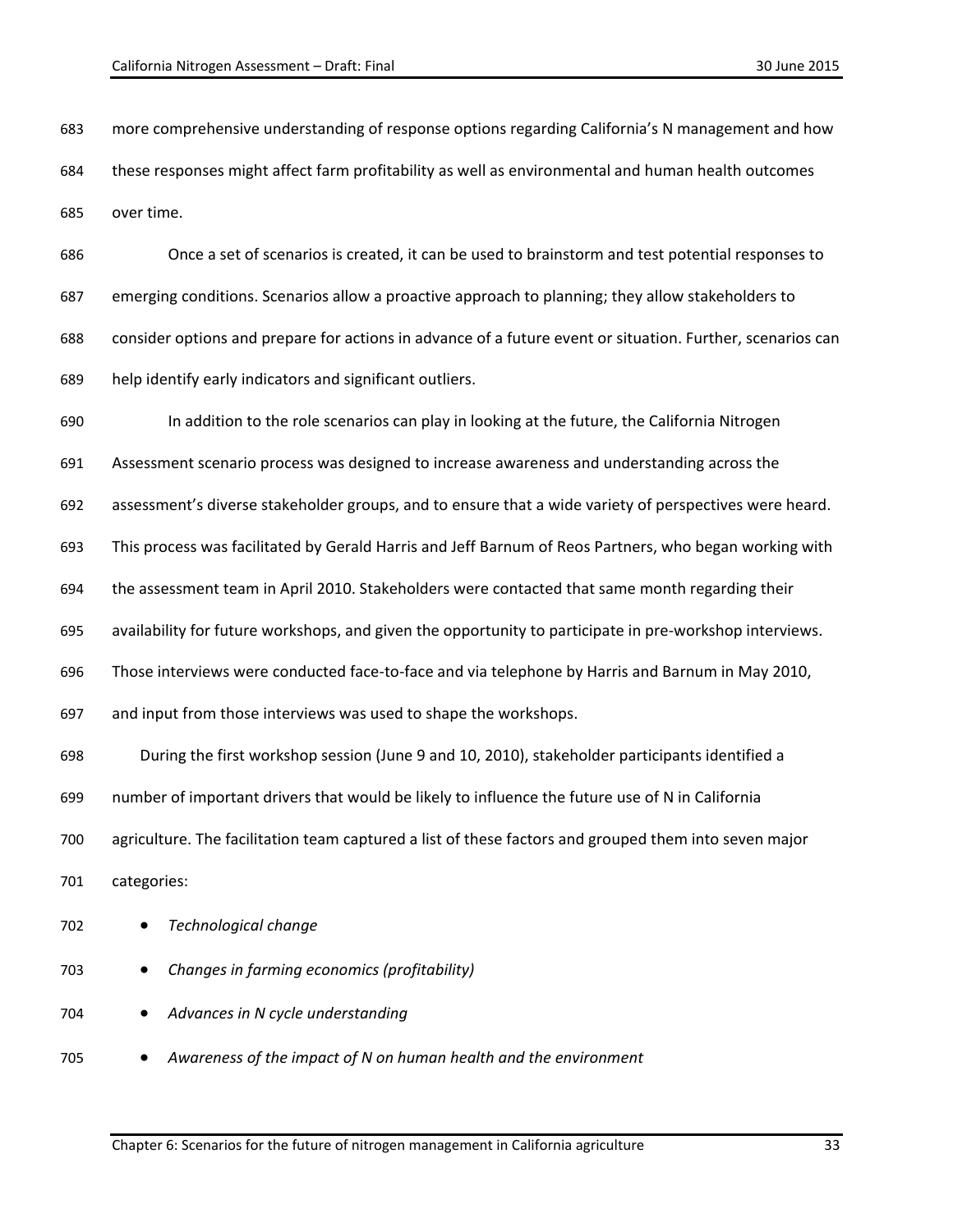| 706 | Changes in the energy system aspects of agriculture                                                           |
|-----|---------------------------------------------------------------------------------------------------------------|
| 707 | Shifts in public policy related to managing N impacts in California<br>$\bullet$                              |
| 708 | Information creation and dissemination<br>$\bullet$                                                           |
| 709 | Through group discussion, participants then jointly agreed on two driving forces from this list of            |
| 710 | categories to serve as the primary variables for the four scenarios stories, following a general model        |
| 711 | from other scenario development efforts (Henrichs et al. in Ash et al. 2010; Schwartz 1996, van 't            |
| 712 | Klooster and van Asselt 2006). The two attributes were chosen because they were simultaneously highly         |
| 713 | uncertain and highly important—changes in farming profitability and shifts in the public policy of N          |
| 714 | management. Participants agreed by a wide margin that these two factors are most uncertain and most           |
| 715 | important, and will thus most significantly affect how N-use decisions will be made in California             |
| 716 | agriculture over the next twenty years. Participants identified economic conditions that affect the           |
| 717 | viability of farms as vitally important, especially because of the wide diversity of different crops grown in |
| 718 | California. They also agreed that public policy and regulation are central because they directly affect       |
| 719 | operating decisions and allow issues important to both government and consumers to be incorporated            |
| 720 | into agriculture. The extreme ranges of uncertainty of these two drivers help to differentiate the four       |
| 721 | possible scenarios from one another. The scenarios reside within the four quadrants created by these          |
| 722 | two drivers, with external forces driving changes in farming profitability representing the horizontal axis   |
| 723 | and shifts in public policy representing the vertical axis.                                                   |
| 724 | Many of the drivers discussed by the scenarios workshop group are similar to the drivers                      |
| 725 | identified by the nitrogen assessment (see chapters 2 and 3). These include: global food systems,             |
| 726 | population and economic growth, regulations and incentives, land value, development of new                    |
| 727 | technology, fossil fuel combustion, land-use conversion, and farm management (for both plant and              |
| 728 | animal systems).                                                                                              |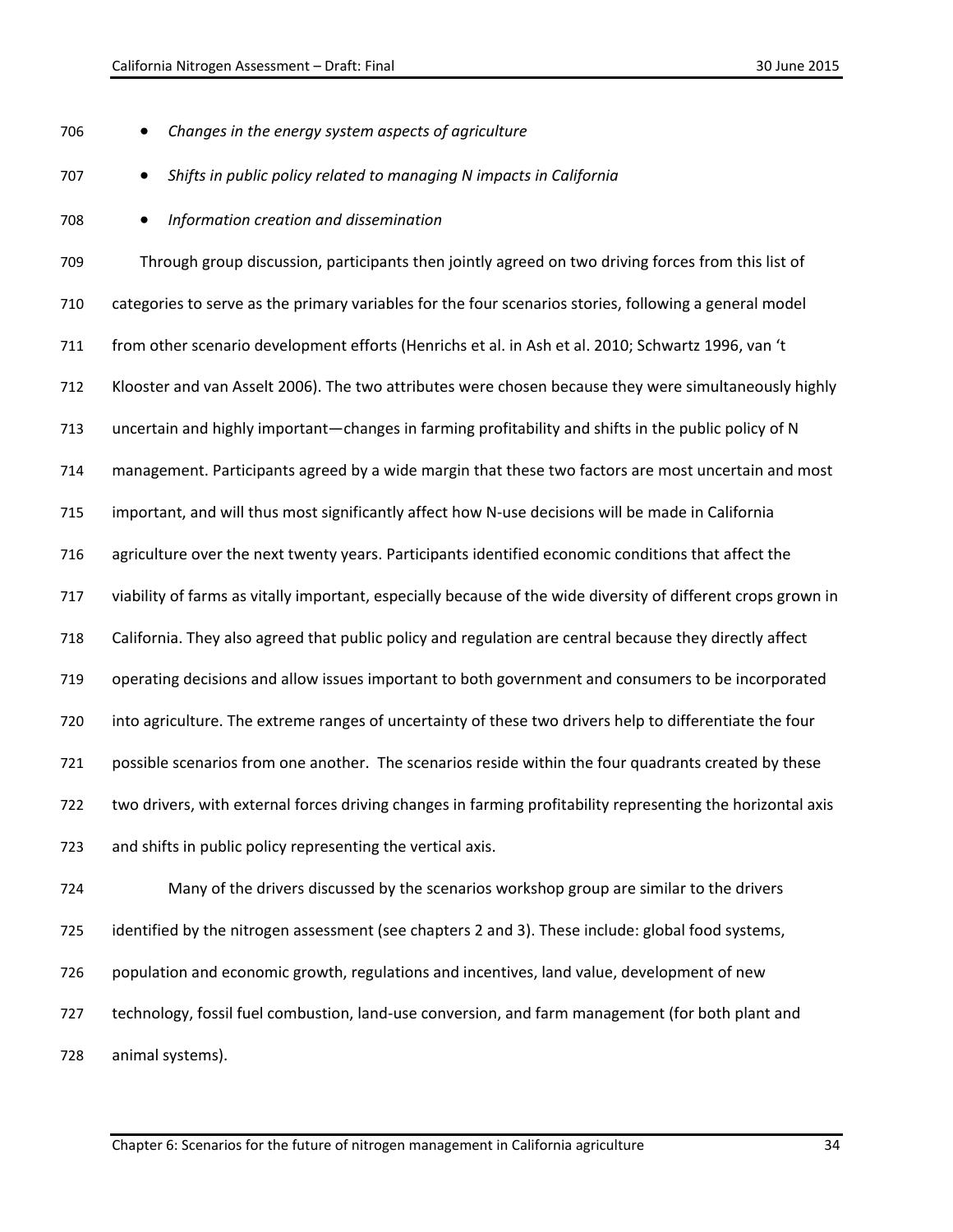| 729 | After selection of drivers, the workshop participants were divided into four groups, with                   |
|-----|-------------------------------------------------------------------------------------------------------------|
| 730 | attention to representation of different stakeholder categories in each group. One or two members of        |
| 731 | the assessment project team were also present in each group as equal participants (i.e. they did not        |
| 732 | adopt particular leadership roles within the groups). Each group was assigned one of the four quadrants     |
| 733 | to use as a basis for developing a scenario storyline. Through group discussions, participants developed    |
| 734 | storylines in seven-year increments that were captured in notes written by one or two group-selected        |
| 735 | members on flip charts. At the end of the multi-hour session, each group took a turn to orally present its  |
| 736 | scenario storyline to the entire workshop group, with workshop facilitators taking notes. The facilitators, |
| 737 | with input from the assessment team, then used their own notes plus each group's notes to write out         |
| 738 | scenario storylines in text form. Members of the assessment team checked the storylines for plausibility    |
| 739 | and consistency.                                                                                            |
| 740 | In September 2010, stakeholders reconvened at a second workshop to review the core ideas of                 |
| 741 | the four scenarios previously developed, discuss any disagreements or alternative interpretations for       |
| 742 | the scenario storylines written by the facilitators and assessment team, identify gaps and additional       |
| 743 | drivers and outcomes, and suggest any necessary revisions. The group also discussed how the scenarios       |
| 744 | affect policy and agricultural practices (see Section 6.6 of this chapter) and possible research topics for |
| 745 | the assessment which would provide needed information for varying audiences.                                |
| 746 | Members of the assessment team made final edits to the storylines based on the second                       |
| 747 | workshop and re-checked all storylines for plausibility and consistency. This process led to some           |
| 748 | simplification and small changes in specific details contained within the storylines, but did not result in |
| 749 | any fundamentally different outcomes for any of the four scenarios.                                         |
|     |                                                                                                             |

# **6.5 Discussion**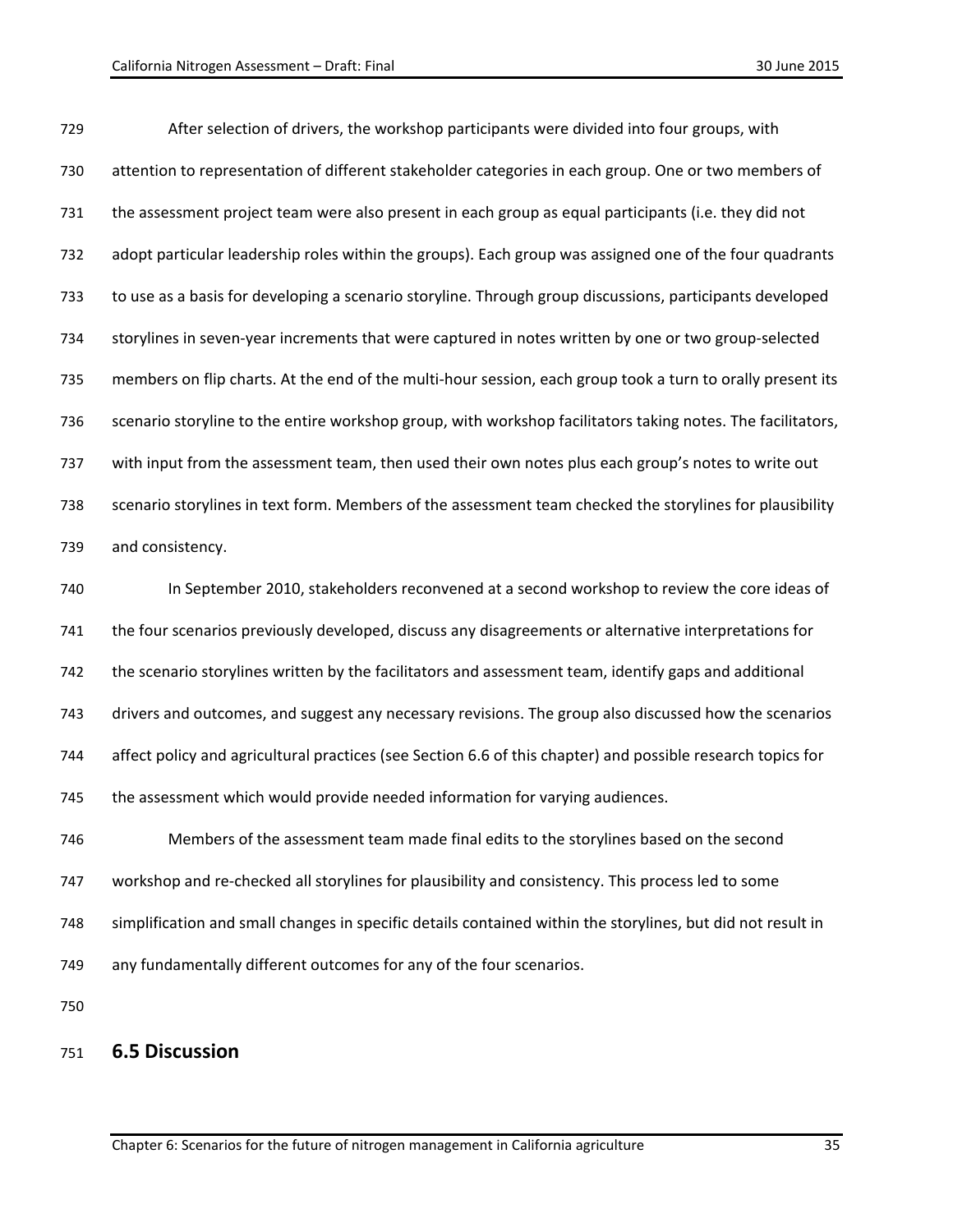#### **6.5.1. Climate change and water availability**

 One issue notably absent in any detail from these scenarios is the potential future effect of climate change on agriculture. Climate change is already affecting California—with sea levels on the California coast having risen by as much as seven inches over the last century, and the state's snow pack and water supply shrinking under even the most conservative climate change scenario (CARB, 2009). Although neither the possible future effects of further climate change on possibilities for extreme events (both droughts and floods) nor the plausible impacts on water supply in California received detailed attention by our stakeholder group in these scenarios exercises, these topics are covered in Chapter 2 (Section 2.3). Although competition for water resources was mentioned as a future concern in scenarios 2 and 4, the details of this competition and the related issues of water scarcity were not described. Legislation already in place (the "20x2020" plan, formally enacted as Senate Bill x7-7 2009) requires that state agencies must implement strategies to achieve a statewide reduction of 20 percent in per capita urban water use by 2020, and requires agriculture to implement efficient water management practices. The economic impact of this or future legislation on agriculture is unclear. Additionally, other factors make the full effect of climate change on the state's agricultural system hard to predict (Jackson et al. 2009). Agriculture may experience some benefit from higher levels 769 of  $CO<sub>2</sub>$ , as well as longer growing seasons and the related decrease in the occurrence of freezing temperatures for sensitive crops. However, higher average temperatures may also increase pest, weed, and invasive pressures on agriculture, disturb winter dormancy in tree and vine crops, and disrupt the timing of crop pollination. Rising temperatures can also increase livestock mortality and/or decrease their productivity (CARB, 2009).

 While the effect of climate change on agriculture is not detailed in these scenarios, the scenarios suggest that agriculture may have some positive effects on climate change mitigation efforts. Most of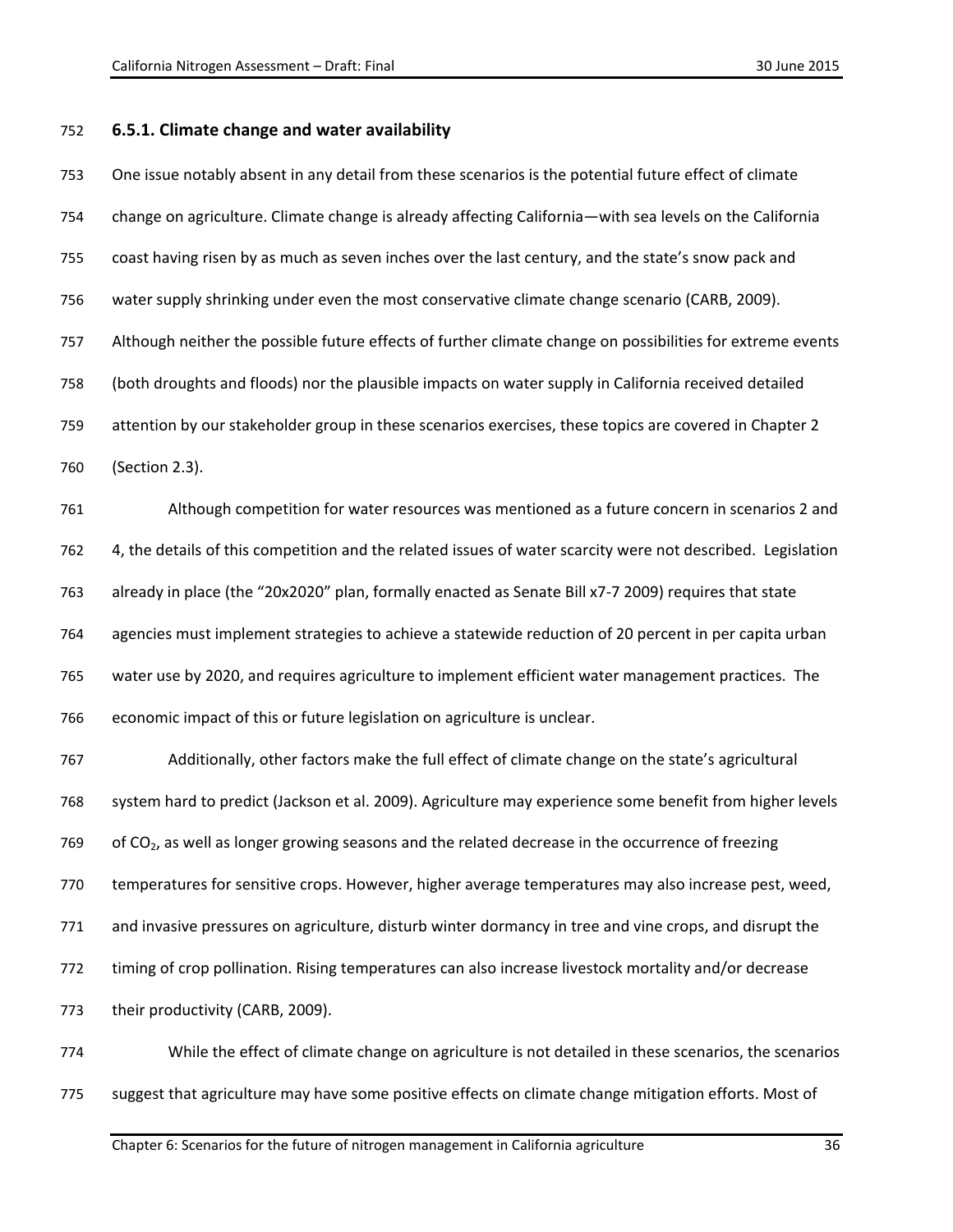the scenarios make some mention of a reduction in greenhouse gas (GHG) emissions, but exactly how this happens—beyond the generic development of new technologies that increase N use efficiency and improve overall N management—is unclear. Presumably, such a reduction would allow agricultural GHG emissions to remain below the regulatory radar. Currently, agriculture is an unlikely regulatory target for future GHG emissions (Jackson et al. 2009) because it accounts for only 6% of the state's total emissions (CARB 2008)—although agriculture contributes more than any other economic sector to GHG emission relative to its contribution to the economy (UCAIC 2006). Moreover, agriculture may stand to benefit 783 from climate change mitigation efforts, by sequestering carbon (C) and reducing methane (CH<sub>4</sub>) or 784 nitrous oxide  $(N_2O)$  emissions (CARB 2008).

#### **6.5.2. Trigger point analysis: What could move our future from one scenario to another?**

To get the most benefit from these scenarios as "thought tools", it is useful to consider what specific

trigger points or conditions would result in a hypothetical future shift from one scenario to another.

Identifying such triggers builds our understanding of the defining features of each scenario, and also

helps us to consider what types of real-world trends or events might be most likely to lead to

substantially different future conditions.

 Several participants expressed the opinion that, from among the four scenarios presented here, Scenario 2, Regulatory Lemonade, at its starting point, seemed to be the closest to current conditions in California, and therefore could serve as a useful baseline for comparisons. While the details may differ substantially, what Scenario 2 shares with the current situation is a combination of a comparatively strict regulatory environment and an agricultural industry that has by and large succeeded in innovating and adapting to regulations and has maintained its global competitiveness. Therefore, we use Scenario 2 as the starting point in the following analysis, in which we examine the key trigger points that would move conditions from one scenario to another.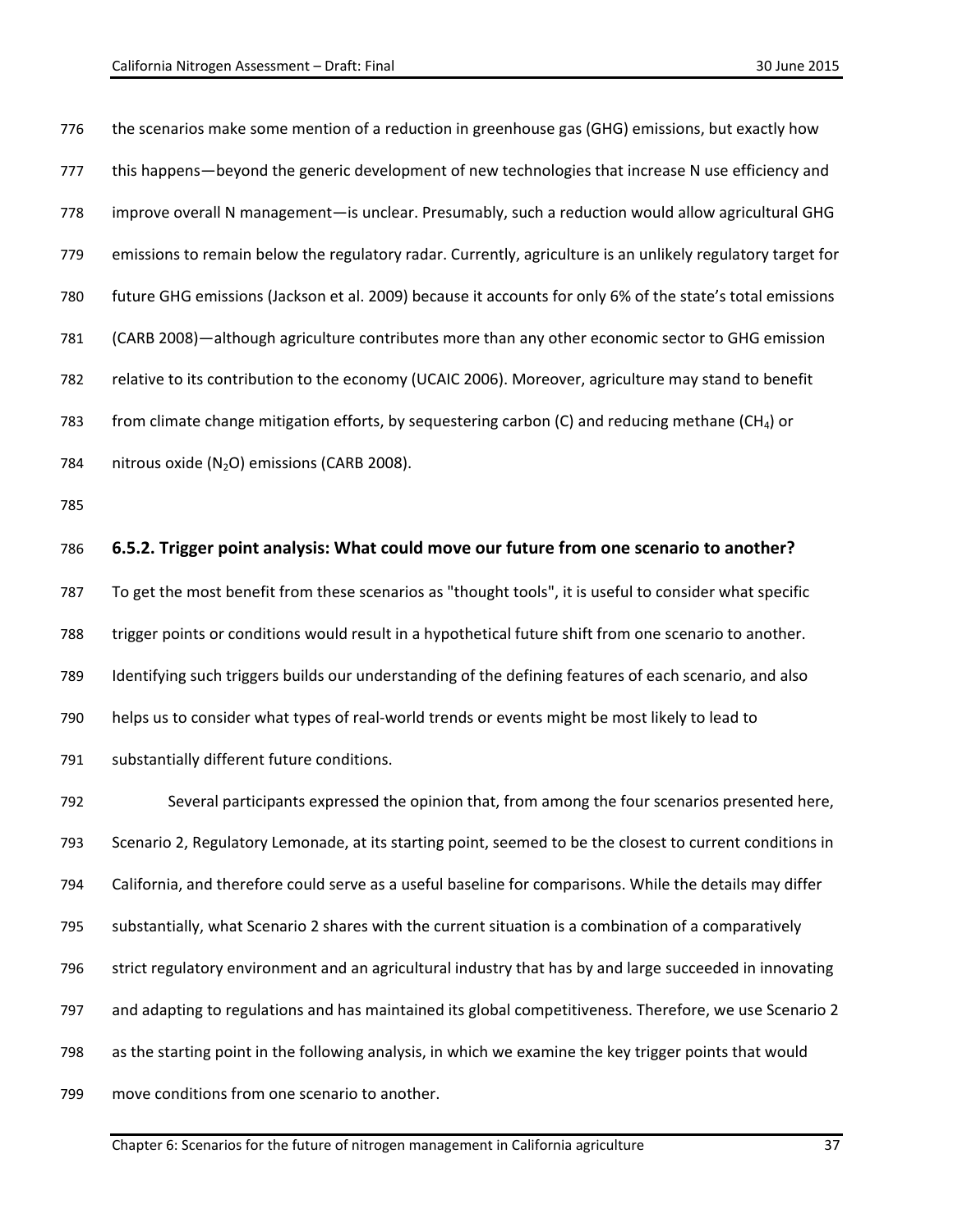*6.5.2.1. Scenario 2 to Scenario 1: End of Agriculture*

 Both Scenarios 1 and 2 involve strong regulatory environments, but a key difference between them is that, in Scenario 1, regulations are applied broadly without regard for differences between regions or crops, while in Scenario 2 they are implemented more flexibly, and with more advance-notice and involvement from agriculture, so producers have more time to prepare and contribute to the search for workable solutions. This difference suggests that the manner in which regulations are implemented can be as important as the actual extent or "strictness" of regulations. Important triggers to transform Scenario 2 into Scenario 1 include a refusal or failure of agricultural industry groups and public agencies to work together in shaping regulations and their implementation schedules. A lack of flexibility among government agencies to be able to delegate some implementation decisions to local authorities could 811 also be important in hindering regulations from being better adapted to different regions and crops. Pressure from the public or environmental and health advocates to apply stringent restrictions on a statewide basis could hinder government flexibility. Opposition of industry groups to all regulations, regardless of their scope, or to voluntary self-policing efforts, would also lead to a situation in which agricultural players miss an opportunity to commit to a series of earlier, smaller or easier to implement regulations that might obviate the need for harsher or broader regulations later when environmental conditions have been allowed to deteriorate further.

 Consumers can also play important trigger roles. In Scenario 2, consumers are eager to purchase California products, because they understand the environmental advantage of doing so, and are willing to help pay the extra costs incurred by regulations on agriculture. In Scenario 1, cheap food imports compete with California products, and consumers apparently lack awareness, information, 822 and/or motivations and incentives to preferentially purchase California products over imported ones. A downturn in the economy that limits consumers' willingness and ability to spend more, and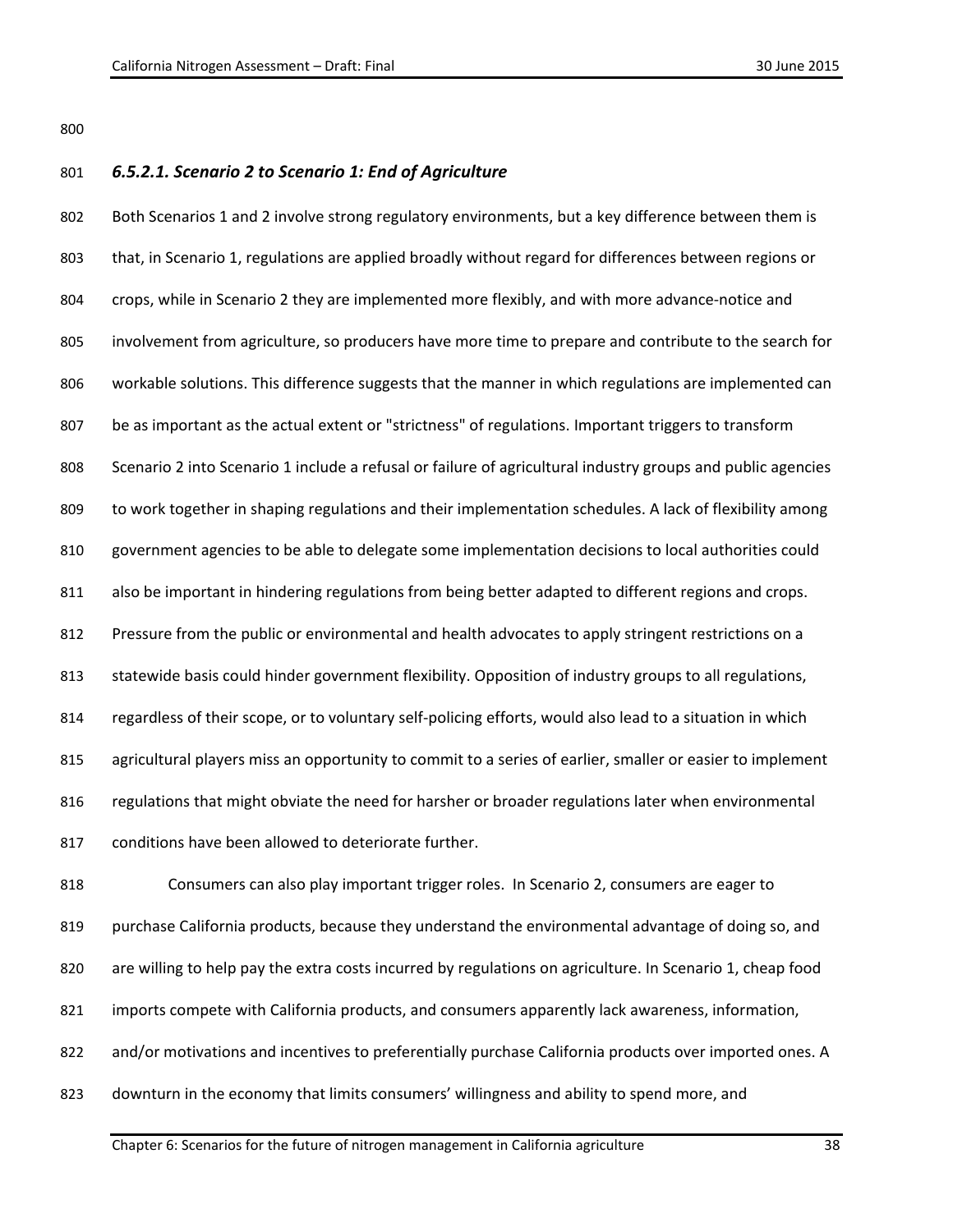advertisement that focuses on the low cost of food rather than the public health and environmental advantages of "greener" products, could reduce consumer support for farmers' costs to implement new regulations.

- 
- 

### *6.5.2.2. Scenario 2 to Scenario 3: Nitropia*

 A crucial focus in Scenario 3, in which farming remains economically strong, is that early efficiency- related technologies become available that significantly lower net costs to producers, allowing food prices to remain relatively cheap as well. These technologies help producers to remain economically viable even when some regulations do get implemented in later years. In fact, the success of N management in this scenario really hinges on the development of revolutionary new technologies that exceed all prior expectations in their capacity to improve the efficiency of N management. One crucial 835 trigger to attain this situation is strong public- and private-sector investment in agricultural research and development. Additional triggers could include policies that favor establishment of incentive programs, both for the development of efficiency-boosting technologies and practices, as well as for the adoption of those technologies and practices on California farms. Such incentives could be market-based (eco- labeling and branding), or could involve private and public sector competitions that reward technology developers and the producers who adopt them and can document the highest increases in N utilization efficiency. Another important trend to consider is to couple the development and release of N- regulating and monitoring technologies with efficiency-boosting technologies (which may or may not be the same technologies or techniques), so that producers may be able to adopt them as a package and benefit from a boost to their bottom line, while minimizing N pollution. If the implementation of investments and incentives described above were to succeed in spurring development as well as 846 producer adoption of new or existing approaches that significantly increase the efficiency of N management early on, then the highly regulatory approach of Scenario 2 would be unnecessary. If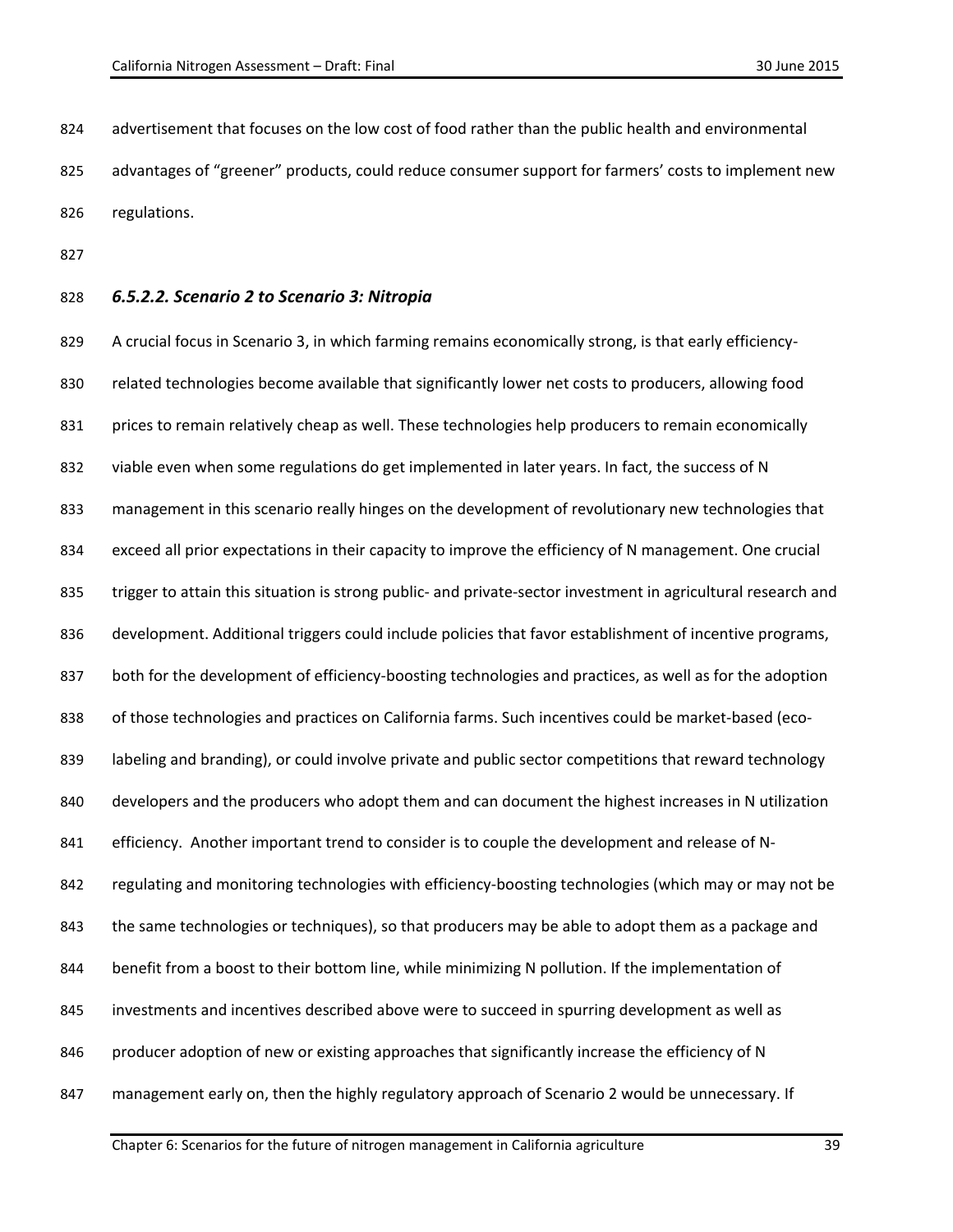increases in on-farm resource use efficiency alone do not sufficiently compensate producers for costs to implement new approaches, then early and committed consumer buy-in and willingness to pay would also be an essential trigger to attain Scenario 3.

# *6.5.2.3. Scenario 2 to Scenario 4: Complacent agriculture*

853 In Scenario 4, a complacent California public and its policymakers do not follow through on emerging environmental concerns. Instead, cheap food prices and competition from imports are defining aspects of Scenario 4. Although farm profitability is not hampered by costly environmental regulations, California farmers still face difficulties competing with the large volume of cheap imported food. The trigger point in this case is marked agricultural expansion in other countries with low costs of production, as well as a consumer preference for these imported products and a lack of willingness to pay for any special "California-grown" characteristics. Another key trigger to switch from Scenario 2 to Scenario 4 would be either a cessation of a policy focus on actively incentivizing adoption of the new technologies and practices that are being developed, or implementation of perverse policies that get in the way of incentives for adoption. A shift between scenarios might also hinge on large-scale farm consolidation, which solidifies the political power of a relatively small group of dominant players. Successful alliances between these players and politicians from the powerful and more liberal urban centers of the state would likely be necessary to trigger a shift to lower-intensity agricultural regulation. 

 As shown by these three analyses, competition from cheap imports but also consumer interests and awareness of distinguishing qualities of California-produced food can be critical trigger points that can affect the nature of future conditions. In addition, the way regulations are implemented - with sensitivity to geographic and crop variability and with adequate time for adaptation - could be just as 871 important as what the regulations specifically require. Finally, the nature of new technology

Chapter 6: Scenarios for the future of nitrogen management in California agriculture 40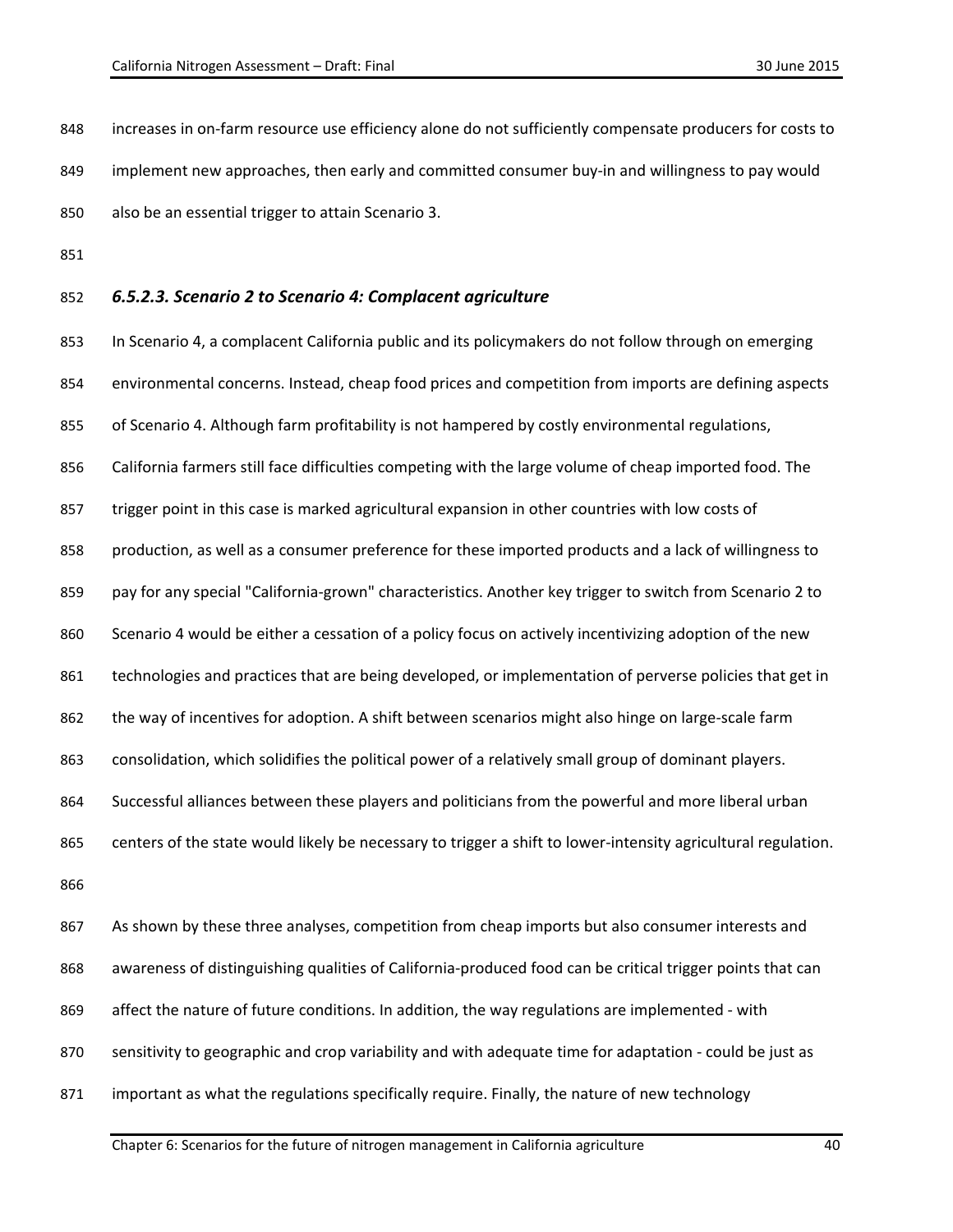872 developments can also greatly influence future conditions. If technologies are as effective at increasing 873 farm efficiency as they are in limiting N use, then they may be able to pay for themselves in terms of allowing farmers to adopt them without risking much reduction in overall farm profitability. Finally, the role of agricultural research and how it is funded merits its own consideration. The fact that the positive aspects of Scenarios 2 (Regulatory Lemonade) and 3 (Nitropia) strongly depend on 877 new technologies becoming available to monitor N status and regulate N management means that such 878 research must be supported by adequate funding, from both public and private sources. Both these scenarios entail strong economic conditions for agriculture, but it is uncertain what the situation in the public sector will be. Currently, agricultural research receives support from private interests, including commodity boards, and the public sector, with the latter's share declining. With a strong farm economy, research funding generated directly from agricultural assessments, or even in-house research by agricultural and food companies, may increase. Public sector funding could also conceivably increase under Scenario 2, which has a consuming public that is highly engaged and interested in agricultural and environmental outcomes. Under Scenario 3, technology development seems to be spurred more from within the agricultural sector, and the role of the public sector funding research is less clear. In the case of an economic downturn that cuts agricultural profits, would research and technology development continue to be funded in this scenario? Even in Scenario 2, significant strains on public coffers might constrain the otherwise good intentions of the public and policymakers. Under such situations, the continued success regarding agricultural AND environmental outcomes might hinge on new public-891 private partnerships that could engage new or different sources of funding, such as the food industry and private foundations.

### **6.6 Responses**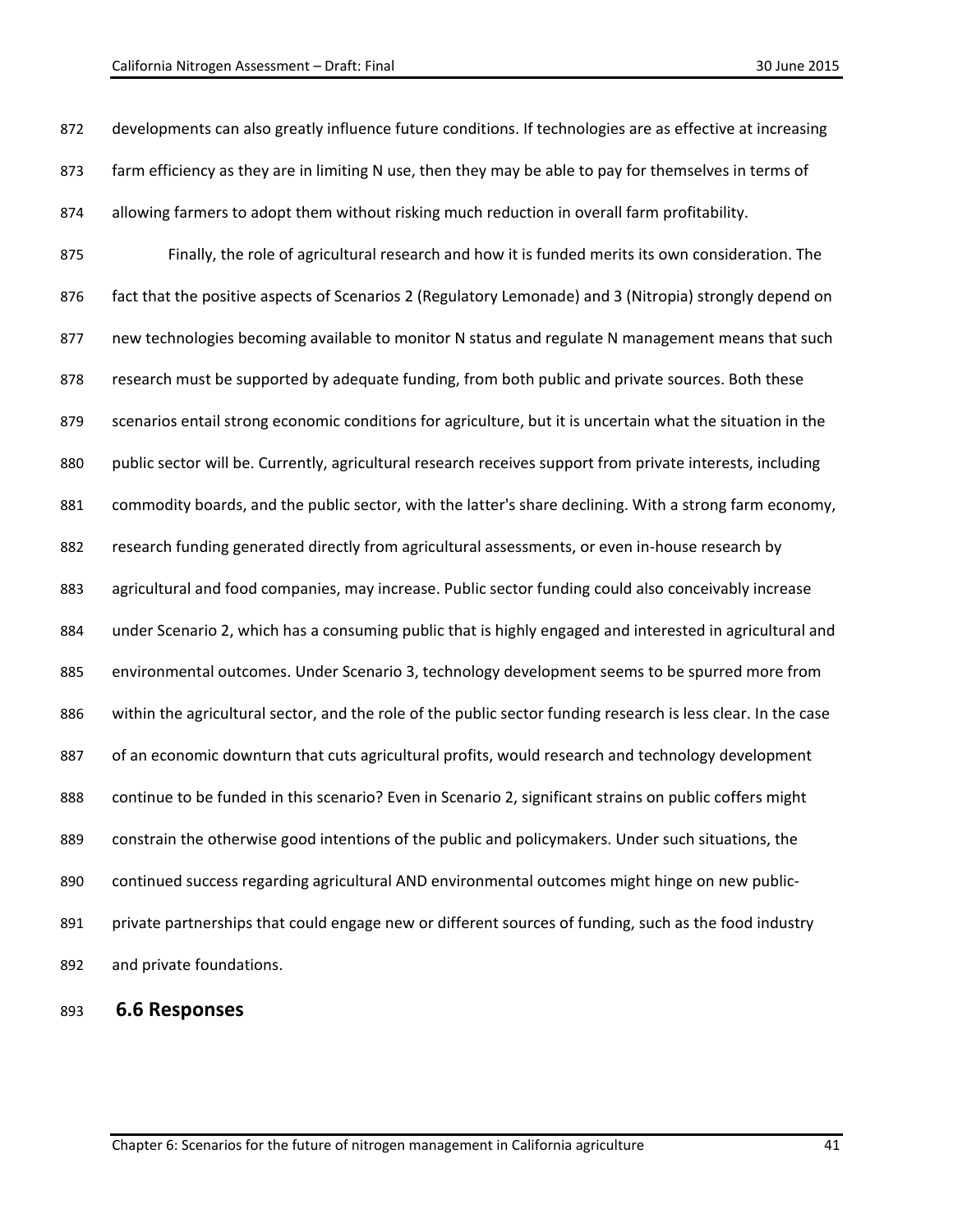The differences between the scenarios illustrate contrasting responses from agricultural producers, 895 consumers, public sector research and extension, and private sector technology developers (Table 6.2). In Scenario 3, Nitropia, the positive environmental and human health outcomes that stem from pro- active, market-driven adoption of practices and technologies by farmers minimize the need for strict regulations as the scenario unfolds. In this scenario, farm profits obtained in early years can fund continued private-sector investment in research and development for further improvements in later years. However, continued success in this scenario hinges on consumers continuing to demand, and pay for, increasing levels of environmental and human health protections associated with the food products they buy. In contrast, in Scenario 2, Regulatory Lemonade, environmental regulations are very strong from the beginning but are phased in to allow for adaptation. This scenario spurs technological innovation in the agricultural sector, which may initially need to be led by the public sector. Over time, successful development and adoption of innovations allows farms to remain profitable as the scenario progresses, even within a challenging regulatory environment. Success in this scenario hinges on rapid technology development and effective public and private sector extension. The lack of profits within the agricultural sector in Scenarios 1 and 4 requires more public sector investment to stimulate progress toward environmental and human health goals. In Scenario 1, however, the emphasis on regulation without accompanying increases in farm profitability means that, in the end, large parts of the agricultural sector are lost from the state. In Scenario 4, agriculture limps along, but without regulation, environmental health outcomes also suffer, and farming operations cannot afford to make needed technical improvements. Obtaining better outcomes in each of these scenarios might hinge on better coupling of regulatory policies with opportunities to increase farm profitability over time, for example, by designing environmental policies that provide more financial incentives for farmers to adopt specific practices or achieve specific measurable environmental outcomes.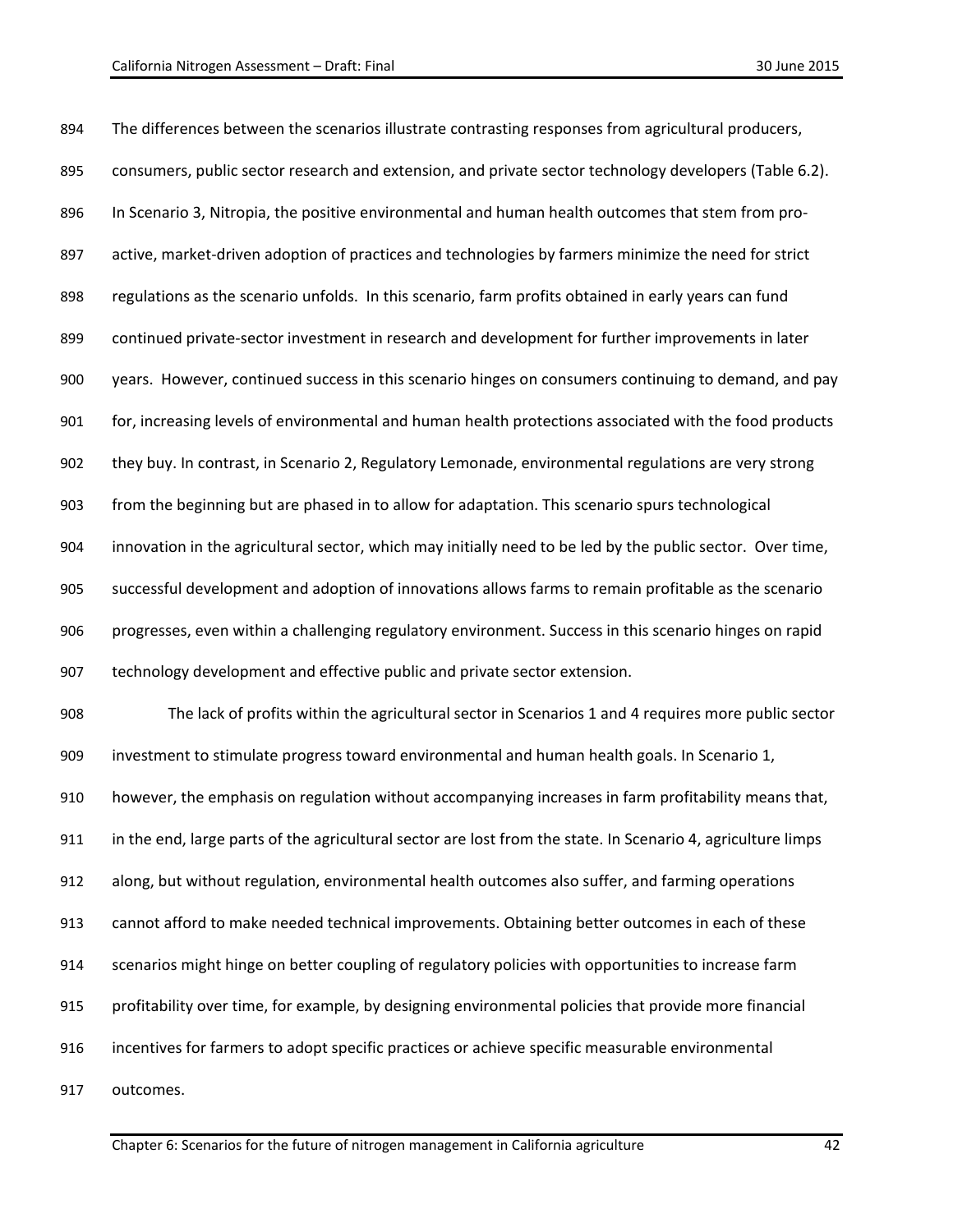## <span id="page-42-0"></span>[\[Table 6.2\]](#page-48-0)

- 
- 
-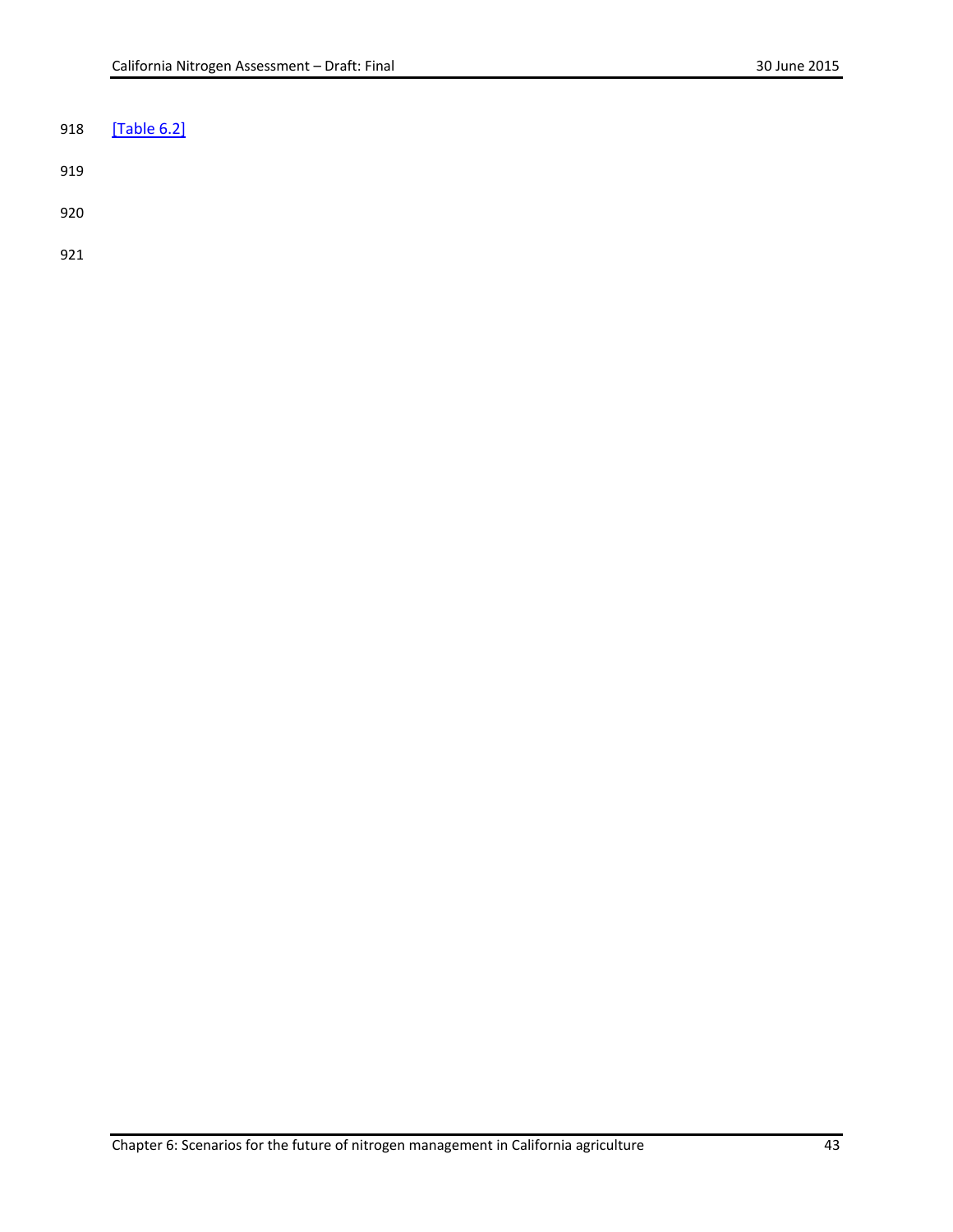# **References**

- Aggarwal, Rimjhim. 2010 *Final report of ASU Workshop Course SOS 594: Future Scenarios for Agriculture and Water in Central Arizona*. School of Sustainability, Arizona State University.
- Alcamo, J. and T. Henrichs. 2008. "Towards guidelines for environmental scenario analysis." Chapter 2 in
- J. Alcamo (ed.) *Environmental Futures: The Practice of Environmental Scenario Analysis.*
- Amsterdam: Elsevier.
- Bennett, E., Carpenter, S., P. Pingali, and M. Zurek. 2005. "Summary: comparing alternate futures of
- ecosystem services and human well-being." Pp. 2-17 in S. Carpenter, P. Pingali, E. Bennet, and
- M. Zurek. *Ecosystems and Human Well-being: Scenarios*. Island Press, Washington.
- CARB (California Air Resources Board). 2008. Climate Change Scoping Plan: A Framework for Change.
- Pursuant to AB 32. Sacramento, California.
- [http://www.arb.ca.gov/cc/scopingplan/document/adopted\\_scoping\\_plan.pdf](http://www.arb.ca.gov/cc/scopingplan/document/adopted_scoping_plan.pdf)
- CARB (California Air Resources Board). 2009. *California climate adaptation strategy*. A report to the
- Governor of the state of California in response to Executive Order S-13-2008.
- <http://www.energy.ca.gov/2009publications/CNRA-1000-2009-027/CNRA-1000-2009-027-F.PDF>
- Henrichs, T., Zurek, M., Eickhout, B., Kok, K., Raudsepp-Hearne, C., Ribeiro T., van Vuuren, D., Volkery, A.
- 2010. Scenario development and analysis for forward-looking ecosystem assessments. In Ash,
- Neville, Hernan Blanco, Claire Brown, Keisha Garcia, Thomas Henrichs, Nicolas Lucas, Ciara
- Raudsepp-Hearne, R. Davis Simpson, Robert Scholes, Thomas Tomich, Bhaskar Vira, Monika
- Zurek. 2010. *Ecosystems and human well-being: A manual for assessment practitioners*. Island
- Press, Washington.
- IPCC (Intergovernmental Panel on Climate Change). 2000. *Special Report on Emissions Scenarios*.
- Cambridge University Press, Cambridge, UK.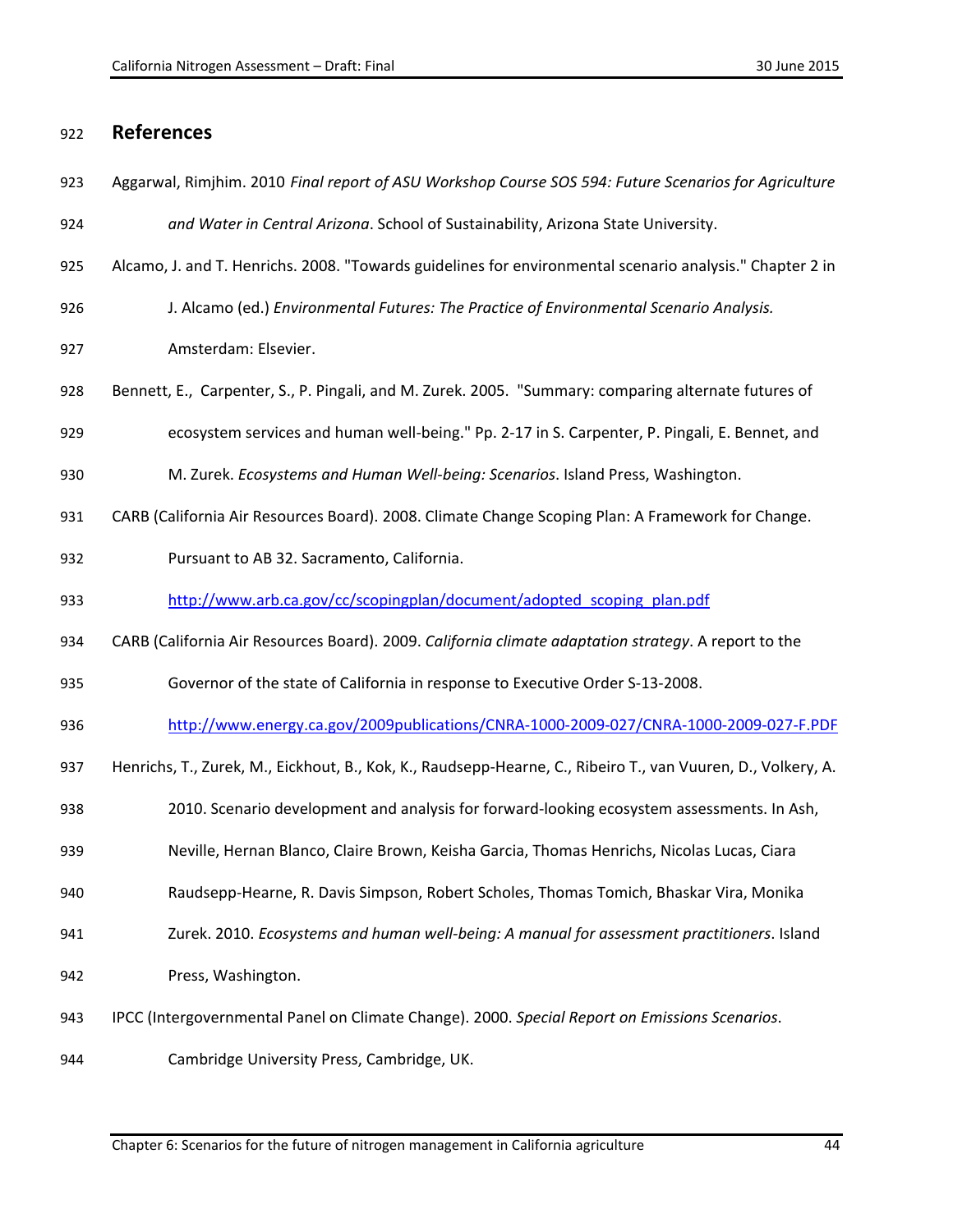<span id="page-44-0"></span>

| 945 | Jackson, L.E., Santos-Martin, F., Hollander, A.D., Horwath, W.R., Howitt, R.E., Kramer, J.B., O'Geen, A.T., |
|-----|-------------------------------------------------------------------------------------------------------------|
| 946 | Orlove, B.S., Six, J.W., Sokolow, S.K., Sumner, D.A., Tomich, T.P., Wheeler, S.M. 2009. Potential           |
| 947 | for adaptation to climate change in an agricultural landscape in the Central Valley of California.          |
| 948 | Prepared for the California Energy Commission. CEC-500-2009-044-F.                                          |
| 949 | http://www.energy.ca.gov/2009publications/CEC-500-2009-044/CEC-500-2009-044-F.PDF                           |
| 950 | Schwartz, P. 1996. The Art of the Long View: Planning for the Future in an Uncertain World. Doubleday,      |
| 951 | New York.                                                                                                   |
| 952 | University of California Agricultural Issues Center (UCAIC). 2006. The Measure of California Agriculture,   |
| 953 | 2006. Chapter Five. Agriculture's Role in the Economy. Davis, California.                                   |
| 954 | Van 't Klooster, S.A., van Asselt, M.B.A. 2006. Practicing the scenario-axes technique. Futures 38(1): 15-  |
| 955 | 30.                                                                                                         |
| 956 | Wiek, A., Binder, C., Scholz, R.W. 2006. Functions of scenarios in transition processes. Futures 38: 740-   |
| 957 | 766.                                                                                                        |
| 958 |                                                                                                             |
| 959 |                                                                                                             |
| 960 |                                                                                                             |
| 961 |                                                                                                             |
| 962 |                                                                                                             |
| 963 |                                                                                                             |
| 964 |                                                                                                             |
| 965 |                                                                                                             |
| 966 |                                                                                                             |
| 967 |                                                                                                             |
| 968 |                                                                                                             |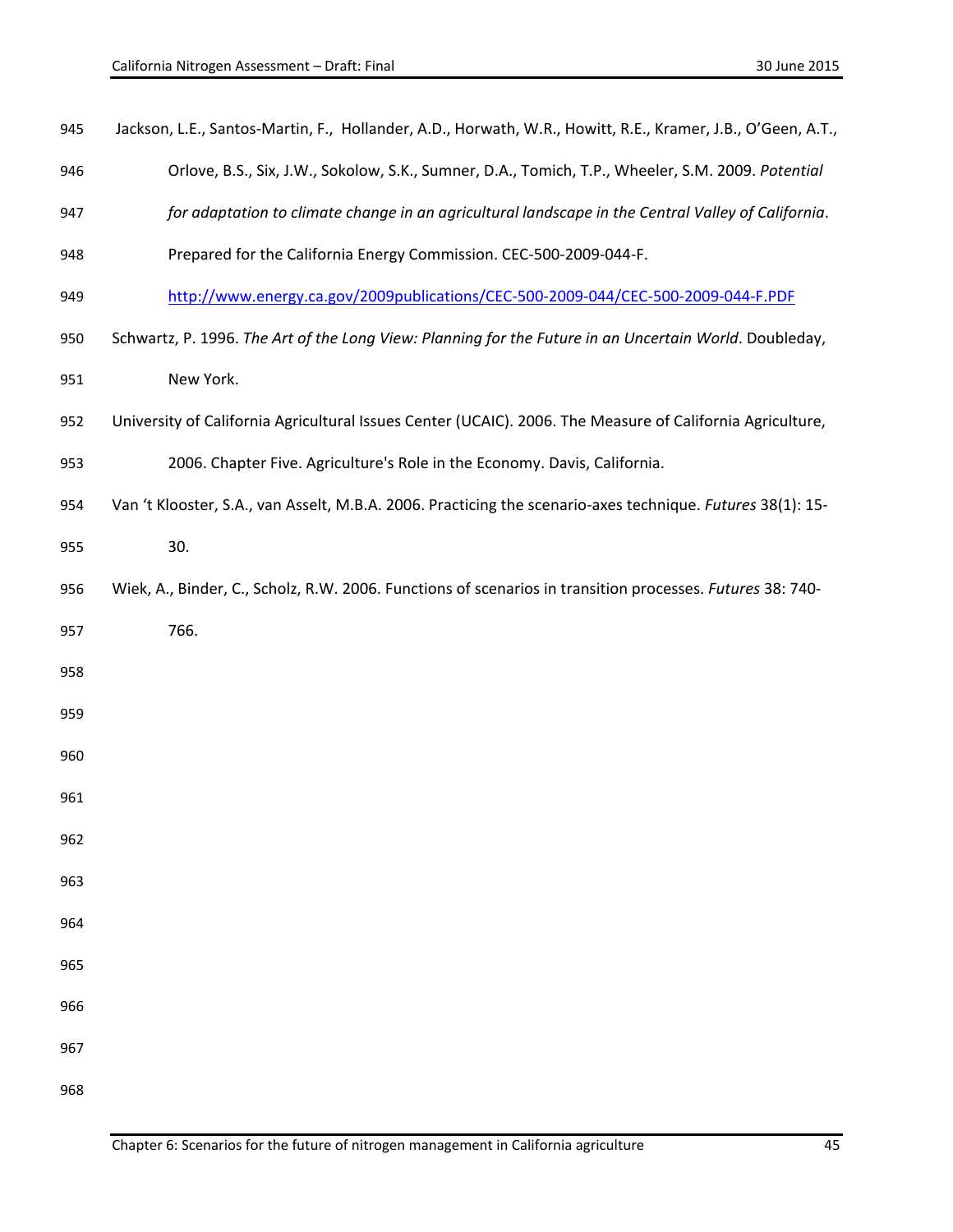

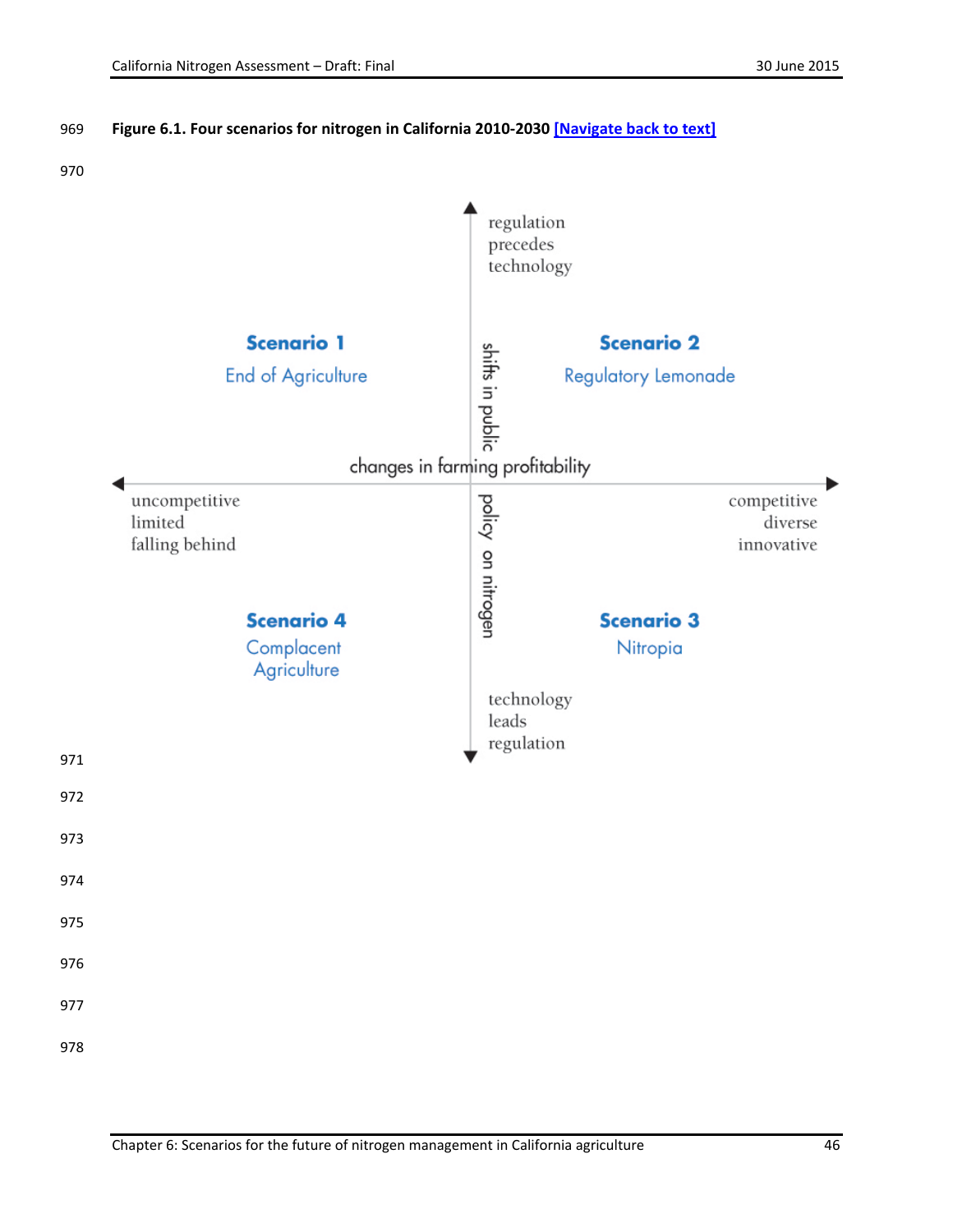#### 979 **Figure 6.2. Outcomes of the four scenarios affecting changes in nitrogen flows in California by 2030 [\[Navigate back to text\]](#page-12-0)**

<span id="page-46-0"></span>

|                                                    | Scenario 1<br>End of<br>agriculture | <b>Scenario 2</b><br>Regulatory<br>lemonade | <b>Scenario 3</b><br>Nitropia | <b>Scenario 4</b><br>Complacent<br>agriculture |
|----------------------------------------------------|-------------------------------------|---------------------------------------------|-------------------------------|------------------------------------------------|
| agricultural<br>competitiveness<br>environmental   |                                     | ጥ                                           |                               |                                                |
| regulations<br><b>Agricultural sector outcomes</b> |                                     | <b>T</b>                                    | ◡                             |                                                |
| Crop value                                         | N                                   | P                                           | P                             | N                                              |
| Livestock value                                    | N                                   |                                             | P                             | $\mathbf N$                                    |
| Total farm gate revenue                            | N.                                  | P                                           | P                             | N.                                             |
| Nitrogen use efficiency in agriculture             | ?                                   | P                                           | P                             | C                                              |
| Public investment in agriculture                   |                                     | P                                           | P                             |                                                |
| Private investment in agriculture                  | N                                   | P                                           | P                             | N                                              |
| Agricultural technology development and adoption   | N                                   | P                                           | P                             | N                                              |
| <b>Environmental and human health outcomes</b>     |                                     |                                             |                               |                                                |
| Reducing N leakage                                 | P                                   | P                                           | P                             | $M$                                            |
| Groundwater quality                                | P                                   | Р                                           | P                             | $M$                                            |
| Groundwater quality impacts on health              | ว                                   |                                             | ?                             | ?                                              |
| Surface water quality                              | P                                   | P                                           | P                             | M                                              |
| Air quality                                        | D                                   | D                                           | P                             | M                                              |
| Reducing GHG emissions and ozone depletion         | P                                   | P                                           | P                             | $M$                                            |

#### **Key Changes in N flows in this scenario produce**



**P P** beneficial impact on agriculture, the environment, or human health

Mixed or neutral **M** Mixed or neutral impact on agriculture, the environment, or human health

Negative **N N** negative impact on agriculture, the environment, or human health

Uncertain **?** uncertainty about whether impact exists or whether it is positive or negative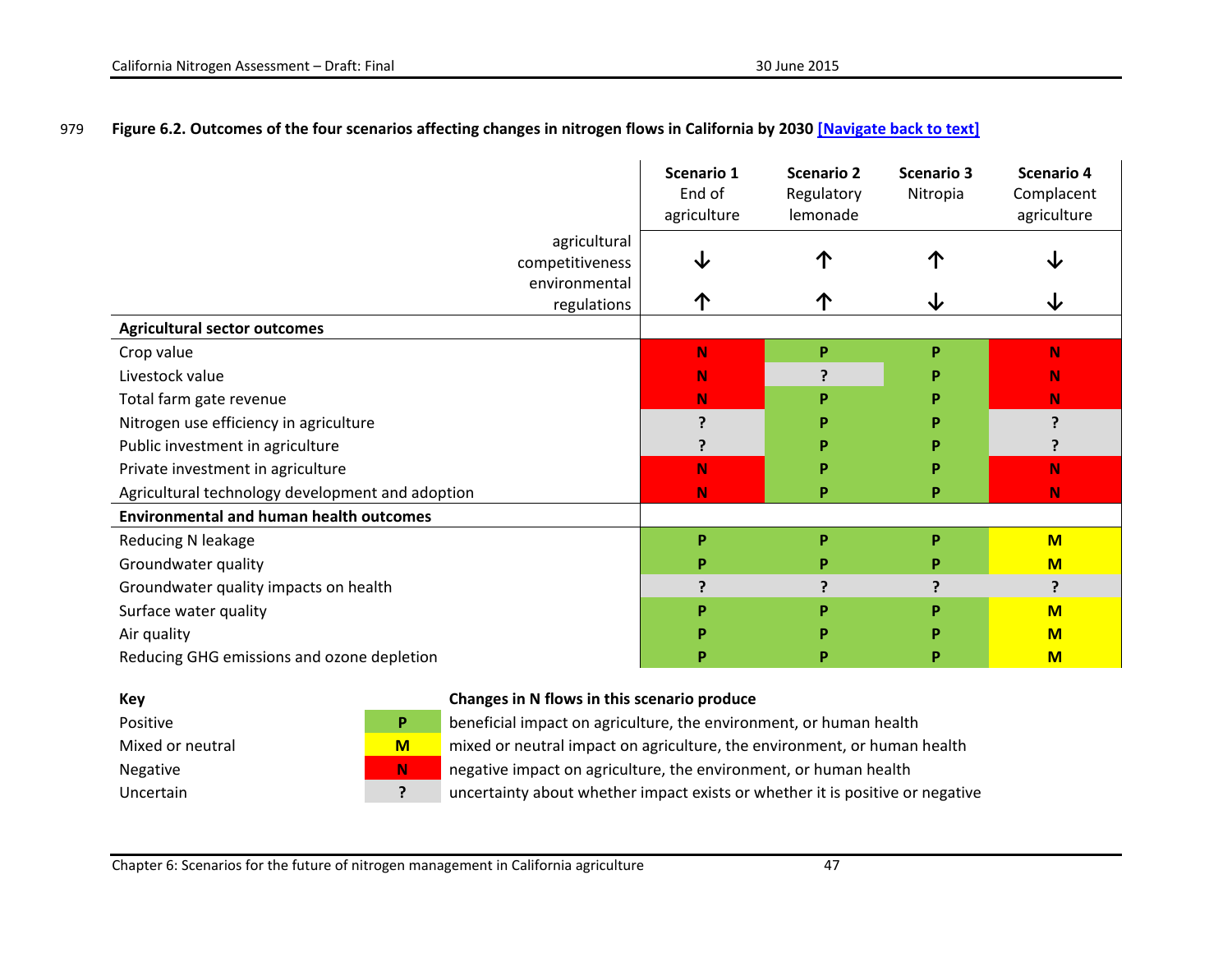## <span id="page-47-0"></span>**Table 6.1. Defining characteristics of nitrogen scenarios [\[Navigate back to text\]](#page-9-0)**

#### 

|                                                    | Scenario 1:<br>End of Agriculture                                                                                | Scenario 2:<br>Regulatory<br>Lemonade                                                                                             | Scenario 3:<br>Nitropia                                                                                                    | Scenario 4:<br>Complacent<br>Agriculture                                                                                                |
|----------------------------------------------------|------------------------------------------------------------------------------------------------------------------|-----------------------------------------------------------------------------------------------------------------------------------|----------------------------------------------------------------------------------------------------------------------------|-----------------------------------------------------------------------------------------------------------------------------------------|
| Economic<br>Landscape                              | High production<br>costs                                                                                         | Higher global food<br>prices; growing<br>demand for diverse<br>foods                                                              | Higher global<br>demand for diverse<br>foods; consumers<br>drive outcomes                                                  | Dominated by<br>global drive towards<br>cheap food                                                                                      |
| Regulatory<br>Landscape                            | Increasingly<br>strict regulations                                                                               | Flexible regulatory<br>implementation<br>schedule                                                                                 | Policies are<br>targeted based<br>on economic<br>feasibility                                                               | Policy driven by<br>global focus on<br>maintaining cheap<br>food and high<br>quantities; some<br>incentive-based<br>regulations         |
| Public<br>Landscape<br>and<br>Consumer<br>Behavior | Public increasingly<br>interested in<br>environmental and<br>public health issues                                | Public helps to<br>pay for cost of<br>compliance                                                                                  | Global demand<br>for high-end CA<br>products increases                                                                     | Consumers eat<br>more imported food,<br>increased public<br>demand for cheap<br>food                                                    |
| Agricultural<br>Sector<br>Outcomes                 | CA's total farm gate<br>declines; small farms<br>struggle to afford cost<br>of compliance; farm<br>consolidation | Precision agriculture<br>grows; farms<br>remain viable                                                                            | CA farmers<br>maintain diverse<br>base of crops and<br>keep up with<br>shifting market<br>demand                           | Increase in food<br>imports; less farming in<br>CA as farmers leave<br>state; farm consolidation                                        |
| Health and<br>Environmental<br>Outcomes            | Improved air and<br>water quality due<br>to fewer farm acres                                                     | Emergence of<br>Precision agriculture<br>results in a decline<br>in the total<br>amount of nitrogen<br>leaked into<br>environment | More efficient use of<br>nitrogen results in a<br>decline in the total<br>amount of nitrogen<br>leaked into<br>environment | Some late gains in<br>the understanding of<br>nitrogen science and<br>health impacts; less<br>farming leads to less<br>nitrogen leakage |
|                                                    |                                                                                                                  |                                                                                                                                   |                                                                                                                            |                                                                                                                                         |